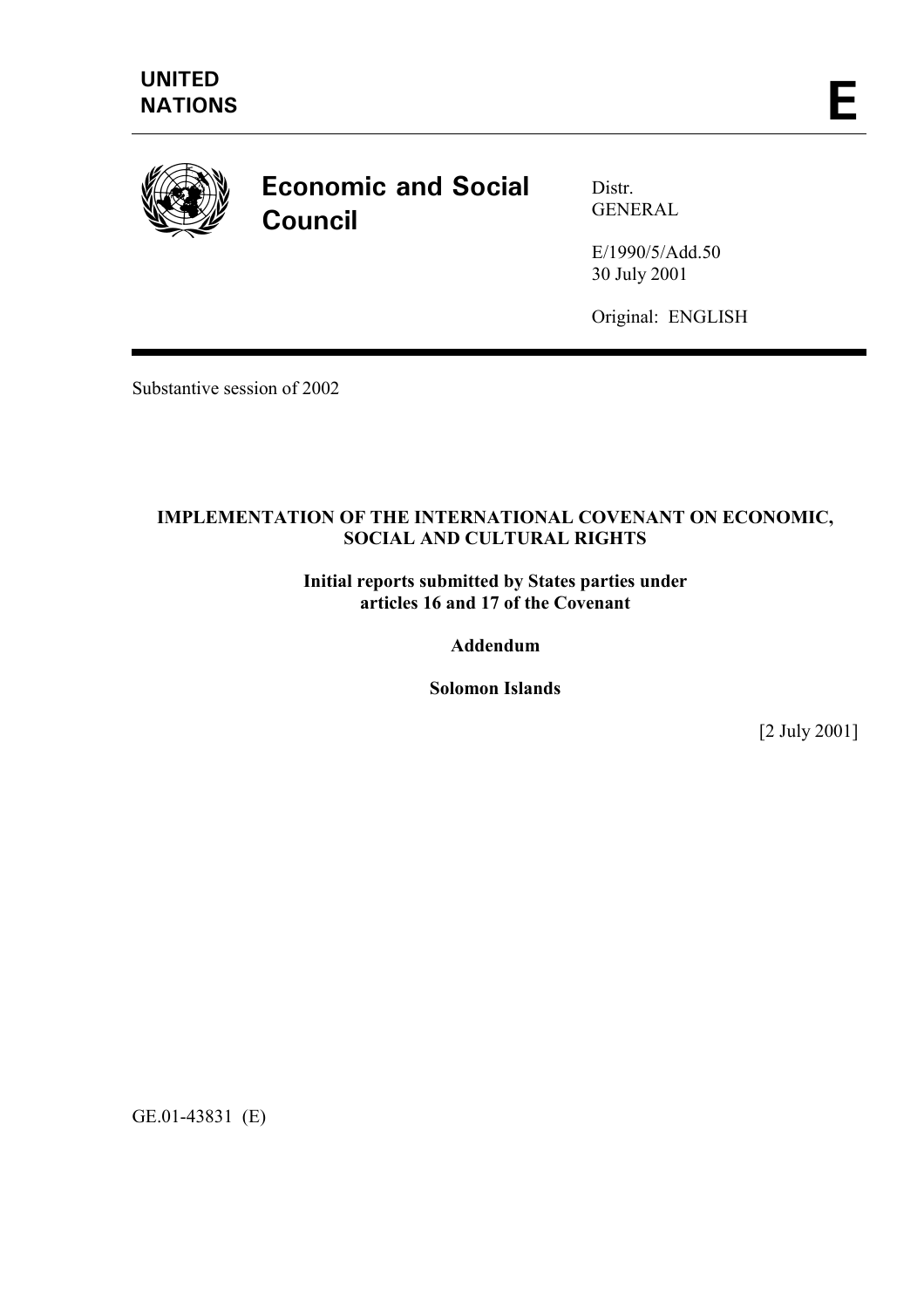# **CONTENTS**

|      |                                                                 | Paragraphs                                                            | <u>Page</u>                                                                    |
|------|-----------------------------------------------------------------|-----------------------------------------------------------------------|--------------------------------------------------------------------------------|
| I.   |                                                                 | $1 - 21$                                                              | 3                                                                              |
|      | A.                                                              | $1 - 2$                                                               | 3                                                                              |
|      | <b>B.</b>                                                       | $3 - 21$                                                              | 3                                                                              |
|      | 1.<br>2.<br>3.<br>4.<br>5.<br>6.                                | $3 - 4$<br>$5 - 7$<br>$8 - 10$<br>$11 - 13$<br>$14 - 15$<br>$16 - 21$ | 3<br>$\overline{3}$<br>$\overline{4}$<br>$\overline{4}$<br>$\overline{4}$<br>5 |
| II.  | SPECIFIC ACTIONS TAKEN IN RELATION TO THE                       | $22 - 278$                                                            | 6                                                                              |
|      | Implementation of the right of self-determination<br>Article 1. | $22 - 24$                                                             | 6                                                                              |
|      | Article 2.                                                      | $25 - 40$                                                             | 6                                                                              |
|      | Article 6.                                                      | $41 - 55$                                                             | 8                                                                              |
|      | Right to just and favourable conditions of work<br>Article 7.   | $56 - 87$                                                             | 13                                                                             |
|      | Article 8.                                                      | $88 - 110$                                                            | 20                                                                             |
|      | Article 9.                                                      | $111 - 134$                                                           | 24                                                                             |
|      | Article 10. Protection of the family, mothers and children      | $135 - 159$                                                           | 27                                                                             |
|      |                                                                 | $160 - 196$                                                           | 30                                                                             |
|      |                                                                 | 197 - 213                                                             | 35                                                                             |
|      |                                                                 | $214 - 267$                                                           | 39                                                                             |
|      |                                                                 | $268 - 269$                                                           | 48                                                                             |
|      | Article 15. Right to take part in cultural life and to enjoy    | $270 - 278$                                                           | 48                                                                             |
| III. |                                                                 | 279 - 280                                                             | 49                                                                             |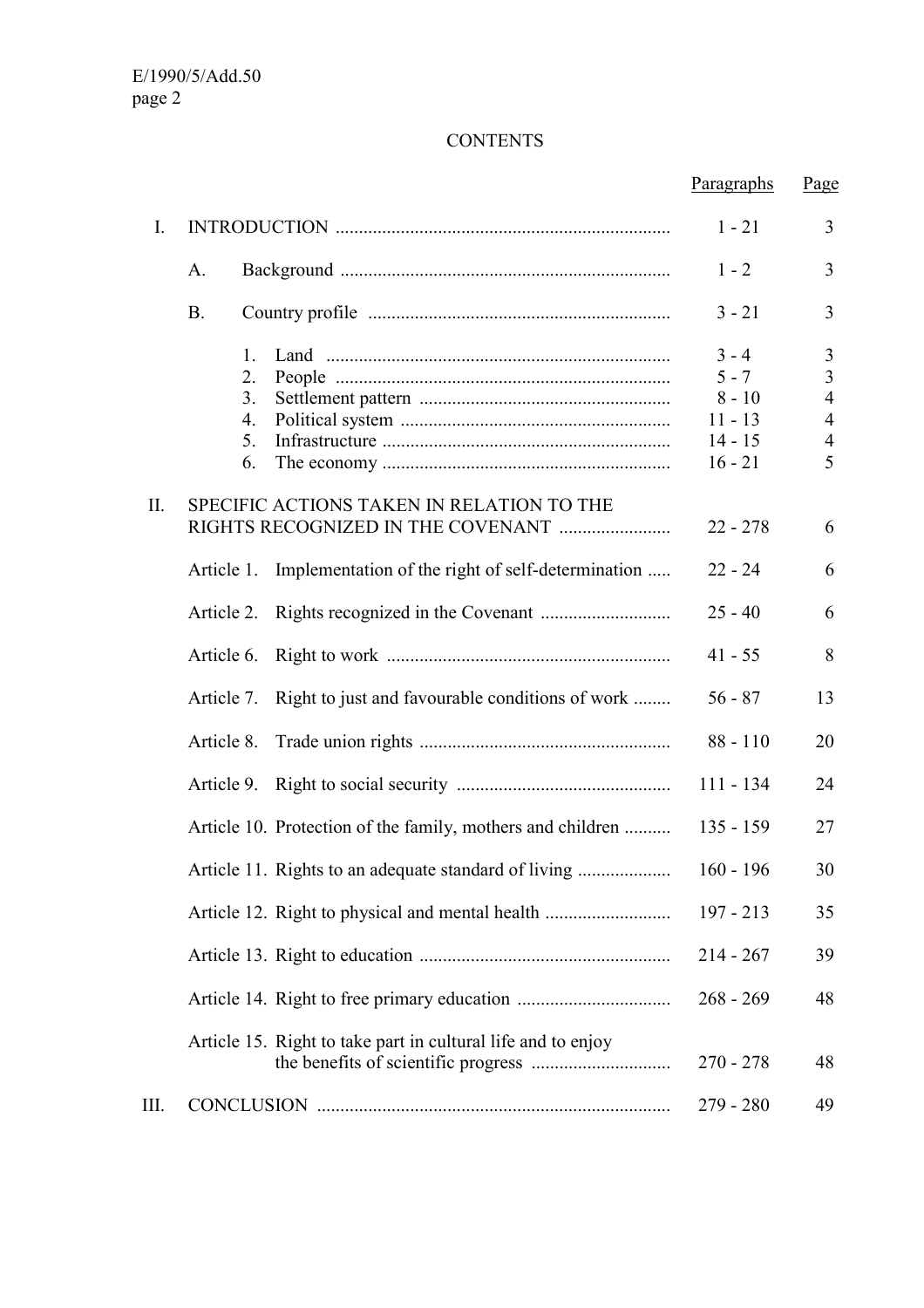# **I. INTRODUCTION**

#### **A. Background**

1. On 17 March 1982, Solomon Islands acceded to the International Covenant on Economic, Social and Cultural Rights (hereinafter referred to as "the Covenant"). This initial report, submitted in accordance with articles 16 and 17 of the Covenant, highlights some measures Solomon Islands has been able to take to protect the economic, social and cultural rights recognized in the Covenant.

2. The report has been prepared and produced with the assistance of the United Nations Development Programme through the Monitoring and Planning for Vulnerable Groups Project at the Ministry of National Planning and Human Resources Development.

#### **B. Country profile**

#### **1. Land**

3. Solomon Islands, an archipelago scattered over 800,000 square kilometres of sea, lies between longitudes 155 and 170 degrees East and latitudes 5 to 12 degrees South. Solomon Islands is part of what is known in the South Pacific as "The Melanesian Triangle".**<sup>1</sup>**

4. The country is made up of six large islands, namely Choiseul, New Georgia, Santa Isabel, Guadalcanal, Malaita and Makira, numerous small islands and islets as well as atolls. The landmass is about 28,369 square kilometres. The capital, Honiara, is located on the island of Guadalcanal.

#### **2. People**

5. Solomon Islands is home to people of many races and cultures. The predominant race is Melanesian, followed by Polynesian and Micronesian. The majority of indigenous Solomon Islanders profess Christianity.

6. The 1986 census recorded a population of 285,176, an increase of 88,353 over the 1976 total population, with an annual population growth rate of 3.5 per cent. The 1999 Population and Housing Census<sup>2</sup> recorded a total population of 409,042, implying an increase of 43 per cent since 1986. This corresponds to an annual growth rate of 2.8 per cent, a substantial decline but still one of the highest in the world. Given that 41.5 per cent of the total population is under 15 years of age, it can be expected that in the coming decades Solomon Islands will continue to experience a high rate of population growth. Data on the natural increase of population are not available.

7. The fertility rate has declined from 7.3 in 1970 to 6.1 in 1986. The infant mortality rates have improved from 46/1,000 in 1976 to 38/1,000 in 1986. The 1999 data on infant mortality, crude birth and death rates are not yet available.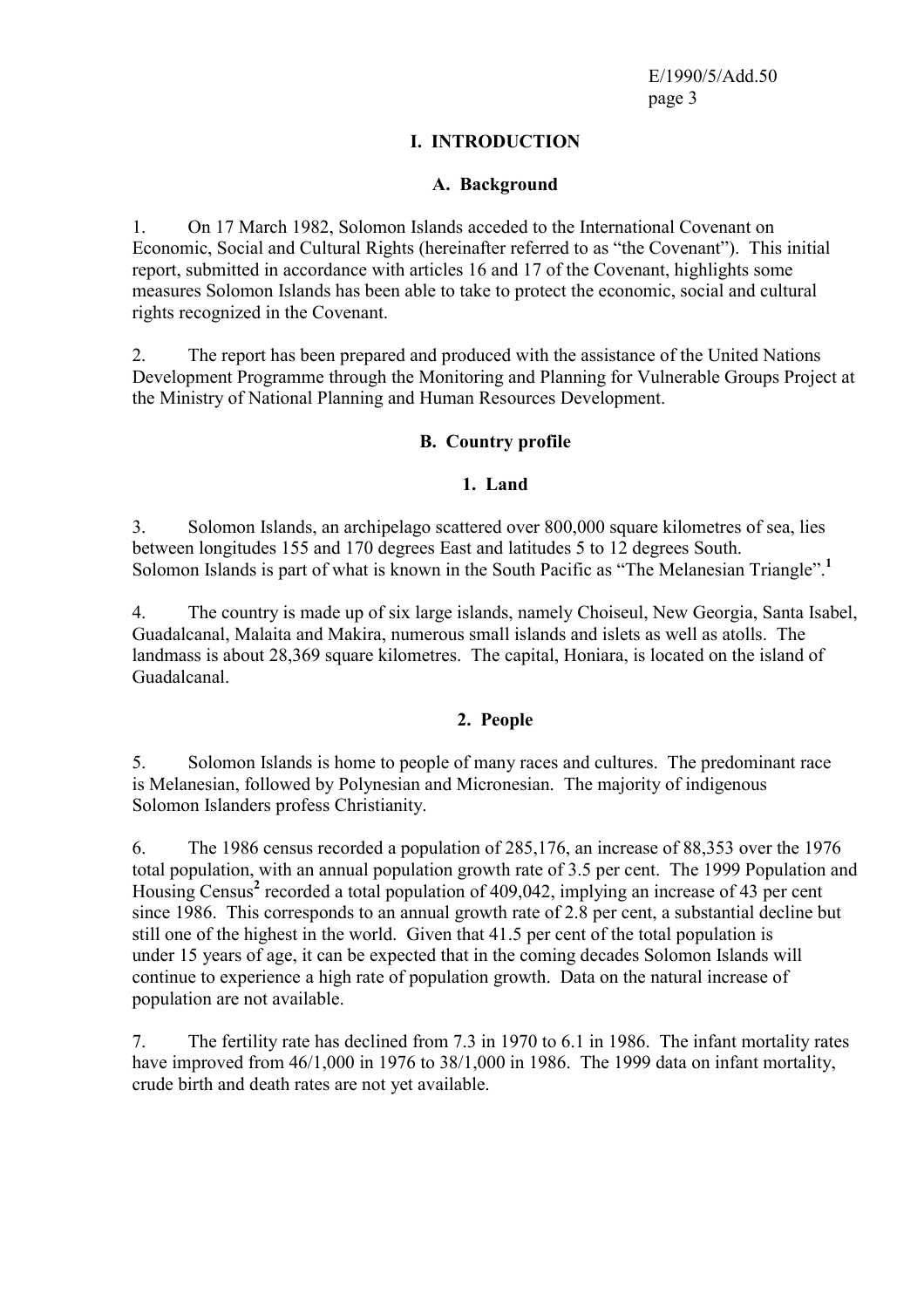# **3. Settlement pattern**

8. The majority of the people live in rural areas. About 80 per cent of the total population derive and sustain their livelihood from the subsistence mode of production.

9. The population is unevenly distributed amongst islands, as well as within each of the islands. In 1999, for instance, Western Province and Guadalcanal Province, which have similar land areas, had total populations of 62,739 and 60,279 respectively. Isabel and Malaita provinces, with similar land area, had populations of 20,421 and 122,620 respectively. The overall population density in 1986 was 10 persons per square kilometre. In 1999 it was 15 persons per square kilometre.

10. The 1999 census recorded that the total population of 409,042 was distributed over 65,014 households. Data on the number of villages are not yet available. The 1996 Village Resources Survey recorded 4,174 villages and 52,404 households. Three provinces, Malaita, Guadalcanal and Western, had 68 per cent of the rural population. Approximately half of the villages were situated on the coast. Fifteen per cent were within a 15-minute walk from the coast. The rest were "bush-villages" with no direct road access to the sea. The modal village population was 20 to 49 persons, with only 3 villages consisting of more than 1,000 inhabitants.

# **4. Political system**

11. Solomon Islands gained political independence from Great Britain in 1978. It is a sovereign State with a unicameral legislature, the National Parliament. National Parliament has 50 members, all elected by universal suffrage. The country is administratively divided into nine provinces. Each province has its own elected government. Area Councils were part of the provincial government system until 1999 when they were abolished. The structure resembles a federal system of government.

12. National parliamentarians are elected either on a political party basis or as independent candidates. The term of office is four years. The Prime Minister, a parliamentarian, is elected by Parliament. In the 1997 general election only 1 of the 14 female candidates was elected.

13. The Governor General, representing the British Monarch as Head of State, is elected by National Parliament for a five-year term of office. Solomon Islands is a member of the **Commonwealth** 

# **5. Infrastructure**

14. The infrastructure is inadequately developed. Guadalcanal Island has 80 per cent of the port facilities and 40 per cent of the roads. At the most only 12 per cent of rural villages has access to motor roads accessible by car or truck.<sup>3</sup> Most of these are on the islands of Guadalcanal and Malaita.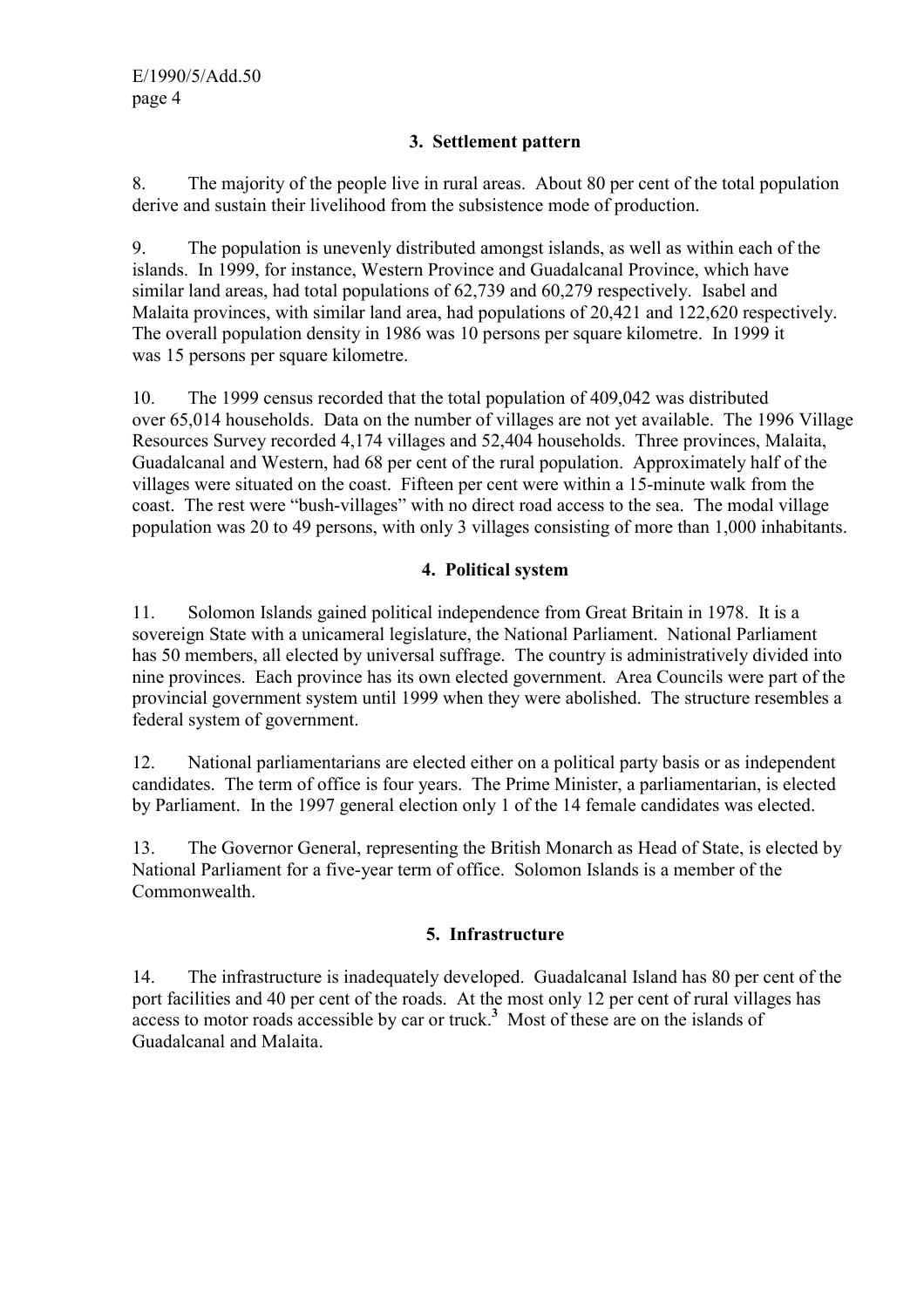15. Solomon Islands has an international airport and 20 domestic airfields. Each province has at least one airfield. Western Province has the largest number of airfields followed by Guadalcanal, Makira and Malaita Provinces with three each.

#### **6. The economy**

16. The economy of Solomon Islands is dualistic. Its large rural subsistence sector provides the main livelihood for some 80 per cent of the population. The country exports primary commodities, mainly logs, fish, palm oil and copra. Mining for gold started in 1997. Exploration for gold and other minerals is continuing. The export of palm oil ceased in June 1999 with the closure of Solomon Islands Plantation Limited due to the militant activities of the Isatabu Freedom Fighters (IFM) on the Island of Guadalcanal. The Gold Ridge Mine and Solomon Taiyo, the major fishing company, suspended operations in June and July 2000 due to increased militant activities by the IFM and the emergence of the Malaita Eagle Force (MEF).

17. The per capita gross national product (GNP) in 1996 was estimated at US\$ 960. During the late 1990s the gross domestic product (GDP) increased by about 2.3 per cent annually. Solomon Islands is 125th in the Low Human Development category using the UNDP Human Development Index.<sup>4</sup> With such a large proportion of the Solomon Islands population relying on subsistence production, there is a disparity between rural and urban incomes.

18. The data for 1993<sup>5</sup> showed that the average monthly income of a rural household was \$620 compared with \$1,444 for a Solomon Islander household in Honiara. Even in Honiara income distribution is unequal with only 10 per cent of Solomon Islander households receiving 52 per cent of the total income. Details of the distribution of income in the rural areas, provincial centres and Honiara are given in paragraphs 160 to 162 of this report.

19. The primary goal of successive Governments has been to improve the welfare of Solomon Islanders. This has not been achieved due to inadequate transparency and accountability.

20. To achieve the objectives Governments, with the assistance of bilateral and multilateral development partners, established certain policies. The Solomon Islands Alliance for Change (SIAC) Government formed in 1997 stood out as the most economic reform-minded Government since political independence. Some of its macroeconomic policy goals for the period 1997-2001 were to: (a) redirect and redeploy resources from the public sector to the private sector; (b) provide a stable economy that ensures low inflation and an increased rate of employment; (c) encourage private investment, both local and foreign, through the provision of a coherent policy framework and consistent decision-making; (d) ensure the sustainable harvesting of the country's forest, marine, mineral and agricultural resources that yield increased benefits to the resource owners and the Government.

21. The SIAC Government did not achieve its goals because it was replaced in June 2000 by the Government of National Unity, Reconciliation and Peace (NURP). The prime focus of the present Government is the restoration of law and order and peace in the country.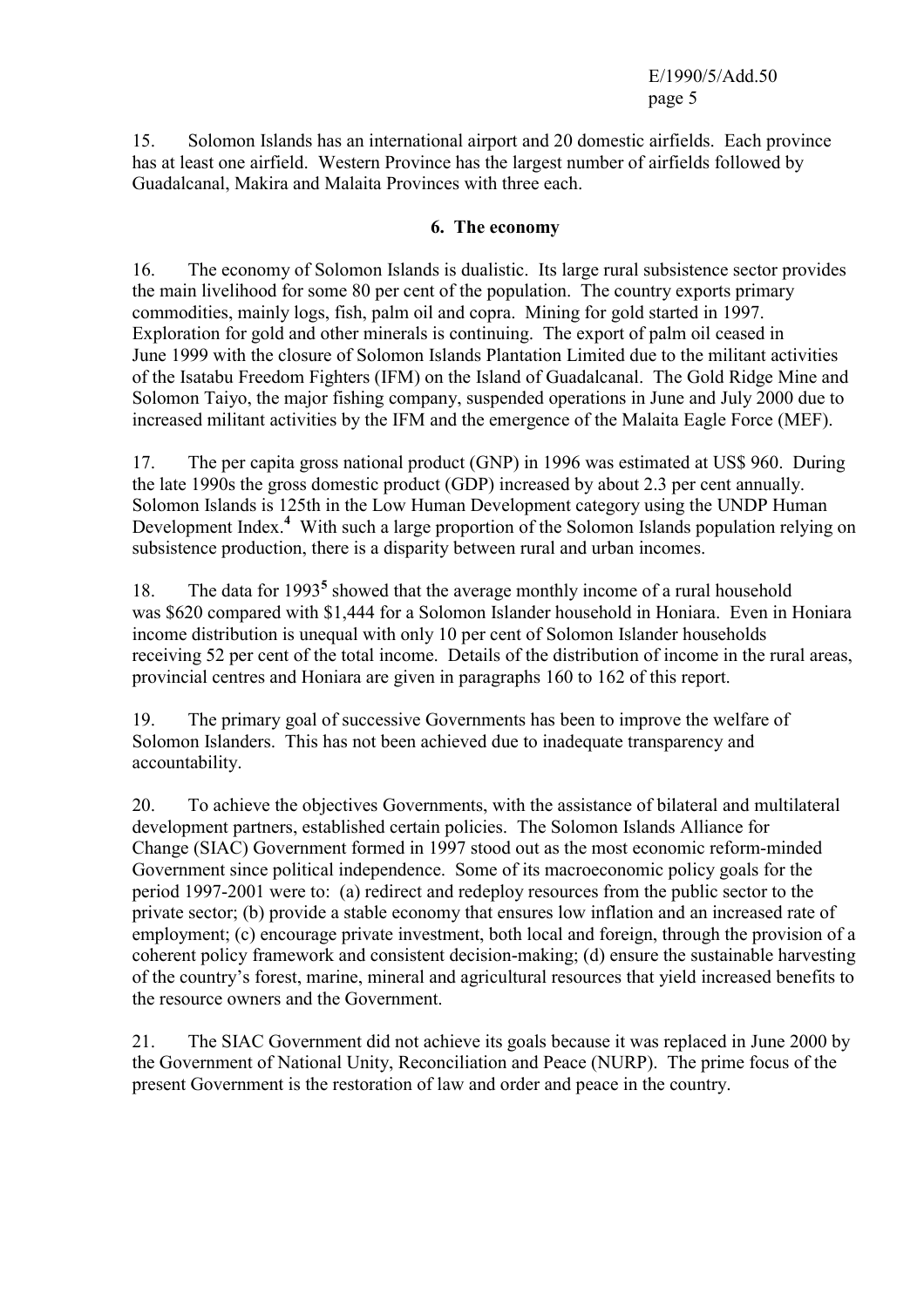#### **II. SPECIFIC ACTIONS TAKEN IN RELATION TO THE RIGHTS RECOGNIZED IN THE COVENANT**

# **Article 1. Implementation of the right to self-determination**

22. Solomon Islands recognizes that self-determination is a fundamental human right. The country exercised this right to self-determination through peaceful negotiations with Great Britain leading to political independence in 1978. In conformity with this doctrine, Solomon Islands supports all international efforts to put an end to all colonial or foreign rule. Solomon Islands, a member of the Melanesian Spearhead Group, morally supports the demand of the Melanesians of the French territory of New Caledonia in the South Pacific to be granted autonomy and eventually political independence.

23. Within the country, the Constitution, as well as other laws, guarantee the rights and freedoms. The rule of law is the basis of government. The independence and immunity of the judiciary and the State's subordination to the law constitute two basic guarantees of the protection of rights and freedoms.

24. The people of Solomon Islands elect their political representatives to the National Parliament and Provincial Assemblies (and Area Councils until they were abolished in 1998). Through these constitutional institutions the people are able to freely express their opinions and ideas and exercise self-determination by participating in the process of making and monitoring the implementation of decisions in all political, economic, social and cultural spheres.

# **Article 2. Rights recognized in the Covenant**

25. The rights recognized in the Covenant constitute an integral part of the fundamental rights and freedoms of the individual in Solomon Islands. These rights are contained in chapter 2 of the Solomon Islands Constitution, the Solomon Islands National Provident Fund (NPF) Act 1973, the Employment Act 1981, the Labour Act 1982, the Workmen's Compensation Act 1982, and the Safety at Work Act 1982, as well as the Penal Code. The fulfilment of these obligations, especially in the social sector, obviously depends on the economic development of the country and the extent of the available resources.

26. Solomon Islands has no right to work legislation. It would be unwise to have such a law when the formal economy cannot absorb the ever-increasing labour force. It is pointed out elsewhere in this report that formal wage employment is not as yet a necessity in Solomon Islands. The 1999 Population and Household Census recorded 111,905 people, or 45 per cent of the population aged 14 and above, involved in unpaid work.

27. The right to just and favourable conditions of work is provided for under the Labour Act 1982 and Safety at Work Act 1981. The Labour Act makes provision for the revision of the minimum wage (sect. 30  $(1)$ ,  $(2)$ ), the number of working hours and days (sect. 13), holidays (sect. 80) and sanitation and water, housing, medical care and treatment (sects. 67-70 inclusive).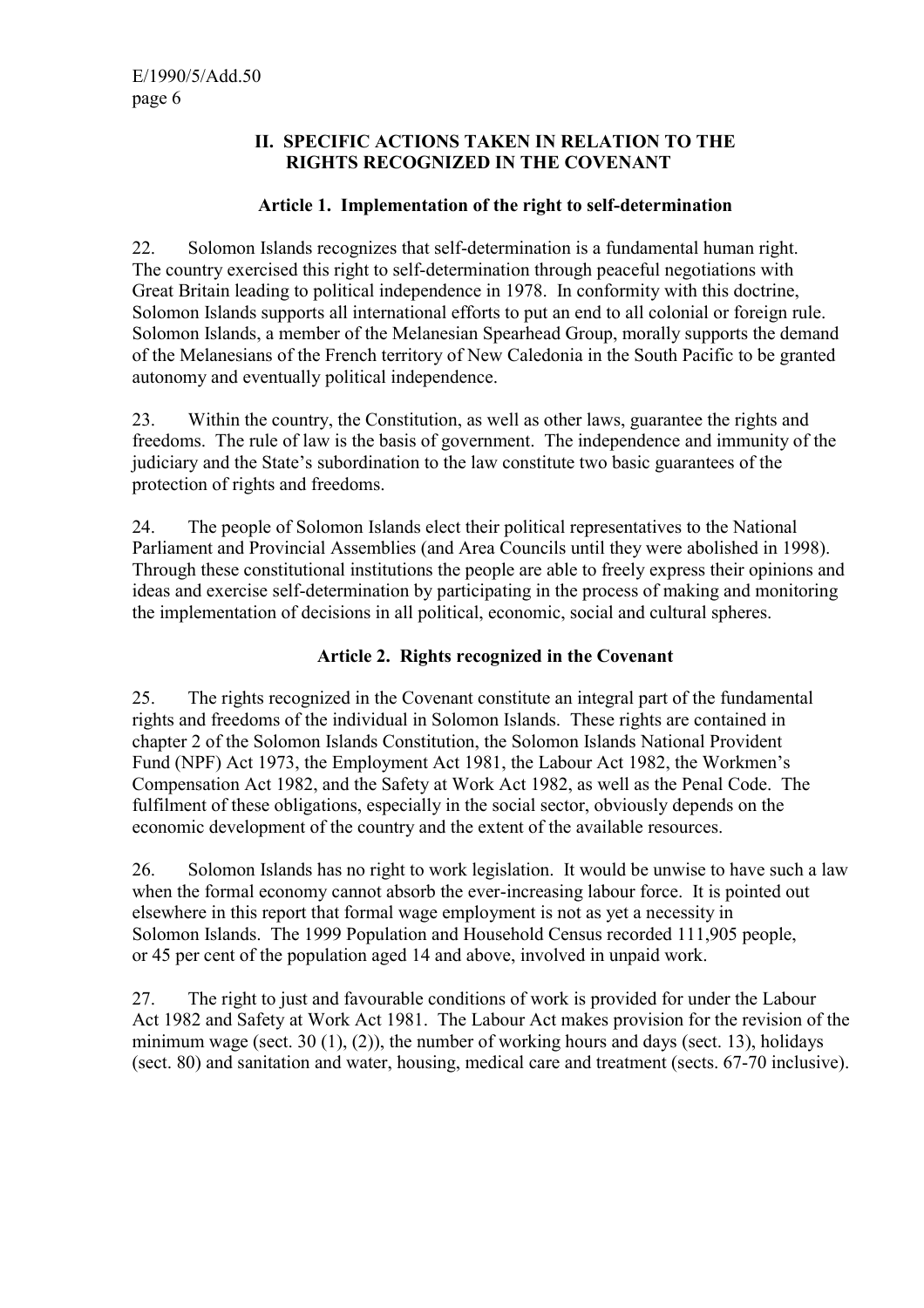28. The Constitution guarantees freedom of assembly and association. It permits persons to associate freely to form or to belong to trade unions or associations to protect their interests (sect. 13). The Trade Unions Act 1970 permits workers to form unions and associations (sect.  $60(1)$ , $(2)$ ).

29. The NPF is a compulsory social security scheme in Solomon Islands. Contributors to the NPF and those who take up insurance with the private insurers are eligible for various benefits. The NPF provides old age benefits to its members.

30. Workers are eligible for invalidity benefits under the NPF Act 1973, the Employment Act 1981 and the Workmen's Compensation Act 1982. The Employment Act provides for Employer Liability Insurance for workers (sect. 20). The Workmen's Compensation Act sets out the amount of compensation to be paid (sects. 6, 7, 8, 10).

31. Unemployment benefits are available, but only to workers who have contributed to the NPF and those who have been retrenched. Workers may withdraw portions of their contributions if they are not re-employed within a certain period of time. Redundancy payment is available under the Employment Act for those eligible (sects. 2 and 3).

32. Survivors' benefits are provided for by the NPF Act and the Workmen's Compensation Act.

# **Equality and non-discrimination**

33. Equality and non-discrimination are among the most important principles embodied in chapter 2 of the Solomon Islands Constitution.\* Non-nationals are equal before the law without regard to their origin, social status, nationality, sex, education, language, religion or political opinion.

34. Non-nationals have the right to health care, education equal to that offered to citizens, use their native languages, preserve and promote their national cultures and traditions and to freedom of religion, and participate in non-political associations. They have the same rights as citizens in all matrimonial and family matters. They are permitted to exercise intellectual property rights over their academic works, artistic creations and inventions.

#### **Denial of certain rights**

 $\overline{a}$ 

35. The Constitution denies certain rights to non-nationals. Only citizens are eligible to contest and vote in elections. Non-nationals and citizens who are not indigenous Solomon Islanders do not have the right to hold or acquire perpetual title in land (Constitution, sect. 110).

<sup>\*</sup> Available for consultation in the files of the secretariat.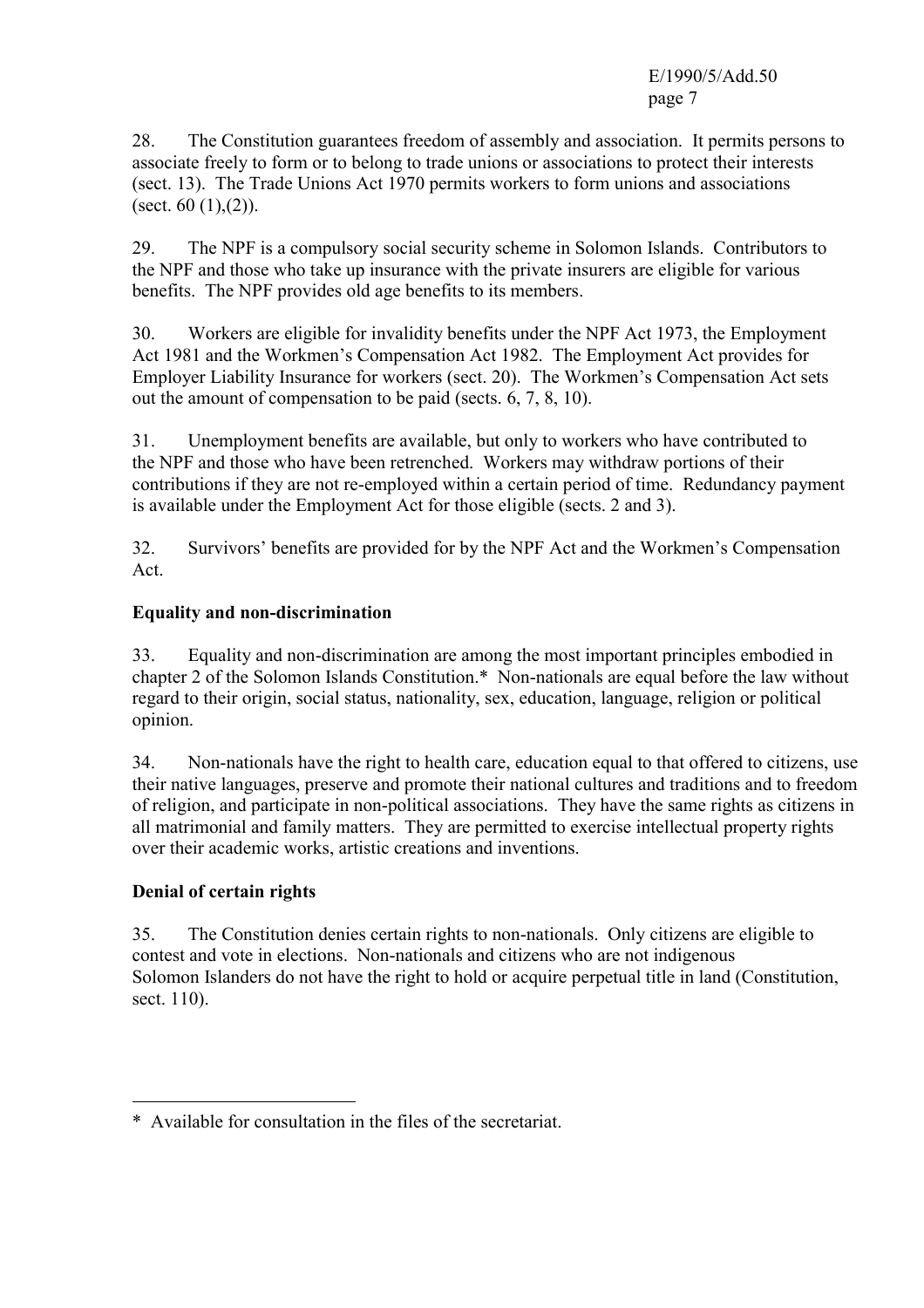36. The right to hold or acquire perpetual title to land is vested in Solomon Islanders as defined in the Land and Titles Act. A Solomon Islander is a person born in Solomon Islands who has two grandparents who were members of a group, tribe or line indigenous to Solomon Islands (Land and Titles Act 1969, sect. 2). National Parliament is empowered by the Constitution to prescribe what other person or persons may hold or acquire perpetual title to land (sect. 110).

37. Foreign nationals are required to obtain work permits to be employed or self-employed in Solomon Islands. Any person employing an immigrant or non-indigenous worker without a work permit is guilty of an offence and liable to a fine of SI\$ 1,000 (Labour Act, sect. 37).

38. Foreigners may be exempted from contributing to the NPF. The NPF Board may exempt a worker if that worker is on a contract entered into outside Solomon Islands and employed by an employer whose principal registered office is outside Solomon Islands. The NPF Board may also exempt an employee who is contributing to a social security scheme in another country or who will be entitled to comparable benefits under a scheme associated with his employment and the employee is not a resident of Solomon Islands (sect. 27).

39. The Minister responsible for the NPF is also empowered to exempt any person or class of persons from all or any of the provisions of the Act after consultation with the NPF Board (sect. 50). This could include non-citizens.

#### **Participation in development cooperation**

40. Solomon Islands actively participates in development cooperation. Aid received is spent on areas covering the economic, social and cultural rights. The terms and conditions of aid are always laid down by the donors and as such the opportunity to divert aid to other areas is very limited.

#### **Article 6. Right to work**

41. Solomon Islands acceded to the International Convention on the Elimination of All Forms of Racial Discrimination in 1982 but is not party to the:

International Labour Organization (ILO) Employment Policy Convention, 1964 (No. 122);

ILO Discrimination (Employment and Occupation) Convention, 1958 (No. 111);

Convention on the Elimination of All Forms of Discrimination against Women.

42. No report on the implementation of the International Convention on the Elimination of All Forms of Racial Discrimination is known to have been sent to the appropriate supervisory committee.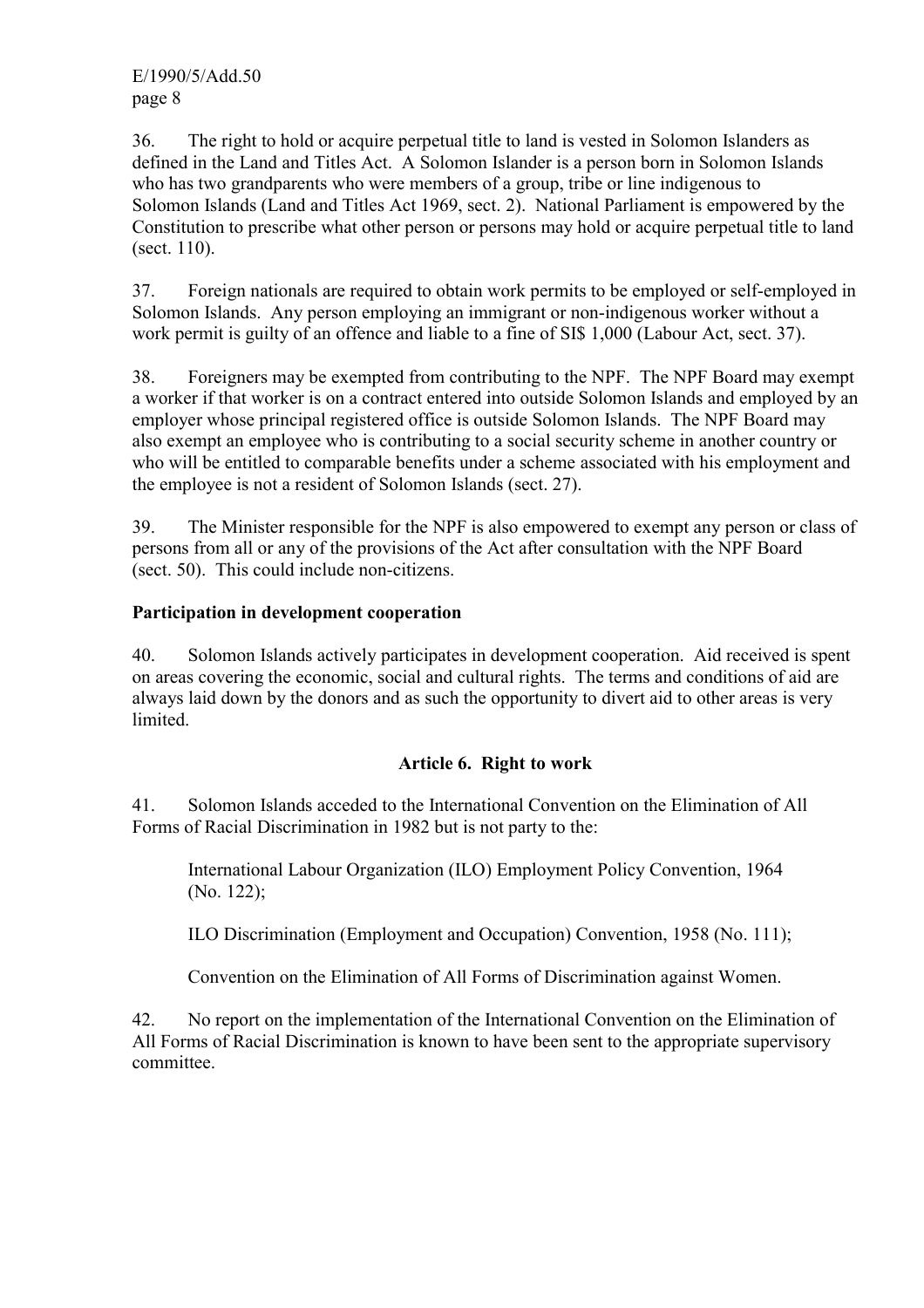43. Formal wage employment is not as yet absolutely necessary for survival in Solomon Islands. This is clearly illustrated by the fact that the largest proportion of the population still derive their livelihood from subsistence production. In the 1986 census, for instance, it was found that around 71 per cent of the economically active population (133,498) was engaged in "no-money-earning" activities. In 1999 45 per cent (111,905) of the population aged 14 years and over were involved in unpaid work. Only 23 per cent were engaged exclusively in formal wage employment. The number engaged in both wage-earning work and subsistence production is not known.

44. In 1998, over 34,000 persons were employed by registered establishments in the formal sector. Approximately 45 per cent were employed in the service sector (public service, finance, trade), nearly 22 per cent in the primary sector (agriculture, fisheries, forestry) and 16 per cent in manufacturing and construction. The private sector accounted for just under 70 per cent of the total wage employment. The following table provides employment figures, by industry, for 1982-1998.

45. Employment growth was not uniform across all sectors. The annual growth rate was 6 per cent for financial services and trade, forestry and fisheries 5 per cent and manufacturing 4 per cent. Employment in the public sector declined from just over 34 per cent in 1993 to just over 30 per cent in 1998. Central and provincial government employment declined from about 38 per cent in 1992 to just under 28 per cent in 1998.

46. The number of persons engaged in formal wage employment declined further in 1999 with the retrenchment of public officers and employees of Solomon Islands Plantations Limited. In June and July 2000 many workers from the public and private sectors had to go on unpaid leave. The closure of Solomon Islands Plantation Limited and the suspension of operations by Gold Ridge Mine and Solomon Taiyo were due to the hostile activities of the Isatabu Freedom Movement (IFM) and the emergence of the Malaita Eagle Force (MEF). It is not known how many of the redundant workers have found new wage employment.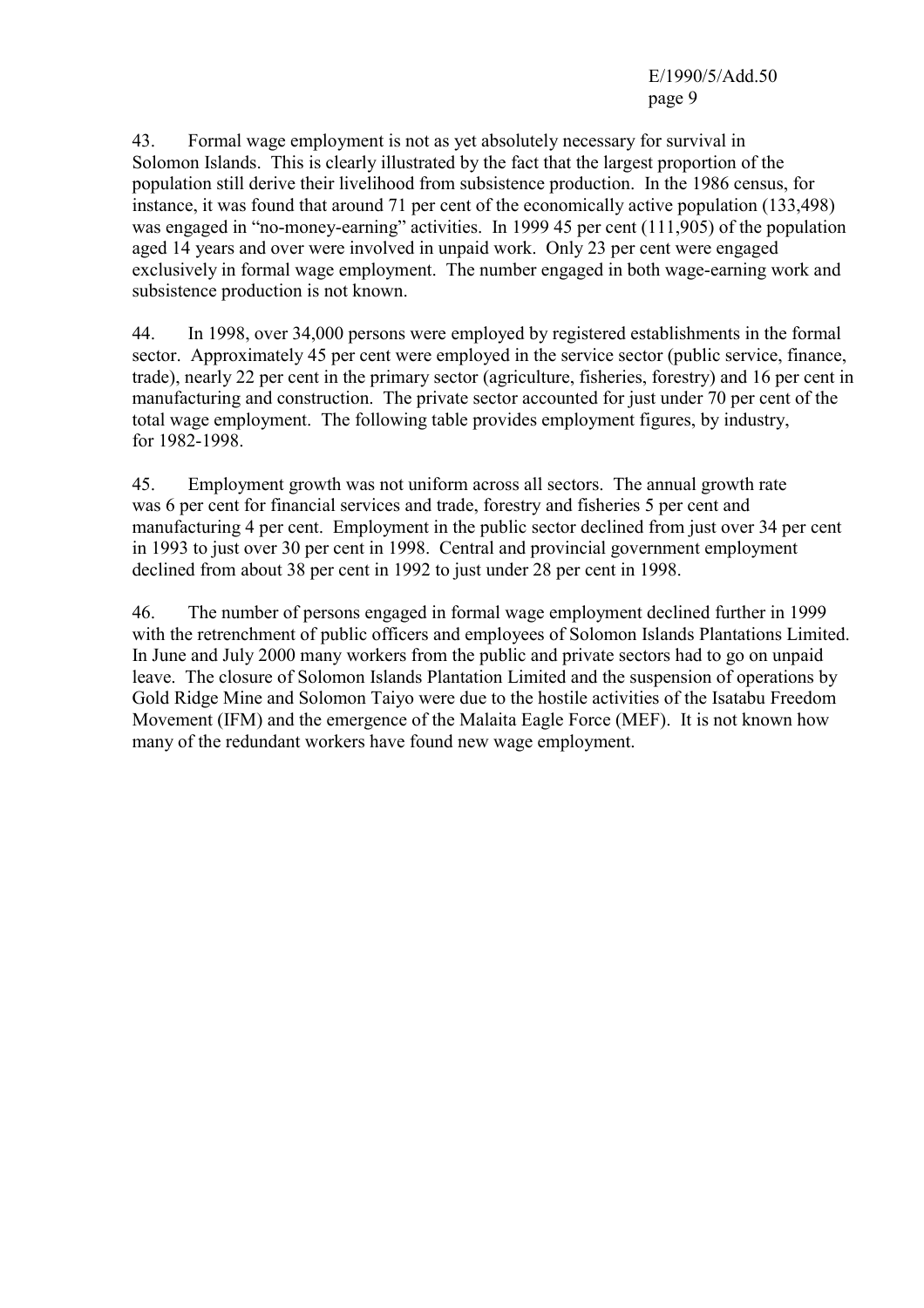|               | page<br>Table 1. Employment by industry 1982-1998<br>$\overline{0}$ |                      |         |             |                          |              |         |                                   |         |                |                   |          |
|---------------|---------------------------------------------------------------------|----------------------|---------|-------------|--------------------------|--------------|---------|-----------------------------------|---------|----------------|-------------------|----------|
| Month<br>Year | Industry/<br>agriculture                                            | Forestry/<br>logging | Fishing | Manufacture | Electricity<br>and Water | Construction | Trading | Transportation/<br>Communications | Finance | Administration | Other<br>services | Total    |
| June 1982     | 4 4 0 8                                                             | 1798                 | 961     | 1831        | 222                      | 1 3 9 5      | 2 1 2 2 | 1795                              | 446     | 2 2 7 2        | 3 5 9 7           | 20 847   |
| June 1983     | 4414                                                                | 1646                 | 962     | 1846        | 248                      | 1 3 2 7      | 2 0 8 1 | 1925                              | 418     | 2 2 0 7        | 4 0 2 2           | 21 132   |
| June 1984     | 4 9 6 1                                                             | 1534                 | 1 1 1 8 | 1845        | 323                      | 1487         | 2 2 8 5 | 2 1 8 2                           | 537     | 2 2 2 4        | 4 1 9 2           | 22 688   |
| June 1985     | 5 2 2 9                                                             | 1 570                | 1 2 4 0 | 1815        | 315                      | 1466         | 2 5 6 6 | 2 1 4 9                           | 525     | 2 3 5 3        | 4 7 6 8           | 23 9 9 6 |
| June 1986     | 5 1 7 6                                                             | 1973                 | 1 2 6 2 | 1872        | 328                      | 1 3 8 5      | 2 4 9 1 | 1888                              | 604     | 2 3 4 5        | 4 7 0 2           | 24 0 26  |
| June 1987     | 3879                                                                | 1 4 4 8              | 1281    | 2 2 5 7     | 307                      | 1 0 8 4      | 2696    | 1 2 5 1                           | 693     | 3 5 5 6        | 5 3 3 8           | 23 790   |
| June 1988     | 4 1 0 5                                                             | 1 643                | 1218    | 2 3 1 2     | 297                      | 1 2 4 0      | 2 3 9 6 | 1477                              | 699     | 3 3 6 7        | 6 0 9 1           | 24 8 45  |
| June 1989     | 4 2 2 0                                                             | 1906                 | 1 4 0 5 | 2 2 8 6     | 296                      | 1 3 5 5      | 2 7 1 4 | 1450                              | 755     | 3 1 6 4        | 5 8 8 7           | 25 4 38  |
| June 1990     | 3 9 2 8                                                             | 2 1 5 9              | 1449    | 2 2 8 5     | 294                      | 1 3 8 4      | 2637    | 1 3 4 8                           | 866     | 4 0 27         | 5 7 4 5           | 26 122   |
| June 1991     | 3877                                                                | 2 3 5 6              | 1471    | 2 1 1 3     | 341                      | 1 0 7 1      | 2849    | 1580                              | 781     | 3 2 9 0        | 6 9 0 2           | 26 631   |
| June 1992     | 4 0 9 7                                                             | 1 1 6 1              | 1 0 9 7 | 2 0 4 0     | 386                      | 1 1 0 9      | 3 2 0 1 | 1418                              | 1 1 9 5 | 4 2 7 3        | 6865              | 26 842   |
| June 1993     | 3 3 3 0                                                             | 2 3 7 6              | 2 4 0 0 | 2 8 4 4     | 245                      | 977          | 3 3 9 0 | 1723                              | 1 1 4 4 | 4 3 0 3        | 6 8 4 5           | 29 577   |
| June 1994     | 3 5 2 3                                                             | 3 3 9 9              | 1733    | 3 7 6 6     | 307                      | 907          | 3 7 3 2 | 1852                              | 1 1 3 1 | 4 3 7 7        | 7792              | 32 519   |
| June 1995     | 3 3 8 8                                                             | 3 4 6 9              | 1770    | 4 1 2 2     | 325                      | 1 0 5 3      | 3884    | 1683                              | 1 2 4 0 | 4 3 7 3        | 7796              | 33 103   |
| June 1996     | 3 4 1 8                                                             | 3 6 5 5              | 1803    | 4 1 7 9     | 326                      | 1 0 5 3      | 4 2 0 5 | 1698                              | 1515    | 5 6 7 2        | 6 5 7 4           | 34 098   |
| June 1997     | 3 3 9 3                                                             | 3 0 0 1              | 1677    | 4 0 9 8     | 329                      | 1 3 6 7      | 4 2 1 0 | 1672                              | 1 3 9 3 | 3 9 3 7        | 8 2 7 3           | 33 349   |
| June 1998     | 3 3 5 6                                                             | 2658                 | 412     | 4 3 4 8     | 387                      | 1 1 8 7      | 4 6 4 1 | 1878                              | 1 1 8 3 | 4 2 6 1        | 8750              | 34 061   |

Notes: (1) Other services include education, medical and other services.

(2) Trading includes retailing, wholesaling, restaurants, hotels, etc.

(3) Manufacturing includes mining and quarrying.

Source: Solomon Islands Statistics Office, Department of Finance. A report on the 1998 Labour Market Survey of the Solomon Islands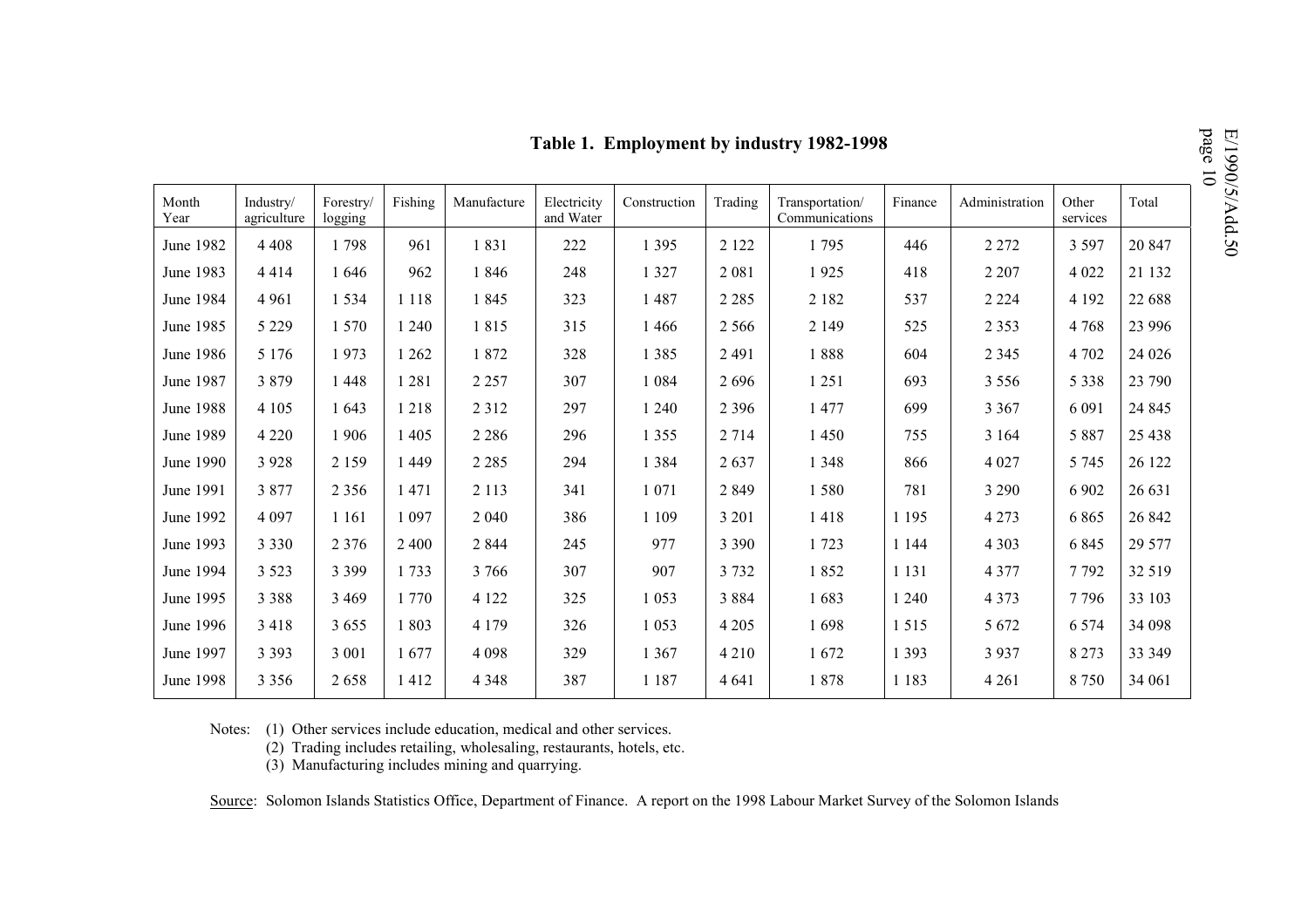47. The number of women in formal employment has increased from 19 per cent in 1988 to just under 23 per cent in 1993 and almost 24 per cent in 1998:

| Year | <b>Male</b>         |                     |                     | Female              | <b>Total</b>        |                     |  |
|------|---------------------|---------------------|---------------------|---------------------|---------------------|---------------------|--|
|      | No. of<br>employees | Percentage<br>total | No. of<br>employees | Percentage<br>total | No. of<br>employees | Percentage<br>total |  |
| 1988 | 19 5 24             | 80.9                | 4613                | 19.1                | 24 137              | 100                 |  |
| 1993 | 22 30 6             | 77.7                | 6 5 5 6             | 22.8                | 28 7 18             | 100                 |  |
| 1998 | 26 976              | 76.3                | 8 0 8 5             | 23.7                | 34 061              | 100                 |  |

**Table 2. Employment by gender, 1988, 1993, 1998** 

 Source: Solomon Islands Statistics Office, 2000; Employment 1998, A report on the 1998 Labour Market Survey of Solomon Islands.

48. The greatest proportion of women work in the social sector, with about 31 per cent in teaching and 61 per cent in nursing. Very few women (1 per cent) are employed in managerial positions within the public service. Proportionately fewer women are employed in the private sector compared to the public service.

49. There are indications that unemployment and underemployment exist. Each year some 7,000 school leavers (basically unskilled) enter the job market, but the economy is estimated to create approximately only 500 new jobs a year. This number increases annually. The 1999 Solomon Islands Population and Housing Census recorded 28,000 persons (18,000 males and 10,000 females) seeking paid employment. Over the next decade the number of young people entering the labour market will be close to 100,000.

50. The Government realizes that any increase in formal wage employment will have to be created by the private sector. In this connection steps have been taken to streamline the procedures and processes for the consideration and approval of foreign investment. The Income Tax Act was amended in 1999 to provide further incentives to the private sector.

51. The people are free to choose the type of employment they enter. There is no known case of forced labour in Solomon Islands. The Constitution guarantees protection from slavery and forced labour (Sect. 6 (1) and (2)). Persons selected for employment are chosen on merit or the choice is based on suitability for the particular job. The question of race, colour, sex, religion, political opinion or social origin is not known to have officially affected the equality of opportunity of employment.

52. Vocational and technical training programmes exist in Solomon Islands. Vocational courses include training for women in the informal sector and the retraining of redundant public officers. The Small Business Centre in Honiara offers short courses for persons intending to start their own businesses. The Development Bank of Solomon Islands also runs short courses for its clients and anyone wanting to start income generating activities.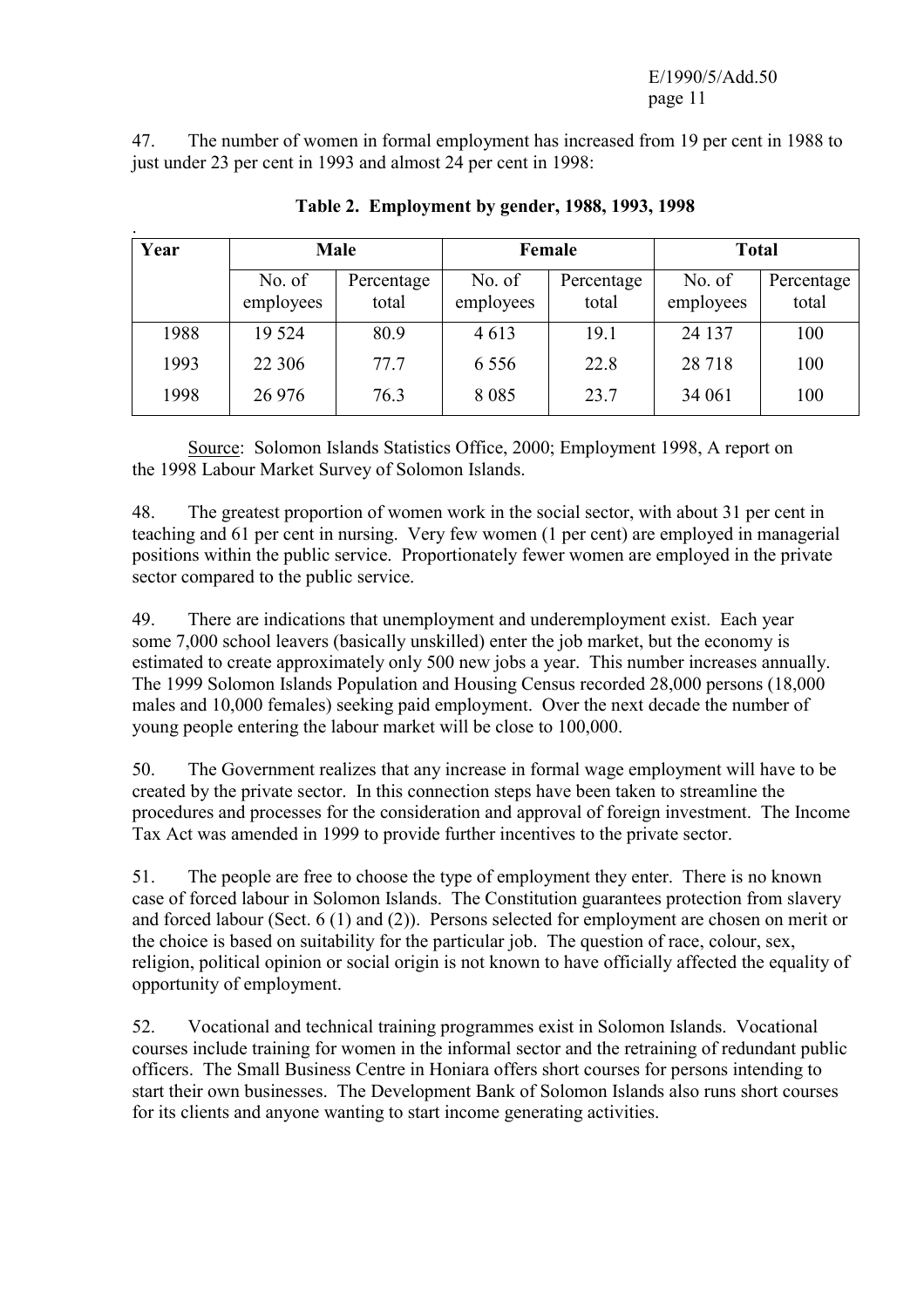53. The Honiara City Council occasionally runs courses on food preparation for women involved in the informal sector and a private company selling chicken feed to poultry farmers has begun courses for its clients.

54. In addition, Rural Training Centres provide vocational training in 14 courses ranging from Home Economics to Mechanics:

| <b>Field</b>            | Course                                                                                                                                                                                                    |
|-------------------------|-----------------------------------------------------------------------------------------------------------------------------------------------------------------------------------------------------------|
| Home Economics          | Business studies, budgeting, bookkeeping and marketing. Family budgeting, financial<br>management                                                                                                         |
| Agriculture             | Vegetable growing, cattle management, poultry, piggery, beekeeping, soil management,<br>fencing and pasture improvement, animal food production, rice growing and other crops,<br>integrated farming      |
| Mechanics               | Welding, maintenance repairs of chainsaws, sawmills, generators, basic motor<br>maintenance                                                                                                               |
| Electrical              | Wiring (basic)                                                                                                                                                                                            |
| Manufacturing           | Soap and perfumed oil production, peanut butter production, honey production, animal<br>food production, furniture production, coconut oil production, rice production, clothes<br>and crafts manufacture |
| Forestry                | Timber felling, timber cutting, saw milling, timber grading, forest conservation                                                                                                                          |
| English                 | Basic and applied English                                                                                                                                                                                 |
| Maths                   | Basic and applied Maths                                                                                                                                                                                   |
| Fisheries               | Deep sea fishing, net fishing, net making, net mending, fishing techniques                                                                                                                                |
| <b>Cultural Studies</b> | Mat weaving, grass skirt making, traditional customs, integrating cultural studies with<br>Home Economics, music and dancing.                                                                             |
| Health                  | Home hygiene, environmental hygiene, sanitation and sewerage, plumbing, integrated<br>Home Economics and health, village water management                                                                 |
| Literacy                | Outreach Programme: vernacular reading and writing; pidgin reading and writing                                                                                                                            |
| Christian Education     | Bible studies and other studies in relation to Christian doctrines                                                                                                                                        |
| Typing                  | Typing, computing and secretarial work                                                                                                                                                                    |

**Table 3. Types of courses offered in vocational training centres** 

55. There are rare cases of workers holding more than one full-time job, but the actual number is unknown. There are, however, a number of full-time and part-time workers in urban areas, especially in Honiara, who operate businesses after working hours to meet the needs of their families. In 1995 there were 1,943 recorded part-time workers. Of these just over 21 per cent were females.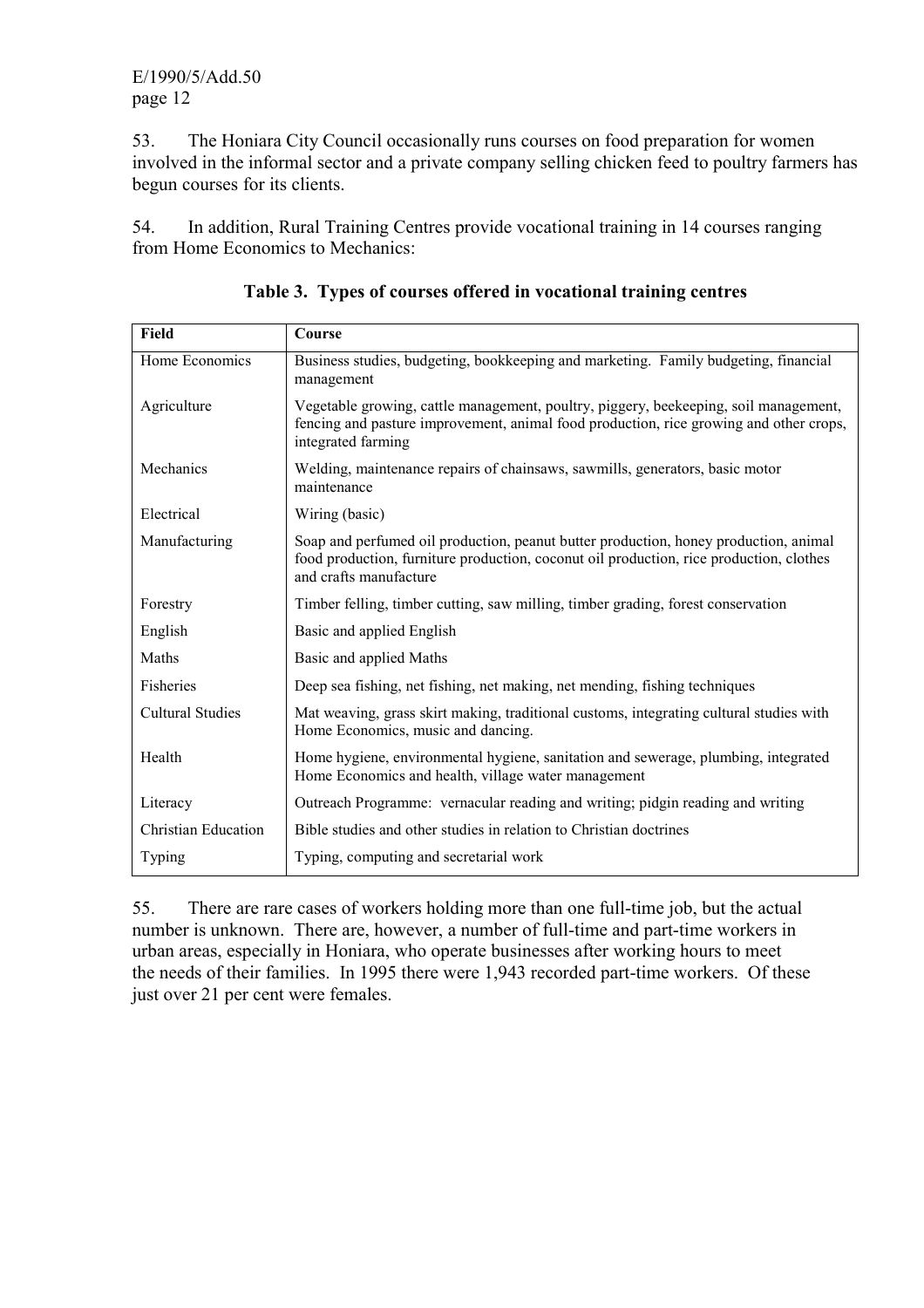#### **Article 7. Right to just and favourable conditions of work**

56. Solomon Islands acceded to the Weekly Rest (Industry) Convention, 1921 (No.14) and the Labour Inspection Convention, 1947 (No. 81) in August 1985 but is not party to the other ILO Conventions listed below. The labour laws of the country, however, incorporate provisions of all the conventions:

Minimum Wage-Fixing Convention, 1970 (No. 131);**<sup>6</sup>**

Equal Remuneration Convention, 1951 (No. 100);

Weekly Rest (Commerce and Offices) Convention, 1957 (No. 106);

Holidays with Pay Convention (Revised), 1970 (No. 132);

Labour Inspection (Agriculture) Convention, 1969 (No. 129);

Occupational Safety and Health Convention, 1981 (No. 155).

57. No reports on the implementation of the Weekly Rest (Industry) Convention, 1921 (No. 14) and the Labour Inspection Convention, 1947 (No. 81) are known to have been sent to the appropriate ILO Committees of Experts.

#### **Minimum wage system established**

58. The system of minimum wage has been in place in Solomon Islands since the days of the British colonial administration. The Minister responsible for employment is empowered under the Labour Act 1982 (sect. 30 (1), (2)) to fix the minimum wage for workers in any occupation, class or grade of occupation. The wording of this section of the Act means that the Minister may award the minimum wage to some categories of workers but not to others. The current system of minimum wage covers only some categories of workers employed in urban and peri-urban areas. Groups legally excluded from the minimum wage are discussed in paragraph 60 of this report.

#### **Determination of groups of wage earners**

59. Solomon Islands has no independent authority to determine the different wage groups. This is the task of the Labour Division in the Department of Commerce, Employment and Labour.

#### **Workers outside legal minimum wage**

60. Workers employed in rural areas in industries such as mines, plantations and logging/forestry are excluded from the legal minimum wage. Urban workers such as domestic servants and shopkeepers also fall outside the legal minimum wage. All casual workers and apprentices, whether employed in urban or rural areas, also remain outside the legal minimum wage system.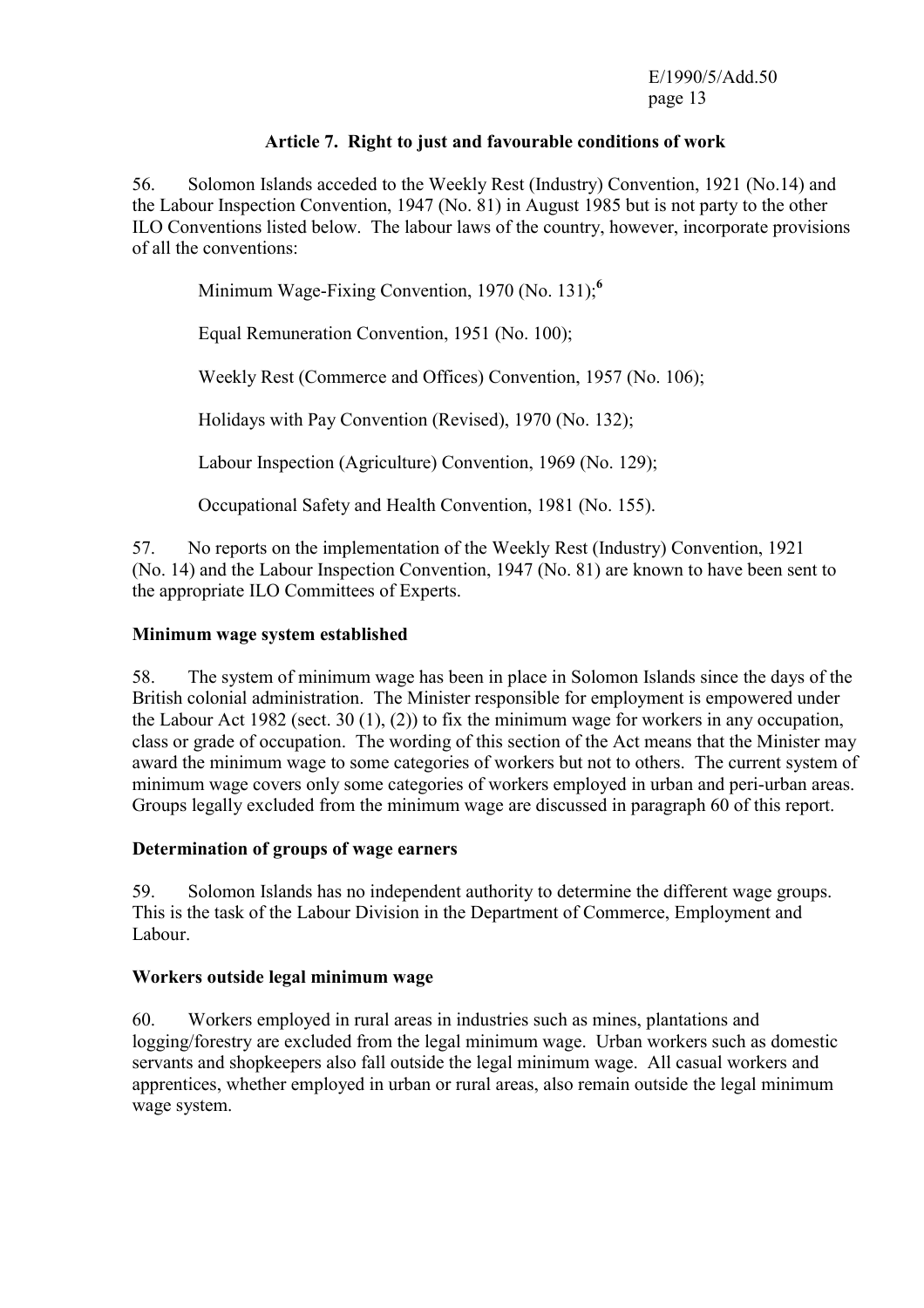# **Exceptions to minimum wage**

61. An infirm or disabled person employed may be paid less than the minimum wage if the Commissioner of Labour issues a permit of exemption. In such a case the Commissioner specifies the minimum wage (sect. 36 (1)).

#### **Mechanism for monitoring employer compliance**

62. There is no mechanism in place to monitor employer compliance with the legal minimum wage. The Department of Commerce, Employment and Labour is not in a position to perform a monitoring role due to financial constraints and inadequate appropriate manpower. Staff retrenchments and the abolition of vacancies in the Labour Division since 1999 have only exacerbated the problems of the Department.

63. Trade union organizations do monitor employer compliance on behalf of their members. Generally, non-unionized labour do not know their rights and in some instances where they do, they do not know who to turn to for assistance in the event of an employer breaching the law.

#### **Minimum wage has force of law**

64. The minimum wage has the force of the law. An employer failing to pay a worker the minimum wage will, on conviction, pay a fine of SI\$ 500 and a further SI\$ 20 each day the offence is continued (Labour Act, sect. 31 (1)).

65. A court may order an employer convicted of failing to pay the minimum wage to pay, in addition to any fine, any arrears due to the employee (sect. 31 (2)). The Commissioner of Labour may, under Section 32 (2), take legal proceedings on behalf of an underpaid worker to recover any wages due to such a worker.

66. However, with no compliance monitoring mechanism in place and workers not knowing whether or not they are covered by the legal minimum wage, enforcement of the law is far from satisfactory. A Labour Officer touring some rural-based workers in 1992 found that many workers covered by the legal minimum wage were not aware that they were being underpaid.

#### **Determination of level of minimum wage**

67. The determination of the minimum wage is made by the Minimum Wage Board, an administrative body consisting of trade union, employer and government representatives. The Minimum Wage Board takes into account the basic commodities thought important for the workers and their families when considering the minimum wage. The minimum wage recommended to the Minister for Labour is that believed to be the living wage for the workers and their families. The most important factor influencing the determination of the minimum wage is affordability. Wage settlements in the private sector are generally made at company level but in reference to public sector wage settlements.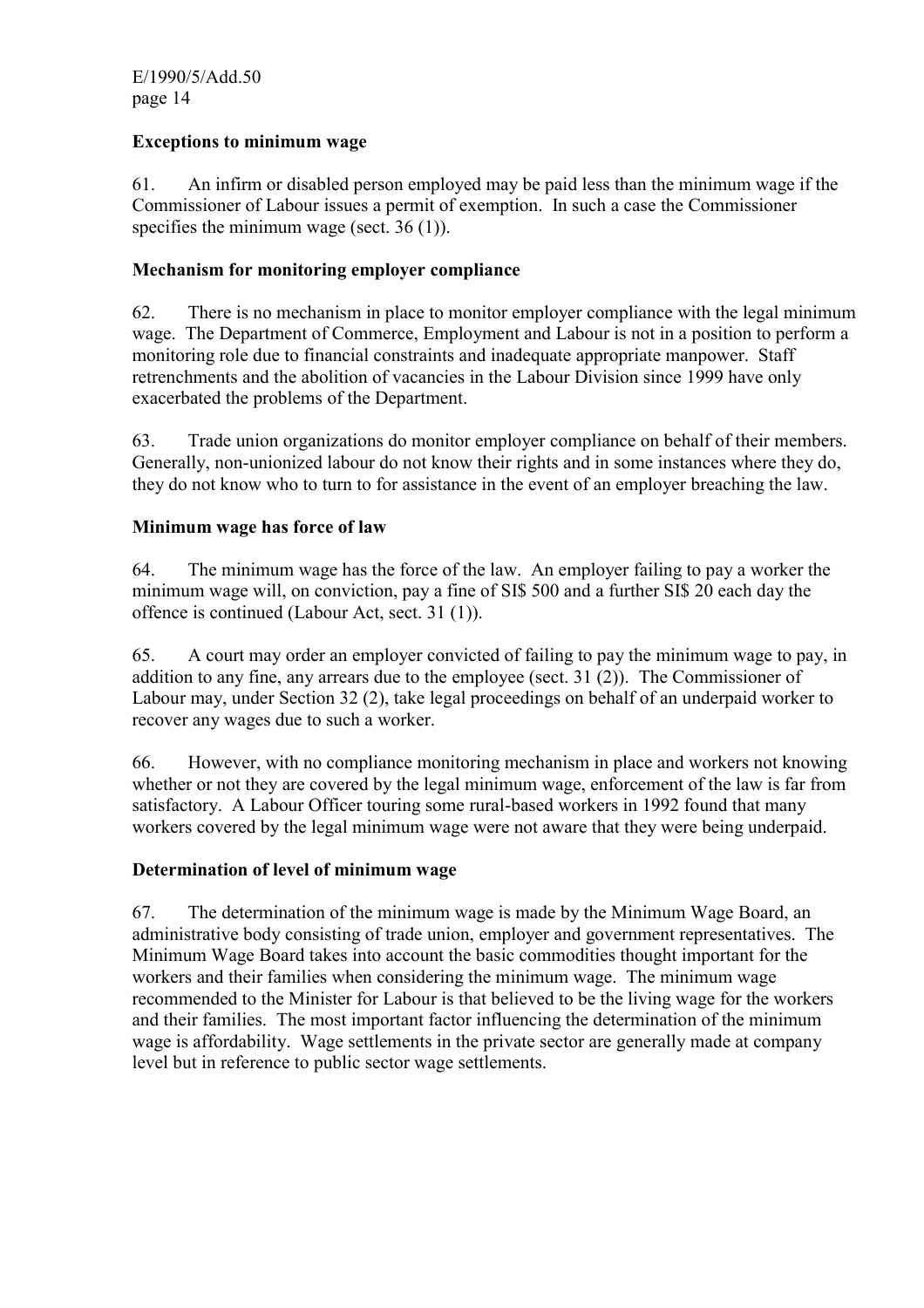#### **Machinery for fixing, monitoring and adjusting minimum wage**

68. The Minister of Labour and Employment fixes the minimum wage on the advice of the Minimum Wage Board. There is no system in place to monitor and ensure that employers pay their workers the minimum wage. Any adjustment of the minimum wage is dependent on the Department of Commerce, Employment and Labour. The Department decides when the minimum wage will be reviewed. The Minimum Wage Board only meets to review the minimum wage at the request of the Department. With this sort of arrangement, review of the minimum wage in Solomon Islands is irregular.

#### **Number of workers covered by minimum wage**

69. In 1997, the number of workers covered by the minimum wage was: agriculture - 3,809, fisheries - 2,579 and other - 20,020. The current hourly minimum wage is SI\$ 1.20 in the fishing industry and agricultural plantations and SI\$ 1.50 elsewhere. Prior to 1997, the hourly minimum wage for all categories of workers was SI\$ 0.74.

#### **Equal remuneration**

70. There is no known case of unequal pay for work of equal value. Conditions of work for men and women in the same occupation are the same. Any difference in pay is based either on qualification, skills or work performance.

71. The Labour Market Survey in 1998 revealed that the public sector wages were nearly twice the rate paid in the private sector. The total monthly average wage in the private sector was SI\$ 770 compared with SI\$ 1,120 in the public sector. In both sectors male employees generally earned more than females as can be seen from table 3.

#### **Occupational safety and health**

 $\overline{a}$ 

72. Provisions relating to the safety and health of workers are contained in the Safety at Work Act 1982 in sections 4, 8, 9, 16, and 17 to 22.\* The law covers all workers.

<sup>\*</sup> Available for consultation in the files of the Secretariat.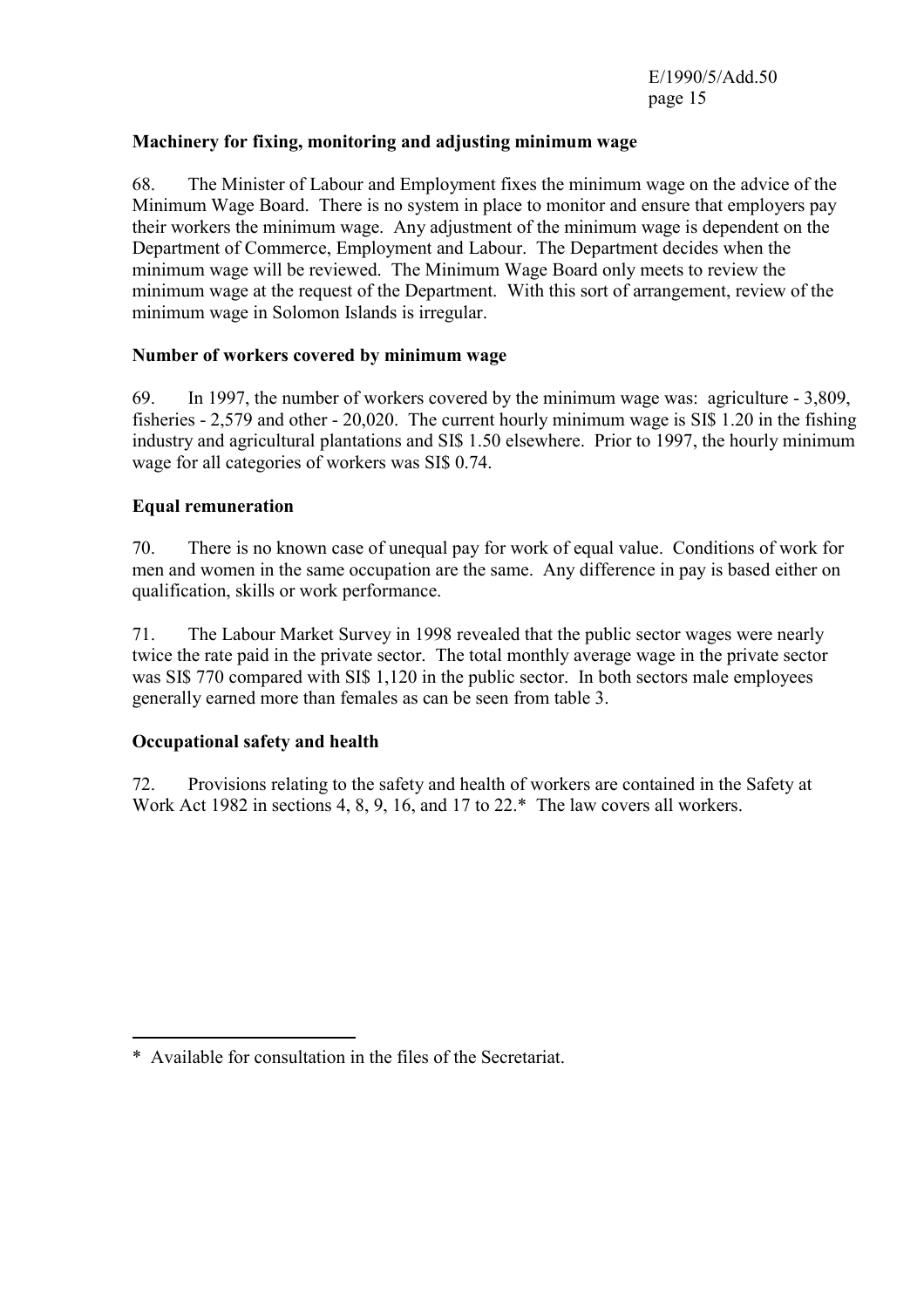| Occupation                      | <b>Sector</b> |                |         |                            |                              |                          |      |                           |     |                |                          |         |
|---------------------------------|---------------|----------------|---------|----------------------------|------------------------------|--------------------------|------|---------------------------|-----|----------------|--------------------------|---------|
|                                 |               | Private sector |         | <b>Statutory authority</b> |                              | Provincial<br>government |      | <b>Central Government</b> |     |                |                          |         |
|                                 | M             | $\mathbf F$    | T       | M                          | F                            | T                        | M    | $\mathbf{F}$              | T   | M              | F                        | T       |
| Managers                        | 3 2 2 5       | 2 6 6 3        | 3 1 2 4 | 2996                       | 2 5 3 1                      | 2967                     | 891  | 905                       | 894 | 4 5 6 7        | 2932                     | 4 3 4 9 |
| Professionals                   | 2 2 3 2       | 1707           | 2 1 4 5 | 2 5 5 9                    | 2 0 8 5                      | 2470                     | 1603 | 845                       | 495 | 1 3 0 8        | 1 1 1 6                  | 1 2 4 4 |
| Technicians                     | 266           | 1 5 2 5        | 1 3 1 5 | 1873                       | 2029                         | 1912                     | 676  | 647                       | 671 | 2 0 4 1        | 1712                     | 1992    |
| Clerks                          | 987           | 963            | 976     | 1 3 7 3                    | 1614                         | 1 4 4 9                  | 741  | 544                       | 651 | 1 3 5 7        | 1658                     | 1 5 4 6 |
| Services workers                | 516           | 467            | 495     | 822                        | 528                          | 805                      | 474  | 410                       | 446 | 1 340          | 1 2 6 2                  | 1 3 3 5 |
| Skilled agricultural<br>workers | 658           | 391            | 655     | $\blacksquare$             | $\overline{\phantom{a}}$     |                          | 491  | 441                       | 479 | 1 2 9 9        | $\overline{\phantom{a}}$ | 1 2 9 9 |
| Crafts and related<br>workers   | 705           | 444            | 687     | 1 1 7 0                    | $\qquad \qquad \blacksquare$ | 1 1 7 0                  | 765  | 392                       | 731 | 1 3 1 2        | 1 3 9 8                  | 1 3 1 7 |
| Plant and machine<br>operators  | 626           | 651            | 640     | 852                        | $\qquad \qquad \blacksquare$ | 852                      | 496  | 333                       | 494 | 1 2 6 3        | $\blacksquare$           | 1 2 6 3 |
| Elementary<br>occupations       | 387           | 312            | 366     | 922                        | 697                          | 877                      | 383  | 316                       | 375 | $\blacksquare$ |                          |         |
| <b>Grand</b> total              | 807           | 654            | 770     | 1562                       | 1654                         | 1578                     | 587  | 505                       | 570 | 1493           | 1 1 9 0                  | 1411    |

# Table 3. Average monthly wage (in SI\$) of full-time workers by<br>occupation group, employment sector and gender

Source: Statistics Office 2000; Employment 1998, A report on the 1998 Labour Market Survey of Solomon Islands.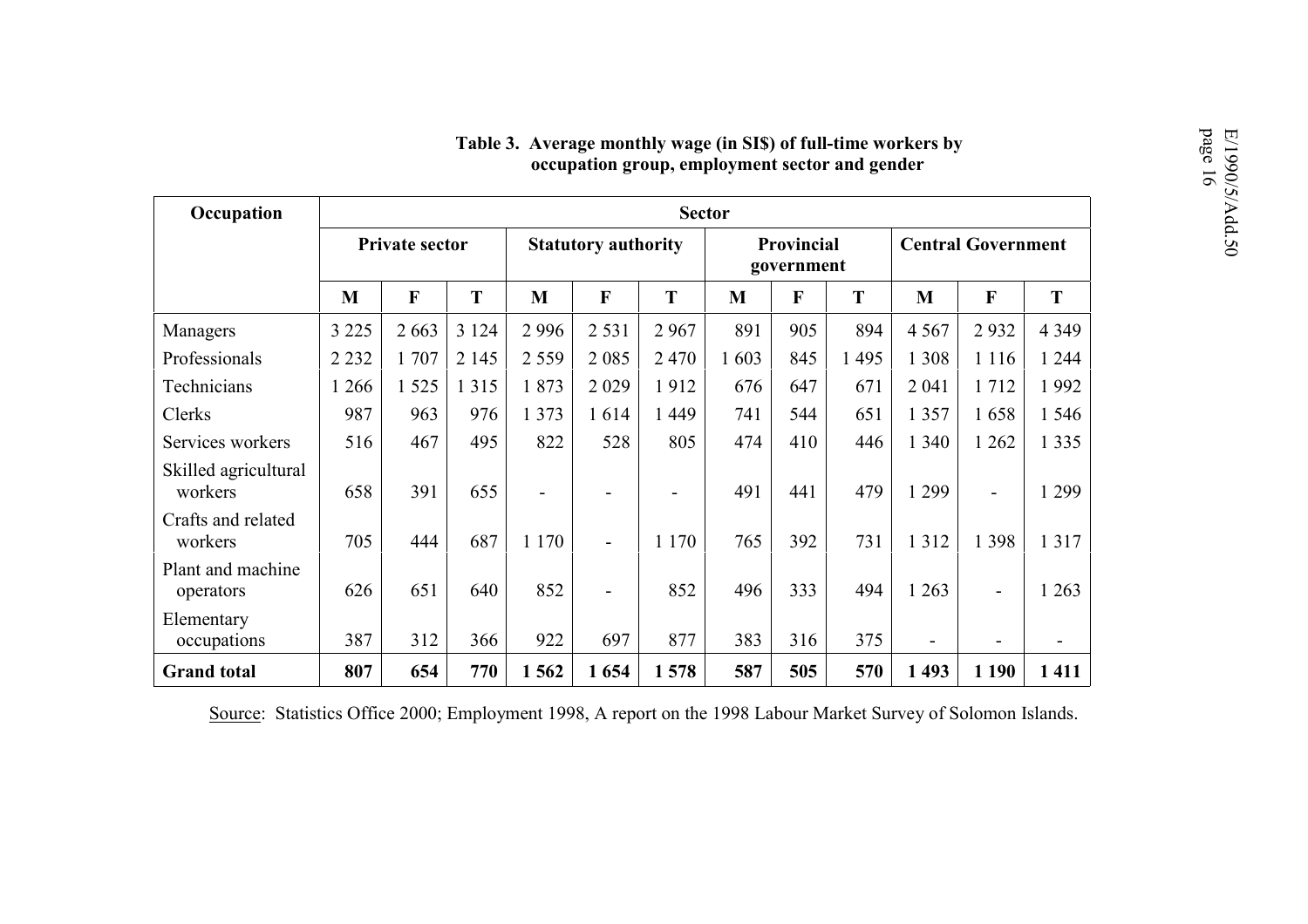#### **Occupational accidents**

73. For the five-year period 1994-1998 the Department of Commerce, Employment and Labour recorded 816 occupational accidents. Logging/sawmilling had the highest number of accidents with slightly over 30 per cent, followed by forestry and agriculture with 13 and 10 per cent respectively. The principal causes of accidents were sharp objects (19 per cent) followed by falling objects (14 per cent) and power-driven machinery (13 per cent).

74. Of the 816 accidents, 29 (35 per cent) were fatal. Forty-eight per cent of the fatal cases occurred in logging/sawmilling. The principal causes of fatal accidents were falling objects (10 per cent) followed by sharp objects and transport/shipping each with 8 per cent Table 4 shows the number of occupational accidents by industry and cause, for 1994-1998.

| <b>Industry</b>        | 1994                  | 1995           | 1996           | 1997           | 1998           | <b>Total</b> |
|------------------------|-----------------------|----------------|----------------|----------------|----------------|--------------|
| Agriculture            | 9<br>(1)              | 22             | 18             | 19             | 17<br>(1)      | 85<br>(2)    |
| Forestry               | 25                    | 28             | 17             | 16             | 20             | 106          |
| Mining/quarrying       |                       |                |                | 1              | 8              | 9            |
| Logging/sawmilling     | 49<br>(5)             | 55<br>(2)      | 62<br>(1)      | 46<br>(1)      | 38<br>(5)      | 250(14)      |
| Stevedoring            | $\overline{2}$        | 6(12)          | 3              | 1              | $\overline{2}$ | 14<br>(2)    |
| Manufacturing          | 7<br>(1)              | 10             | 11<br>(1)      | 5              | 10<br>(1)      | 43<br>(3)    |
| Fishing/canning        | 6                     | 11             | (1)<br>11      | 10             | 5<br>(1)       | 43<br>(2)    |
| Construction           | 13<br>(1)             | 22             | 8              | 14<br>(1)      | 8<br>(1)       | 65<br>(3)    |
| Electricity/gas/water  | 3                     | 1              | 3              | $\overline{4}$ | 4              | 15           |
| Hotel/restaurant       | (1)<br>$\overline{4}$ | 5              | $\overline{3}$ | 3              | $\overline{2}$ | 17<br>(1)    |
| Commerce               | $\overline{2}$        | 8              | $\overline{4}$ | 9              | 3              | 26           |
| Transport/shipping     | 3                     | 10             | 5              | 6              | 13<br>(1)      | 37<br>(1)    |
| Government service     | 16                    | 8              | 14             | 11             | 14<br>(1)      | 63<br>(1)    |
| Engineering/workshop   |                       | $\overline{2}$ | 13             | 7              | 3              | 25           |
| Other                  | $\overline{7}$        | $\overline{2}$ | 1              | $\overline{2}$ | 6              | 18           |
| <b>Total</b>           | 146<br>(9)            | 190<br>(4)     | 173<br>(3)     | 154<br>(2)     | 153(11)        | 816 (29)     |
| Cause                  |                       |                |                |                |                |              |
| Power-driven machinery | 20                    | 37             | 21             | 22             | 13             | 113          |
| Fall of person         | 10                    | 20             | 14             | 23             | 17             | 84           |
| Caught in or between   |                       |                |                |                |                |              |
| objects                | $\boldsymbol{0}$      | $\overline{7}$ |                | 11             | 11             | 29           |
| Transport/shipping     | 25<br>(4)             | 16             | 25             | 15<br>(1)      | 17<br>(2)      | 98<br>(7)    |
| Sharp objects          | 19                    | 34<br>(3)      | 44<br>(1)      | 31             | 28<br>(3)      | 156<br>(7)   |
| <b>Falling objects</b> | 19<br>(4)             | 33<br>(1)      | 20             | 18<br>(1)      | 27<br>(2)      | 117<br>(8)   |
| Hand tools (use of)    | 19                    | 19             | 19<br>(2)      | 15             | 11             | 83<br>(2)    |

**Table 4. Occupational accidents by industry and cause 1994-1998**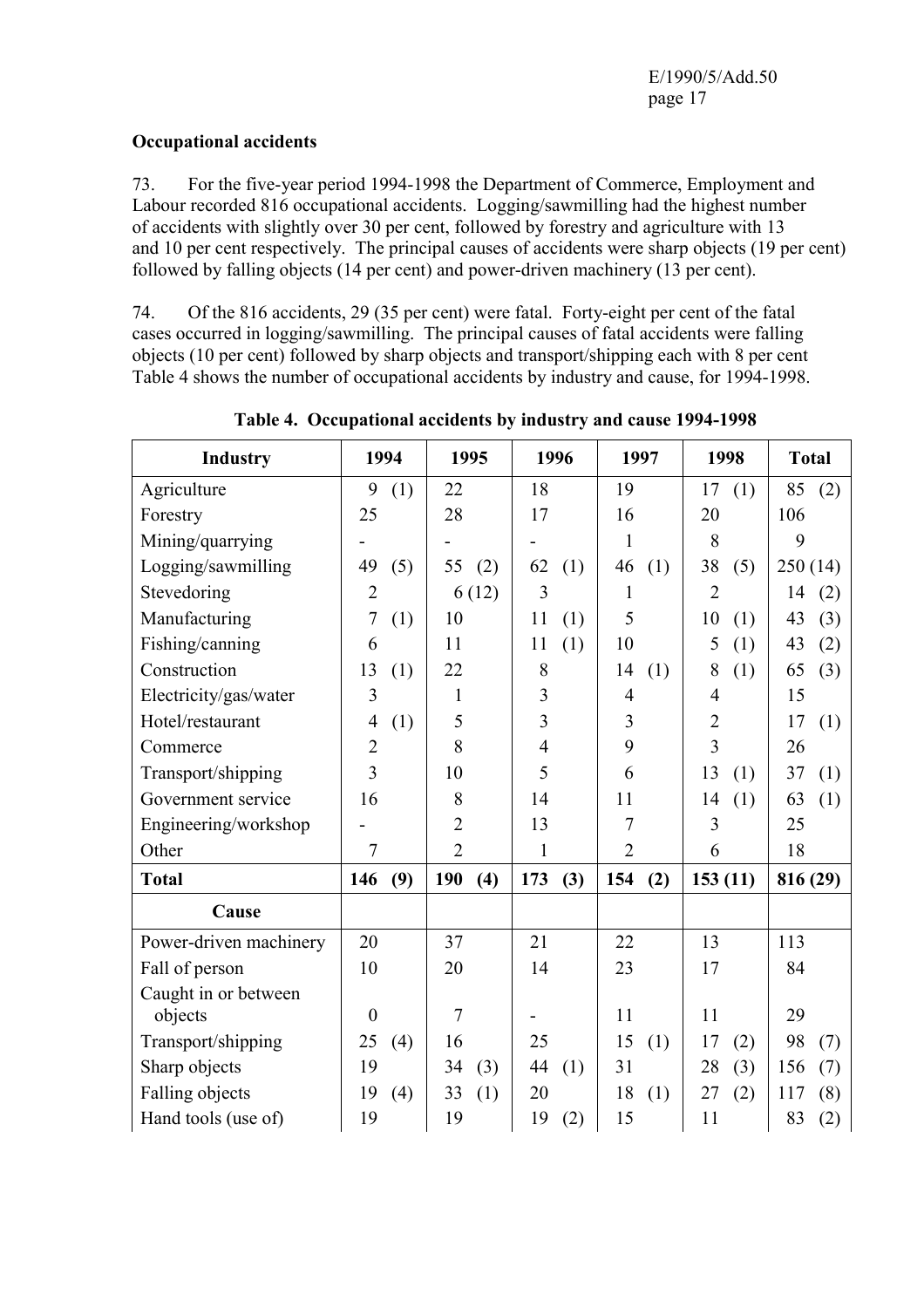| <b>Industry</b>        | 1994           | 1995           | 1996             | 1997           | 1998           | <b>Total</b>   |
|------------------------|----------------|----------------|------------------|----------------|----------------|----------------|
| Electricity (due to)   |                | $\theta$       | 3                | $\overline{2}$ | $\theta$       | 6              |
| Poisoning/gassing/     |                |                |                  |                |                |                |
| chemical               | $\overline{2}$ | $\theta$       | 6                | $\theta$       | $\overline{4}$ | 12             |
| Explosion/fire         | 9<br>(1)       | 5              | $\overline{4}$   |                | 3              | 27<br>(1)      |
| Exposure to harmful    |                |                |                  |                |                |                |
| substance              | $\theta$       | 3              | $\boldsymbol{0}$ | $\overline{2}$ | $\overline{2}$ |                |
| Noise                  | $\theta$       |                | $\overline{0}$   | $\theta$       | $\overline{0}$ |                |
| Incorrect lifting      |                |                |                  |                |                |                |
| techniques             | $\theta$       |                | $\overline{0}$   | $\theta$       | $\overline{2}$ | $\mathfrak{D}$ |
| Injury due to personal |                |                |                  |                |                |                |
| attack                 | $\overline{4}$ |                | 5                | $\Omega$       | 4<br>(1)       | 14<br>(1)      |
| Injury due to thorns   | 5              | $\theta$       | 0                | $\Omega$       | $\overline{0}$ | 5              |
| Occupational disease   | 13             | 12             | 12               | 14             | 9<br>(1)       | 60<br>(1)      |
| Other                  |                | $\overline{2}$ |                  |                | (2)<br>5       | (2)            |
| <b>Total</b>           | (9)<br>146     | 190<br>(4)     | 173<br>(3)       | 154<br>(2)     | 153(11)        | 816 (29)       |

 Source: Labour Division, Department of Commerce, Employment and Labour. Note: Fatal cases in brackets ().

#### **Equal opportunity for promotion**

75. The principle of equal opportunity for promotion is officially accepted in Solomon Islands. Vacancies are either advertised internally or in the broadcast or print media. Promotions are generally based on merit.

# **Weekly rest**

76. Section 13 of the Labour Act lays down the number of days and hours a worker may work. Under normal circumstances an employee would not work more than 6 days a week, 45 hours a week and 9 hours daily. The total number of hours of work (including overtime) may be exceeded with the consent of the Commissioner of Labour provided the additional time does not exceed 57 hours in any one week or 228 hours in any calendar month. No worker is required to work on public holidays and customary rest days (Saturdays and Sundays) unless provided for in his/her contract of employment. Shift workers and those covered by the Essential Services Act are excluded. Workers get at least 30 minutes' break for the midday meal.

#### **Additional remuneration for overtime worked**

77. Any worker required to work in excess of normal working hours (excluding shift workers and workers covered by the Essential Services Act) is entitled to additional remuneration. The overtime rates are 1.5 times the regular hourly rate for Saturdays and Sundays and 2 times the regular hourly rate for gazetted public holidays.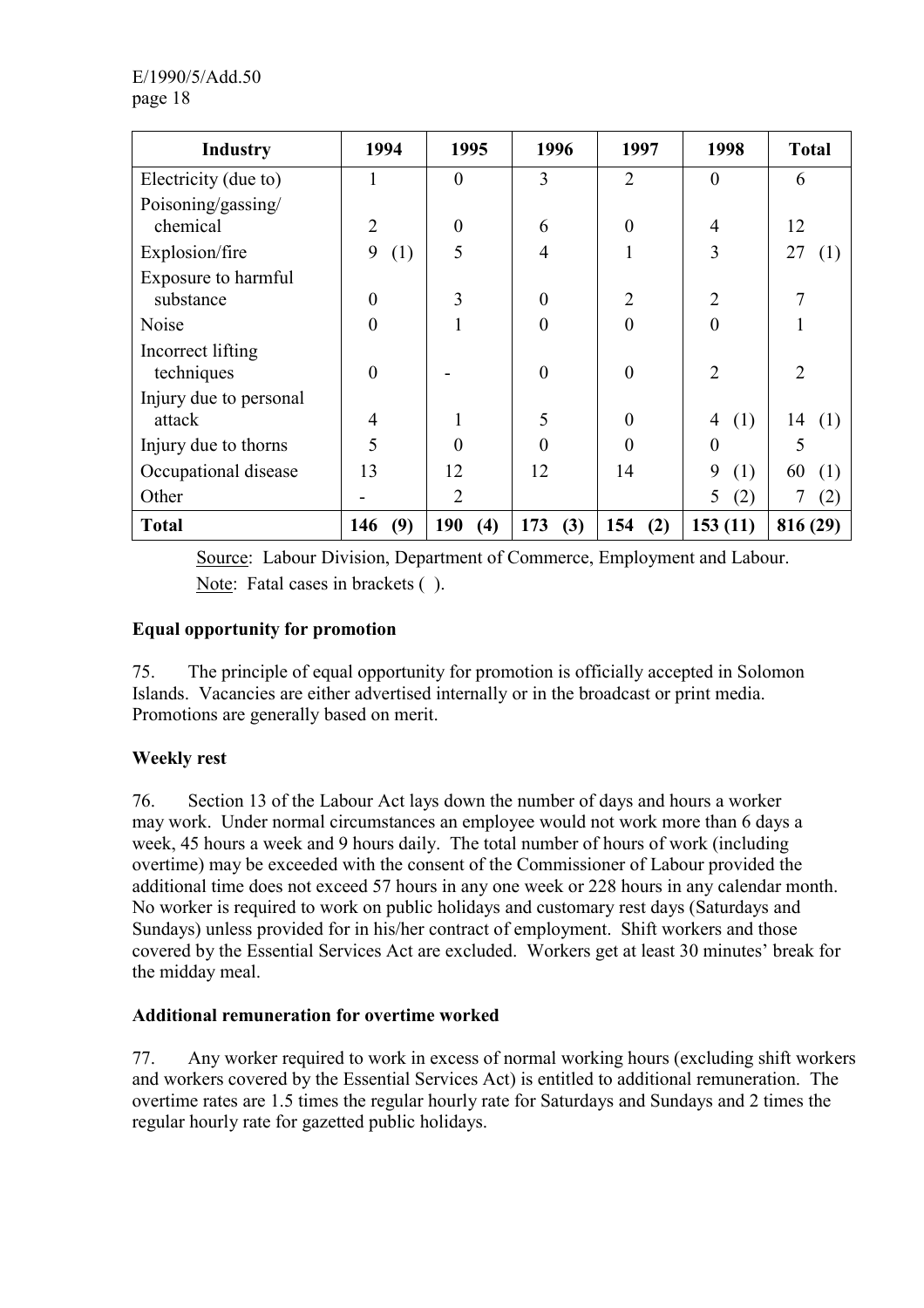#### **Holidays and sick leave**

78. An employer is required to provide paid holidays and sick leave to an employee under certain conditions (Labour Act, sect. 80).

79. The employer is bound by law to give each worker at least 1.25 working days for each complete calendar month of employment. The worker has to be paid the full remuneration for the period of annual leave.

80. The employer is required to pay the cost of return journeys of the worker, his/her spouse and a maximum of four dependent children aged under 18 years from the place of employment to the worker's home. Home is defined in the Holidays, Sick Leave and Passage Rules as the village in Solomon Islands regarded in custom as the worker's place of origin.

81. Generally, employers grant their workers compassionate leave which is deducted from the worker's annual leave.

82. A worker employed continuously for at least 26 weeks and who is absent from work due to sickness is entitled to be paid for the period of absence not exceeding 22 working days in any calendar year. A medical practitioner must certify that the absence is necessary. Any paid leave beyond the mandatory period is at the discretion of the employer.

# **Workers not entitled to sick leave pay**

83. A worker who is absent from work due to a personal injury sustained in the course of his/her employment would not be entitled to sick leave pay if the employer is liable to pay compensation to that worker under the Workmen's Compensation Act.

# **Care of workers**

84. The law requires the employer to provide water, housing and medical care and treatment for his/her workers. Where no public water supply is readily available the employer, at his/her own expense, must provide water for drinking, washing and other domestic purposes to workers and their dependants living on the property. The employer must also make sufficient and proper sanitary arrangements (Labour Act, sects. 67 and 68).

# **Housing**

85. If a worker cannot return home after work daily the employer must adequately and properly house the worker and his/her dependants. If no housing is provided the employer must pay a housing allowance. The employer may charge rent for the housing provided but the rate must not exceed the rate approved by the Commissioner of Labour (Labour Act, sect. 69).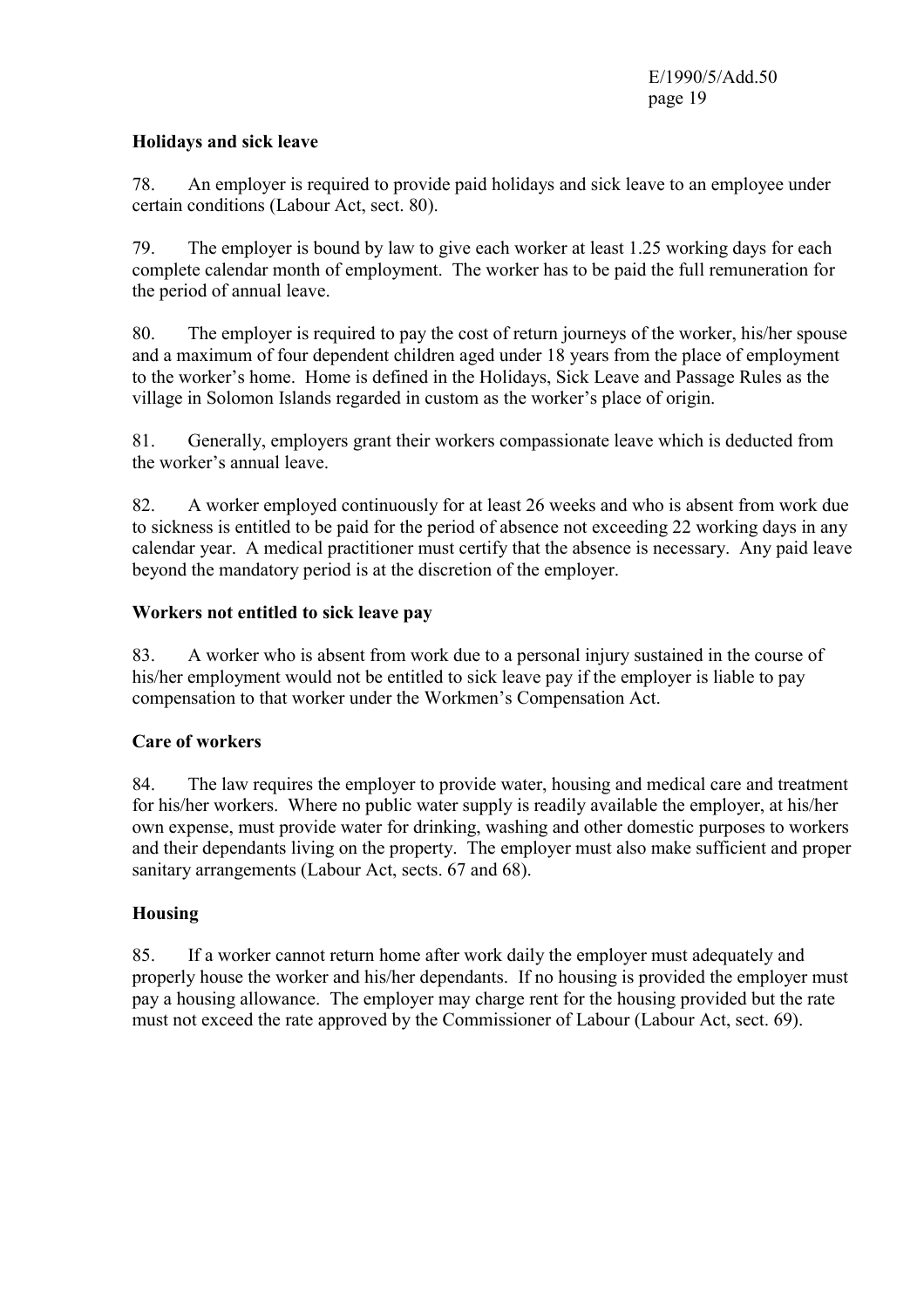#### **Medical treatment**

86. At the place of employment, the employer is required to provide medical treatment, first-aid equipment, and appliances to transport sick or injured workers (Labour Act, sect. 70).

87. Depending on the situation of the place of employment and the number of workers, the Commissioner of Labour may require an employer to maintain at his/her own expense a hospital to serve workers. Where such a requirement is made, the employer must maintain a properly equipped sickroom and a separate building properly equipped as a hospital. Each facility must have accommodation for not less then 10 per cent of the workers (Labour Act, sect. 71).

#### **Article 8. Trade union rights**

88. Solomon Islands is not party to the following:

International Covenant on Civil and Political Rights;

ILO Freedom of Association and Protection of the Right to Organise Convention, 1948 (No. 87);

ILO Right to Organise and Collective Bargaining Convention, 1949 (No. 98); or

ILO Labour Relations (Public Service) Convention 1978 (No. 151).

89. Trade union rights in Solomon Islands are guaranteed under the Constitution and The Trade Unions Act 1970. The country has been party to the Right of Association (Agriculture) Convention, 1921 (No. 11) since August 1985.

90. Under the Constitution any person is free to associate with others to form trade unions or associations to protect his/her interests (sect. 13). Section 60 (1) of the Trade Unions Act states, "No employer shall make it a condition of employment of any employee that such employee shall neither be nor become a member of any or a particular trade union or other organization representing employees in any trade or industry". Subsection 2 states, "… nothing contained in any law shall prohibit any employee from being or becoming a member of any trade union or subject him to any penalty by reason of his membership of such trade union". Any group of workers numbering more than six may form a trade union if their object is to regulate the relations between them and their employer (sect. 2 (1) (b)).

#### **Control of trade unions**

91. The Constitution (sect. 13) and the Trade Union Act (sects. 2 (1) (b), 60 (1) (2)) provide for the formation of trade unions. The Trade Union Act also empowers the Registrar to suspend or cancel the registration of a trade union for breaches of provisions of the Act or its regulations.

92. Appeals against the Registrar's decision are catered for in section 15 of the Act.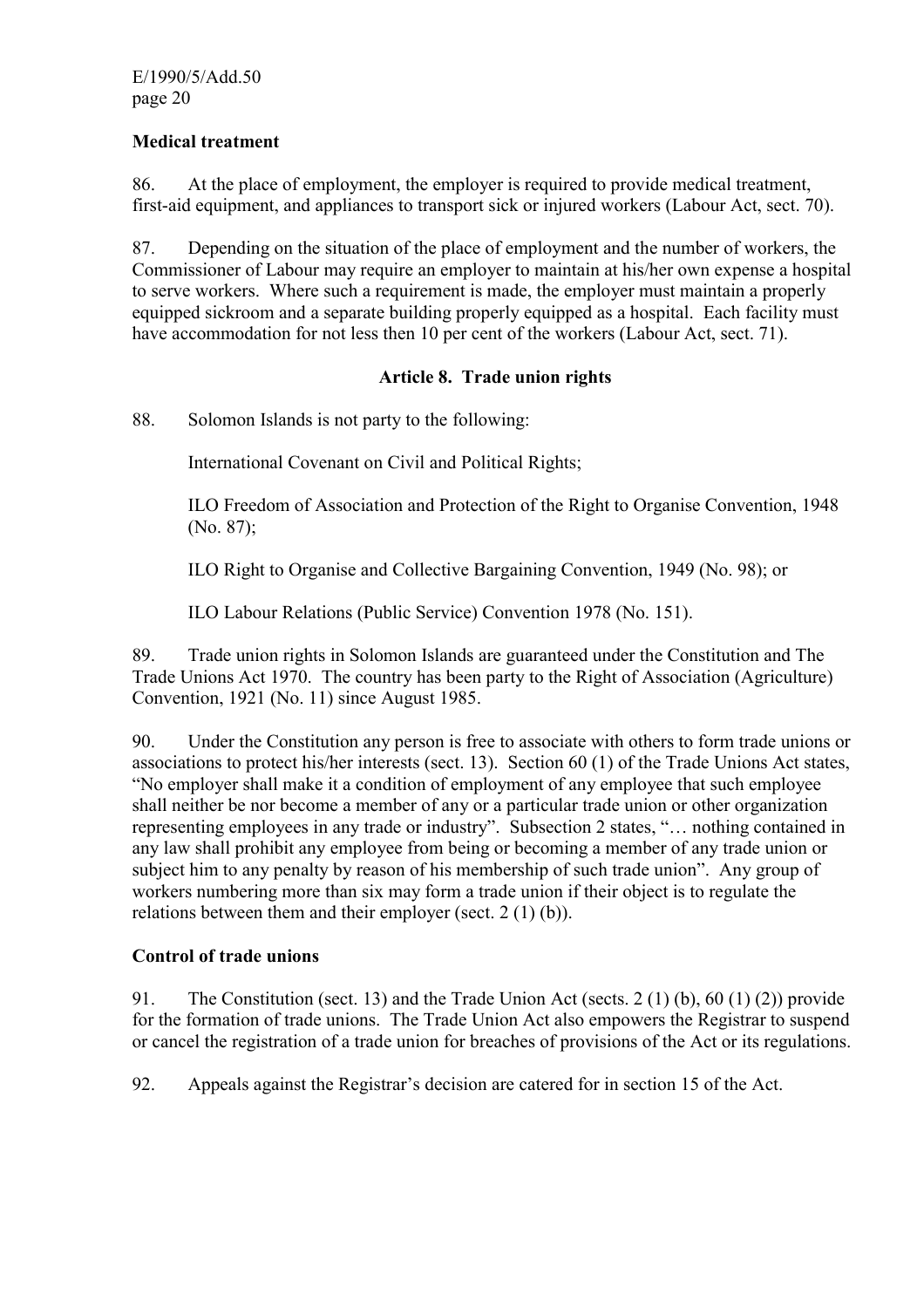#### **Cancellation or suspension of registration of a union**

93. Section 13 of the Act provides the grounds upon which the Registrar may refuse to register a trade union, while section 14 spells out reasons which may lead to the suspension or cancellation of its registration. The principal reasons for the suspension or deregistration of a union are :

(a) Registration was obtained by fraud, misrepresentation or mistake;

 (b) The union wilfully contravenes provisions of the Act after being officially warned by the Registrar, or its officers wilfully fail to comply with provisions of the Act;

 (c) The union's accounts are not kept in accordance with the Act or union funds are used in an unlawful manner;

 (d) The union is used for unlawful purposes or purposes inconsistent with its objects and rules;

(e) The union has ceased to exist.

#### **Amalgamation of unions**

94. Registered trade unions are not permitted to amalgamate as one union without the approval of the Registrar (sect. 42). Employees of the Crown (public service workers) are prohibited from joining private sector unions.

95. Trade unions in Solomon Islands are employment based. Membership is voluntary and in some cases free. Only workers normally employed and resident in Solomon Islands can be voting members of a trade union. Non-nationals do not normally subscribe to trade unions because they are always employed on contract. Under section 28 of the Act any person under the age of 21 years will only be permitted to join a trade union if that organization allows, under its constitution and rules, the admission of minors.

#### **Disciplined forces**

96. Members of the disciplined forces are not permitted, even under the Trade Unions Act to establish trade unions. The disciplined forces comprise the Navy, Army or Air Force, the Fire Service, the Prison Service, the Marine Division, the Police Force, the Special Constabulary, or any other constabulary or police force established by Parliament (Trades Unions Act, sect. 2 (1)).

97. Solomon Islands does not as yet have a Navy, Army or Air Force. The Marine Division, a civilian body, has been disbanded. The Fire Service and Special Constabulary are an integral part of the Police Force.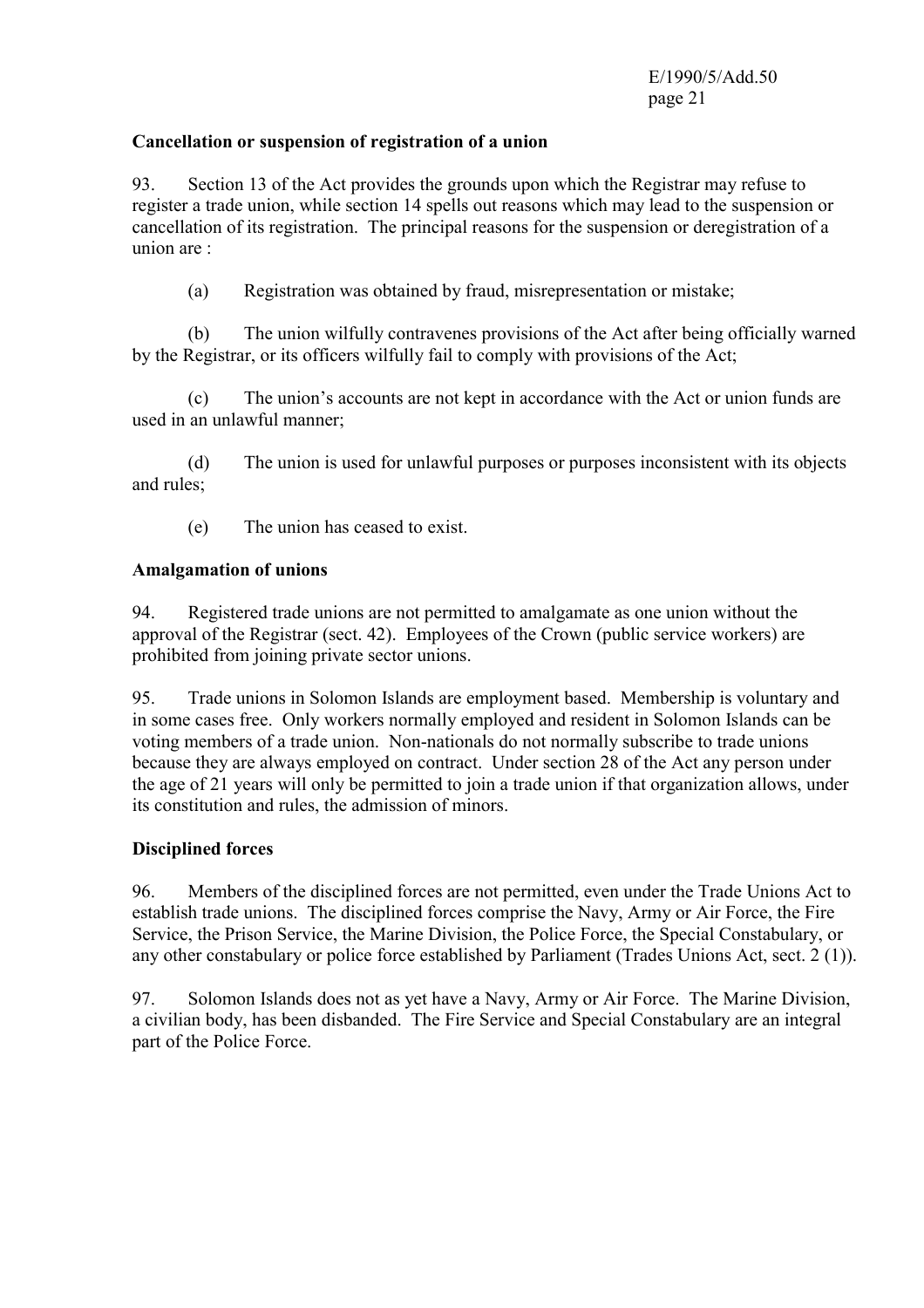98. The Police Act 1972 (sect. 15) and the Prison Service Act 1972 (sect. 14) provide for the establishment of one or more associations to look after the welfare of their members. The associations are entirely independent of and unassociated with any other trade unions or persons. The associations are not trade unions within the meaning of the Trade Unions Act. Members of the Police Force and Prison Service are not permitted to take industrial action.

#### **National trade unions**

99. The Government encourages the development of responsible unionism in the country. It places no restrictions on national unions joining international trade union organizations.

100. The eight registered unions in Solomon Islands listed below are affiliated with the Solomon Islands Congress of Trade Unions (SICTU), with the exception of the Solomon Islands Medical Association:

Solomon Islands National Union of Workers (SINUW);

Solomon Islands Nurses Association (SINA);

Solomon Islands National Teachers' Association (SINTA);

Paramedical Association (Paramedics);

College of Higher Education National Lecturers Association (CHENLA);

College of Higher Education National Staff Association (CHENSA);

Solomon Islands Public Employees Union (SIPEU);

Solomon Islands Medical Association (SIMA).

101. The Solomon Islands Police Association and the Solomon Islands Prison Association have observer status at SICTU.

102. SINUW is the principal private sector union. Its 42 affiliates are from plantations<sup>7</sup>(6), statutory authorities (5), transport (3), hotel/catering (3), printing (1), communications (1), manufacturing (2), construction (2), service/garage (2), wholesale/retail (1), banking/financial institutions (3), and all direct employees of the eight provincial governments and the Honiara City Council.

#### **Total union membership**

103. In 1999 the total membership of SINUW was 15,000 of whom 4,000 (26 per cent) were female.<sup>8</sup> The combined membership for all public sector unions in 2000 is approximately 3,000.**<sup>9</sup>**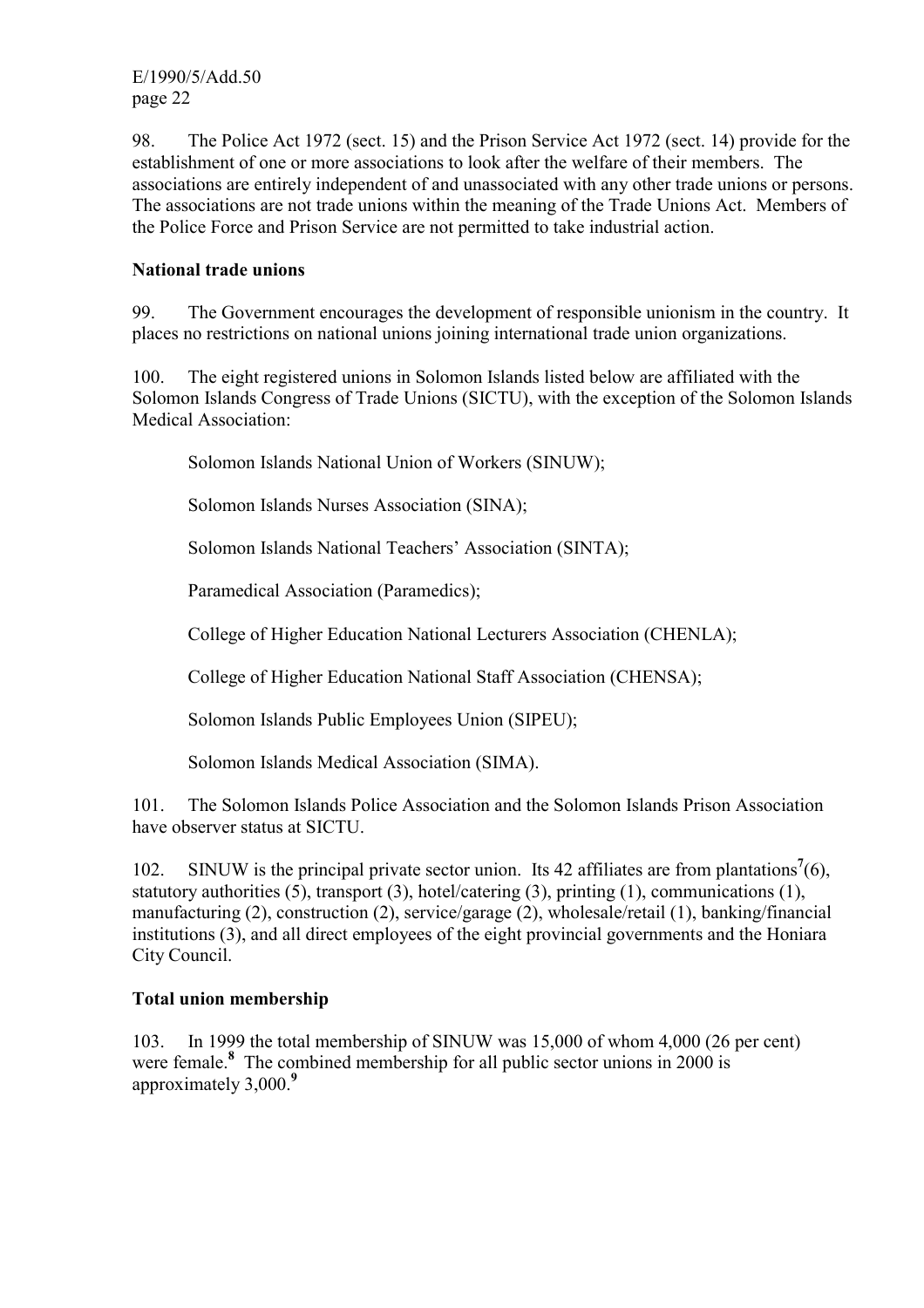104. There exists in the country a number of what is generally referred to as "in-house unions" These are not affiliated with SINUW or SICTU. Any issue relating to the welfare of their members is raised and discussed with management by the executive committee of each in-house union.

#### **Membership of international trade unions**

105. SICTU is not affiliated with any international trade union but its members are affiliates of some of the world-renowned labour organizations.

106. SINUW is affiliated with the South Pacific and Oceania Council of Trade Unions, the International Transport Federation, the International Federation of Building and Woodworkers and the Commonwealth Trade Union Council. SINA is an affiliate of the Commonwealth Nurses Federation, the New Zealand Nurses Association, the Canadian Nurses Association and Public Service International. SINTA is a member of Education International and the Council of Pacific Education. SIPEU is affiliated with Public Service International.

#### **The right to strike**

107. All workers are granted the possibility of striking, but there are conditions with which they have to comply. Members of the disciplined forces are not permitted by law to take any form of industrial action.

108. Workers employed in essential services, as defined in the Essential Services Act 1963, are required by law to give notice of their intention to go on strike. Section 2 (1) (i) of the Act states, "… the notice shall be served upon or delivered to the employer … and also upon or to the Permanent Secretary of the Ministry responsible for labour not less than twenty-eight nor more than forty-eight days before the commencement of a withdrawal of labour ...".

109. Essential Services are: water, electricity, fire, health, hospital, sanitary, search and rescue, stevedoring and port services, telecommunications, immigration, meteorology, customs and excise, quarantine, broadcasting, post office, the Treasury Division of the Ministry of Finance and transport essential to the operation of the services or any of them, and the supply and distribution of fuel, oil and petrol essential to the maintenance of their services or any of them (Essential Services Act, sect. 2 (7)). Not all essential services are unionized. The total number of workers covered by the Essential Services Act is 1,151.

110. Workers intending to go on strike are not permitted to proceed or continue with their industrial action if the trade dispute has been referred to the Trade Disputes Panel. Section 10 (2) of the Trade Disputes Act 1981 prohibits any person doing any of these things:

 (a) Calling, organizing, procuring or financing a strike or industrial action short of a strike in furtherance of the dispute or threatening to do so;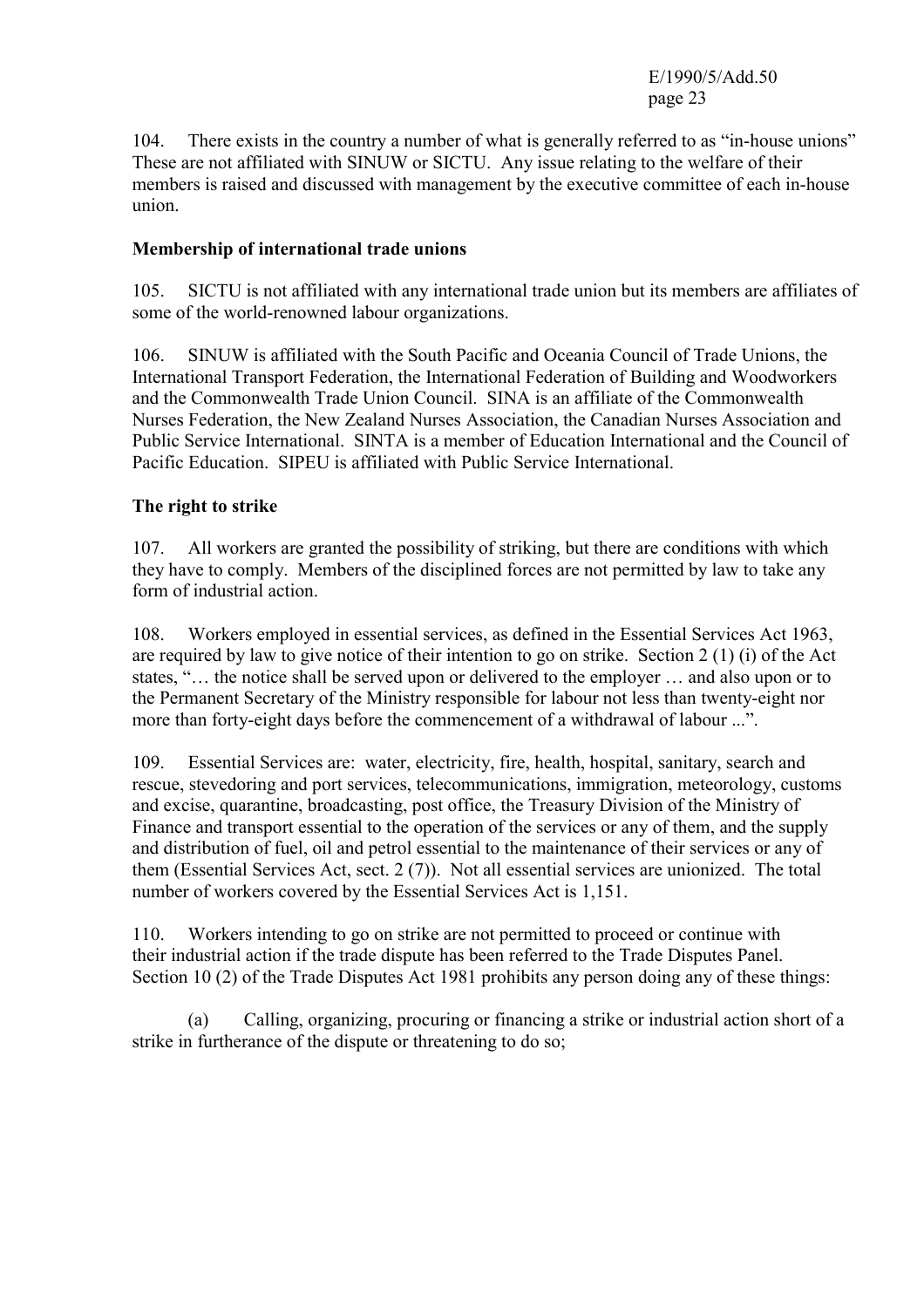(b) Instituting, carrying on, authorizing, organizing or financing a lock-out, or other industrial action short of a lockout in furtherance of a dispute, or threatening to do so; or

 (c) Terminating, for whatever reason, the contract of employment of any employee whose conditions of service are at issue in the dispute.

#### **Article 9. Right to social security**

111. The traditional way of life of Solomon Islanders is in itself a social security system. Each member of the extended family feels obligated to help meet the welfare needs of other members of that family. Nevertheless, there exists in Solomon Islands the following social security systems: medical care; cash sick benefits; maternity benefits; old age benefits; invalidity benefits; survivors' benefits; employment injury benefits.

#### **Medical care**

112. Medical care provided by the Government is accessible and free of charge to all Solomon Islands residents regardless of their economic or social status. Private medical service providers charge fees. Private insurance companies provide medical care insurance, especially for the treatment of the sick in overseas hospitals. Only persons employed in the formal sector benefit from this service. Some large employers and unions pay the insurance for their workers or members.

#### **Maternity benefits**

113. By virtue of section 80 of the Labour Act 1982, a female employee is entitled to up to 12 weeks of compulsory maternity leave. The employer may grant additional leave if certified necessary by a medical practitioner. The additional leave, if paid, is deducted from the employee's annual or sick leave. Some workers combine their maternity leave and annual leave to spend a longer period with their children.

114. The female worker is entitled to the free medical benefits provided by Government. She is permitted two hours a day during working hours to leave work to nurse her child. A casual female worker is entitled to the free medical benefits provided by the Government. If she is absent from work for the purpose of nursing her child such absence is not paid.

115. In the rural areas large employers are required by the Government under the Labour Act 1982 (sects. 70 and 71) to provide free medical care to their employees and their families, as well as persons not employed by them. The Government subsidizes the cost of their pharmaceuticals. Some churches, in particular the Seventh Day Adventists and the United Church (Methodists), also provide Government-subsidized medical care.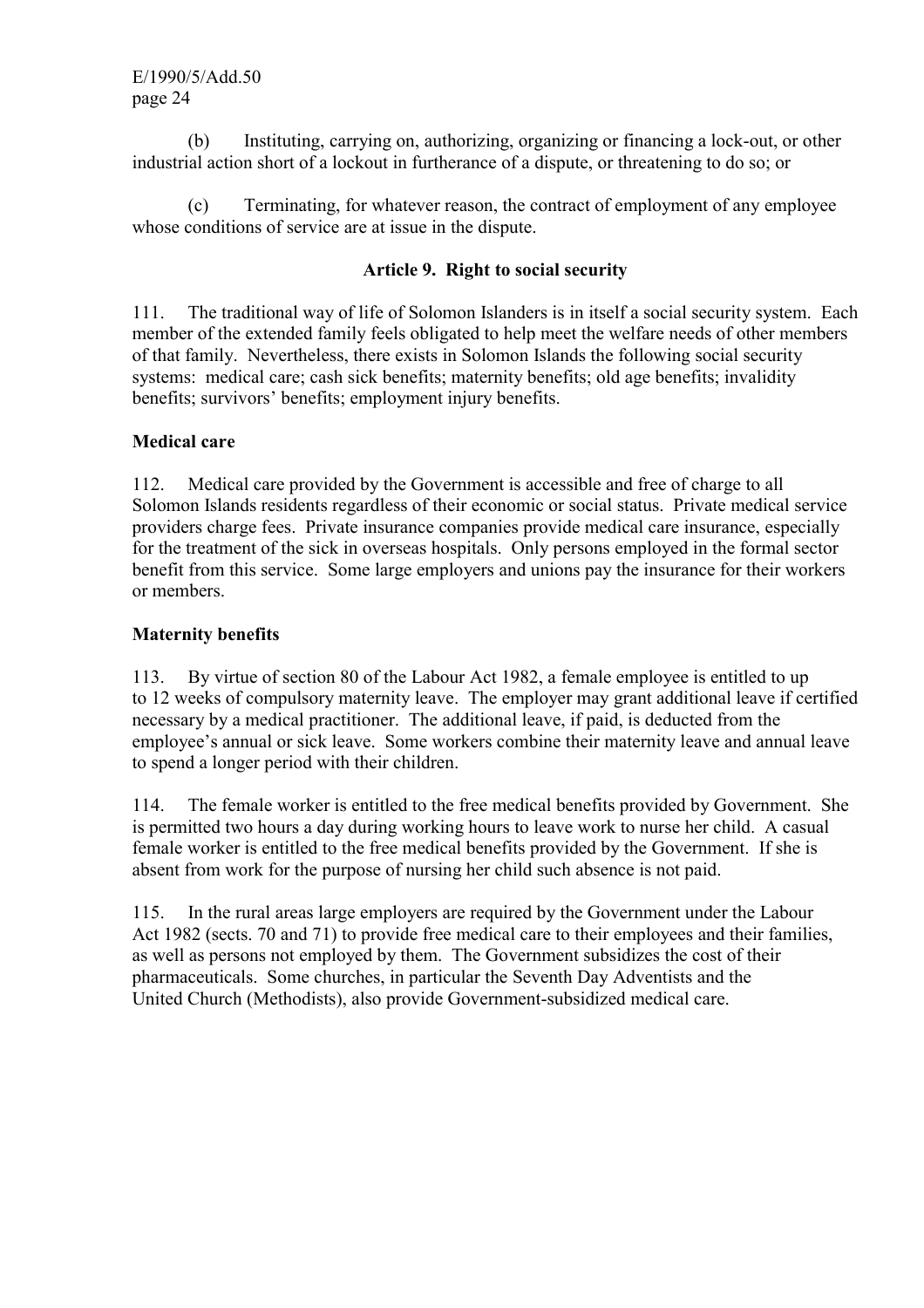# **Cash sick benefits**

116. Under Legal Notice 19/82, made under section 80, subsection (1) (T) of the Labour Act 1982, only persons who have been employed for more than six months are entitled to sick leave pay up to 22 working days a year. The employer has the discretion to grant additional leave with or without pay.

# **Old age benefits**

117. Irrespective of nationality, any person employed six days or more in a month or is paid SI\$ 20 or more in a month must contribute to the National Provident Fund (NPF) 5 per cent of his/her wages unless exempted under sections 27 and 50 of the NPF Act. The employer is required to pay on behalf of each employee 7.5 per cent of the employee's gross wages.

118. A member of the NPF may withdraw contributions at the age of 40 upon proof of retirement. At the age of 50 years a contributor is at liberty to withdraw all contributions whether or not he/she is still employed.

#### **Invalidity benefits**

119. The benefits are catered for under the National Provident Act 1976, the Employment Act 1981 and the Workmen's Compensation Act 1982.

120. An employee contributing to the National Provident Fund who is below the age of 40 or 50 years may, if medically certified to be unfit to remain in employment, withdraw contributions.

121. The Employment Act 1981 provides for Employers' Liability Insurance. Section 20 of the Act requires all employers carrying on any business in Solomon Islands to insure and maintain insurance against liability for bodily injury or disease sustained by employees during the course of their employment in Solomon Islands. The amount for which an employer is required to insure and maintain insurance is SI\$ 120,000 for any claims arising out of any one occurrence and SI\$ 12,000 for any claims relating to any one employee arising out of any one occurrence. There is no effective mechanism in place to monitor employer compliance.

122. The Workmen's Compensation Act 1982 lays down the amount of compensation payable in respect of death, permanent total incapacity and temporary incapacity. In cases of total incapacity the compensation is equal to four years' earnings. The Minister responsible for employment may, however, vary the sum to be paid. In situations where the injured employee needs the constant help of another person, additional compensation amounting to one quarter of the principal compensation will be paid.

#### **Survivors benefits**

123. Benefits payable to survivors are provided for in the National Provident Act 1976 and the Workmen's Compensation Act 1982.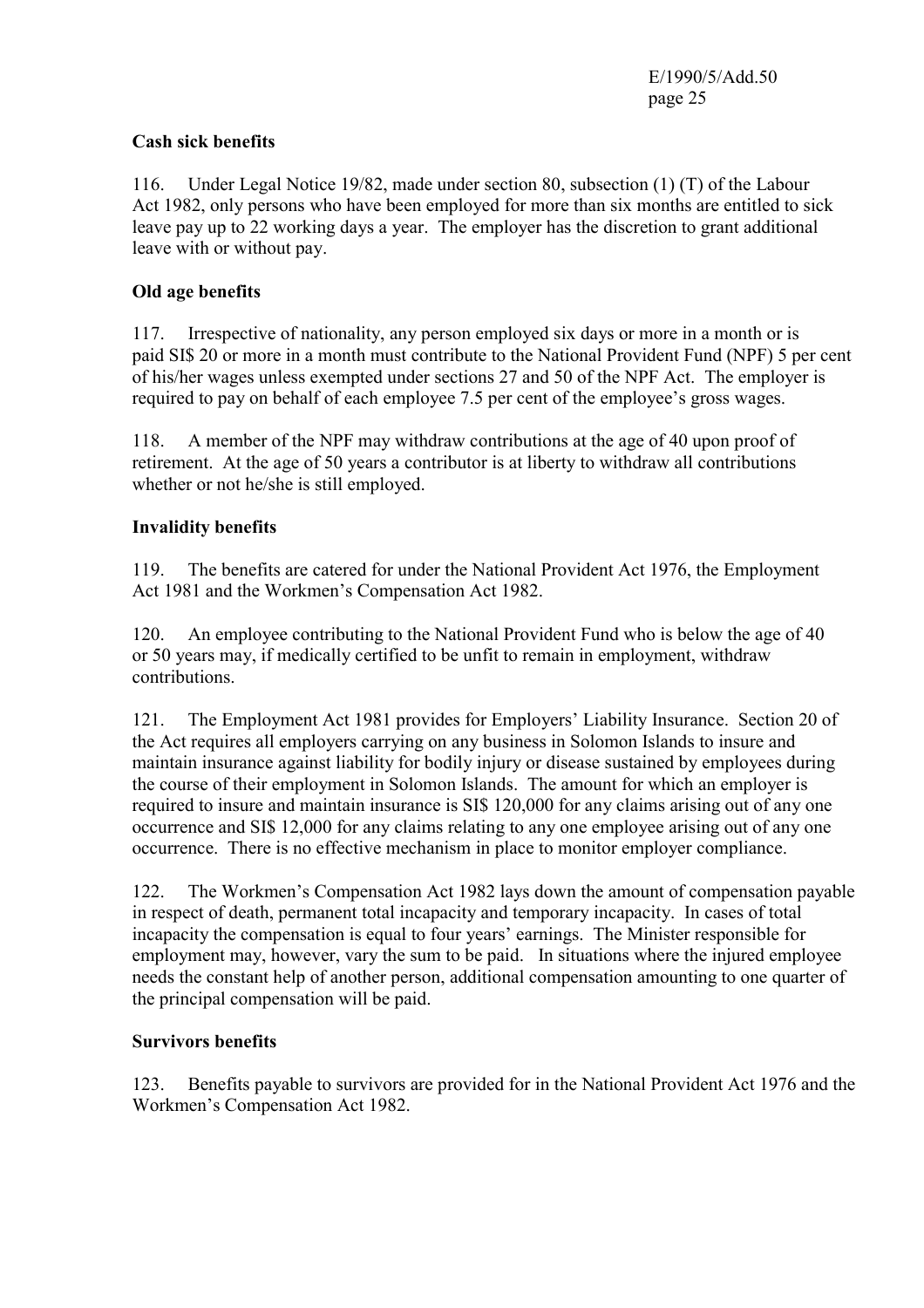124. Under the NPF scheme employees contribute SI\$ 5.00 a year to the Special Death Benefit Fund. The beneficiaries receive the maximum payment of SI\$ 2,500 for the investment. The other benefit survivors receive is the credit balance of the deceased employee's contributions.

125. Under the Workmen's Compensation Act, in the case of death resulting from injury, survivors wholly or partly dependent on the worker are paid the equivalent of 36 months' earnings. The Minister responsible for employment or a court may vary the amount. Where there are no dependants, the employer pays reasonable expenses related to the death and burial of the employee. These expenses must not exceed the sum laid down by the Minister.

# **Employment injury benefits**

126. If an injury causes a permanent partial incapacity the amount of compensation is a percentage of the compensation which would have been payable in the case of permanent total incapacity. These percentages are contained in the First Schedule to the Workmen's Compensation Act 1982. If the injury is not specified in the First Schedule the compensation would be a percentage of the amount payable in the case of permanent total incapacity.

#### **Unemployment benefits**

127. Under the NPF scheme members who have been unfairly dismissed as determined by a court or the Trade Disputes Panel or made redundant may withdraw their contributions. The member must, however, satisfy the NPF that three months prior to applying to withdraw he/she has been unemployed. The member, if still unemployed, is permitted to withdraw one third of his/her contributions. If still unemployed after one year the member is paid half of the balance. The remaining contributions are paid out if after another year the member is still unemployed.

128. The Employment Act 1981 provides for redundancy payments. A worker who has been employed continuously for 26 weeks is entitled to redundancy payment (sect. 2), but there are exclusions.

129. An employee is not entitled to redundancy payment if, on the date of dismissal, he/she has attained the age of 50 years, or is dismissed for misconduct or refusing to be employed by the same employer under a new contract. Additional grounds for the exclusion of Solomon Islands citizens to the right to redundancy payment are the unreasonable refusal of a worker of a new offer of employment, or a renewal of contract or re-engagement that takes effect less than four weeks from the date of the previous contract (sect. 3).

130. A non-citizen is not eligible for redundancy payment though he/she is employed in Solomon Islands (sect. 22).

131. The amount of redundancy payment to which an employee is entitled is calculated using the formula PE x 26  $\frac{1}{2}$  x BW where PE is the number of weeks in the period of employment and BW is the basic weekly wage for the employment on the date of dismissal to which the redundancy payment relates. No redundancy payment may exceed BW x 65.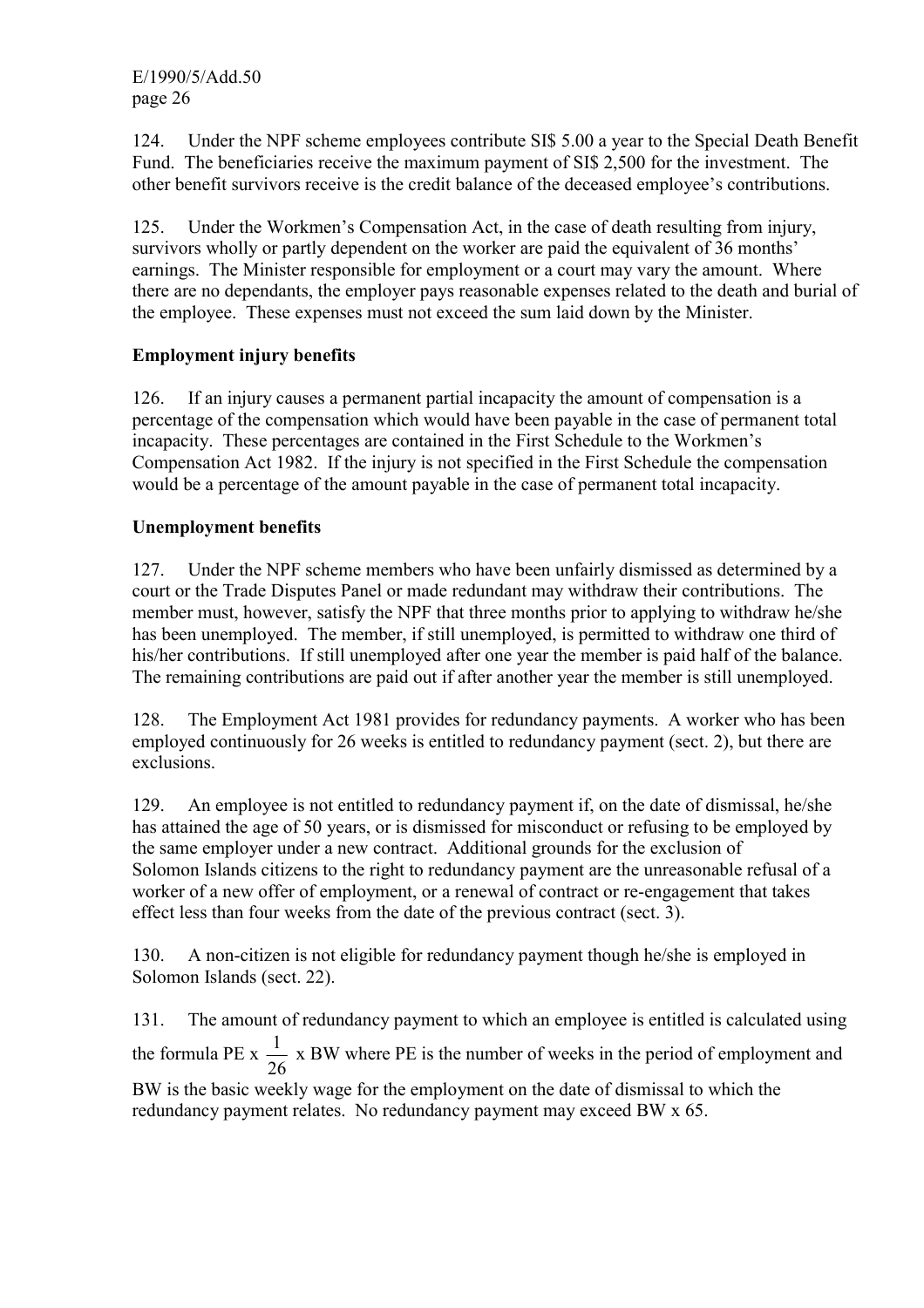#### **The redundancy fund**

132. The Minister responsible for labour matters is empowered by the Employment Act (sect. 10) to establish by regulation a fund called "The Redundancy Fund". Money to meet the expenses of the Fund would be obtained by the imposition of a levy on employers. The Fund is yet to be established.

133. The purpose of the Fund is to assist any person entitled to a redundancy payment but who, for any reason, is unable to recover the whole or part of the payment.

# **Informal (private) social security schemes**

134. This type of social security is offered by Solomon Mutual Insurance and Solomon Islands Family Assurance. Their policies cover cash sick benefits, medical care, maternity benefits, invalidity benefits and employment injury benefits. Either the employer, unions or individual workers finance the schemes.

#### **Article 10. Protection of the family, mothers and children**

135. Solomon Islands acceded to the Convention on the Rights of the Child in 1995 but is not party to:

International Covenant on Civil and Political Rights;

Convention on the Elimination of All Forms of Discrimination against Women;

ILO Maternity Protection Convention (Revised), 1952 (No. 103); or

ILO Minimum Age Convention 1973 (No. 138).

136. The initial report on the implementation of the Convention on the Rights of the Child was produced in March 1998 and dispatched to the appropriate supervisory committee in 1999.

#### **Family**

137. The term "family" in Solomon Islands has several meanings. It might mean a nuclear family or an extended family. An extended family consists of people who are related by marriage and descent.

#### **Age of maturity**

138. The laws and ordinances of Solomon Islands have great variations with regard to the age a person attains maturity. The following examples illustrate these variations.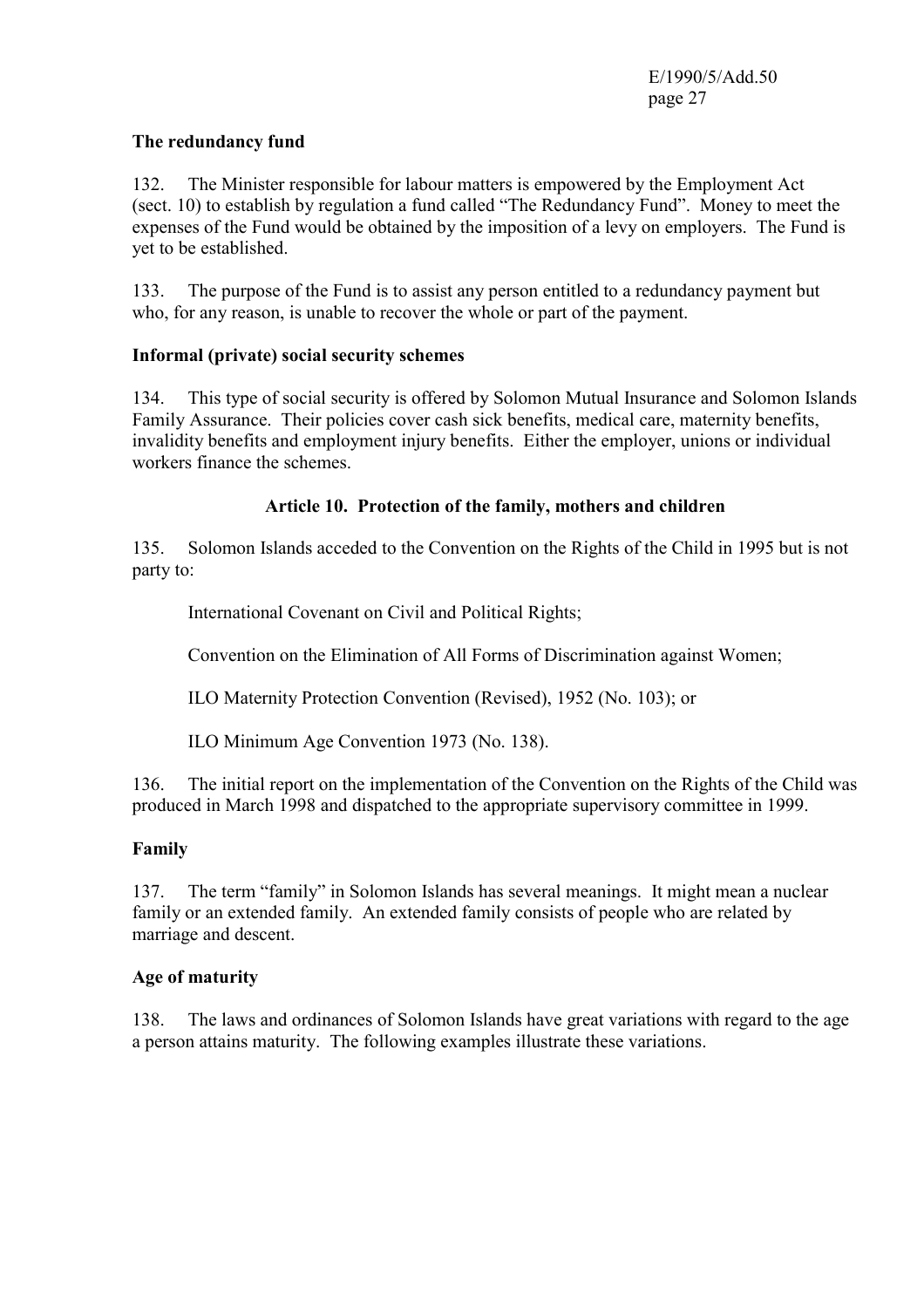139. The minimum voting age is 18 years (Constitution, sect. 55 (1) (a)) but a candidate for any election must be at least 21 years of age (sect. 48 (b)). Section 28 of the Trade Unions Act classifies a worker under 21 years of age as a minor. Such a worker may be a member of a registered union only if the rules and constitution of the organization permit the admission of minors. The amendment to the Liquor Act (sect. 47) in 1988 increased the legal age for the purchase and consumption of alcohol from 18 to 21 years of age.

140. The Islanders' Marriage Act (Cap. 47) permits a person who has attained the age of 15 years to marry, but with the consent of the father, or, in his absence, the mother, or, in her absence, the guardian. Persons aged 18 years or above may marry without the consent of these persons.

141. The minimum age for consent for medical counselling and operations is 18 years. Health practices in Solomon Islands are fairly liberal. Persons as young as 12 years of age may access reproductive health services without parental or guardian consent.

# **Marriage**

142. The practice of arranged marriages is gradually disappearing. Many men and women now enter freely into marriage.

143. In some parts of Solomon Islands, whether a marriage is arranged or freely entered into, the payment of "bride price" is not uncommon. The price varies from region to region. The payment signifies the economic and social values attached to the woman's reproductive role. Some Christian Churches have imposed maximum limits on the price to be paid. Others prohibit their adherents from paying or accepting the bride price.

144. The large cash payments of today in some parts of the country bring a new interpretation to the bride price. It may now resemble "ownership" or "purchase" of the bride.

#### **Maintenance, strengthening and protection of the family**

145. Solomon Islands has legal provisions for the maintenance, strengthening and protection of the family.

146. Under the Penal Code, section 211, the head of the family is required to provide for any child under the age of 15 years.

147. In a situation where the parents have legally separated, the Affiliation, Separation and Maintenance Act requires the father to pay the mother to maintain the child or children. This provision also applies to males who sire children out of wedlock, but it is difficult to enforce especially in a situation where the father is not in wage employment. Even in a situation where a father is in wage employment, a mother may choose not to take the case to court for fear of losing custody of her child to the father. She relies on the security of the extended family for the well-being of the child.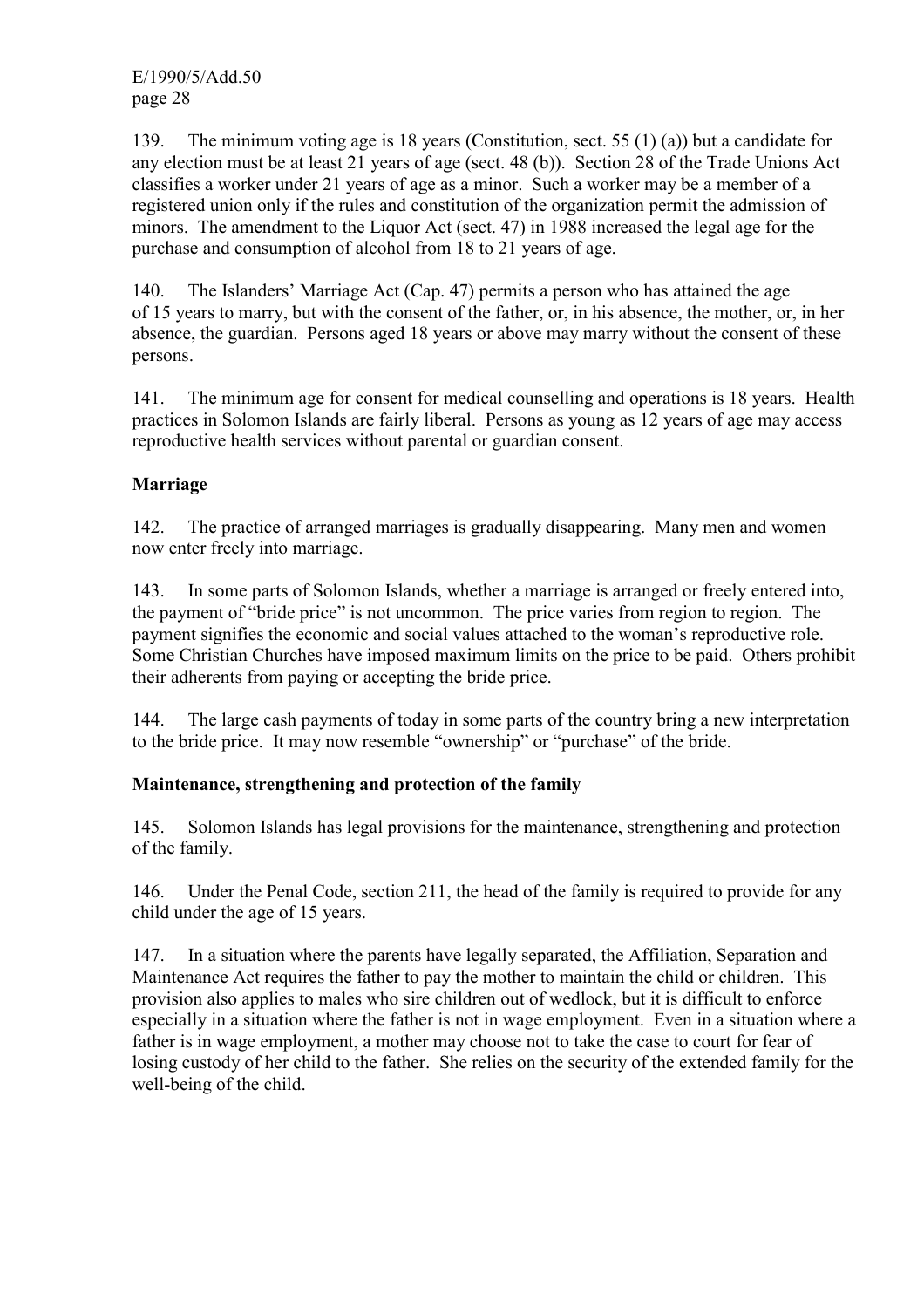# **Maternal protection**

148. Except for casual workers, all female employees are entitled to 12 weeks of paid compulsory maternity leave (Labour Act, sect. 42).

149. The law specifically mentions casual employees as the only category of workers not entitled to paid maternity leave. However, General Order B214 states that a female probationary officer (in the public service) shall not be paid whilst on maternity leave. This regulation is inconsistent with the Labour Act. Section 42 of the Act makes no distinction between a "probationary" female public officer and a "confirmed" female public officer. Both are female employees.

150. The rate of maternity leave wages received varies but the law lays down that it must not be less than 25 per cent of what would have been earned had the female worker not been absent from work. Public service female employees are paid their full wages for the entire period of maternity leave.

151. The maternity leave is taken six weeks prior to and six weeks after the date of confinement. The employer may grant additional leave if certified necessary by a medical practitioner, but such leave is deducted from annual or sick leave if paid. All working women are allowed two paid hours a day during working hours to nurse their babies.

152. It is unlawful for an employer to give notice of dismissal to a female worker during the period of maternity leave or any additional leave medically certified to be necessary. The Government provides free medical service to all residents of Solomon Islands.

# **Protection of children**

153. The Labour Act has legal measures to protect children against economic exploitation or work dangerous to their lives.

154. The Act sets out minimum ages for admission to employment in various sectors of the economy. Sections 46 to 49 inclusive prohibit the employment of:

 (a) Children under 12 years of age, with the exception of light agricultural or domestic work done in the company of one or both parents or a guardian;

 (b) Any person under 15 years of age on any ship or in any industrial undertaking without the consent of the Minister responsible for labour; a person under the age of 15 years may work in a training ship or a technical college or school where such work is approved and supervised by the appropriate authority;

(c) Any person under the age of 16 years in any mine underground;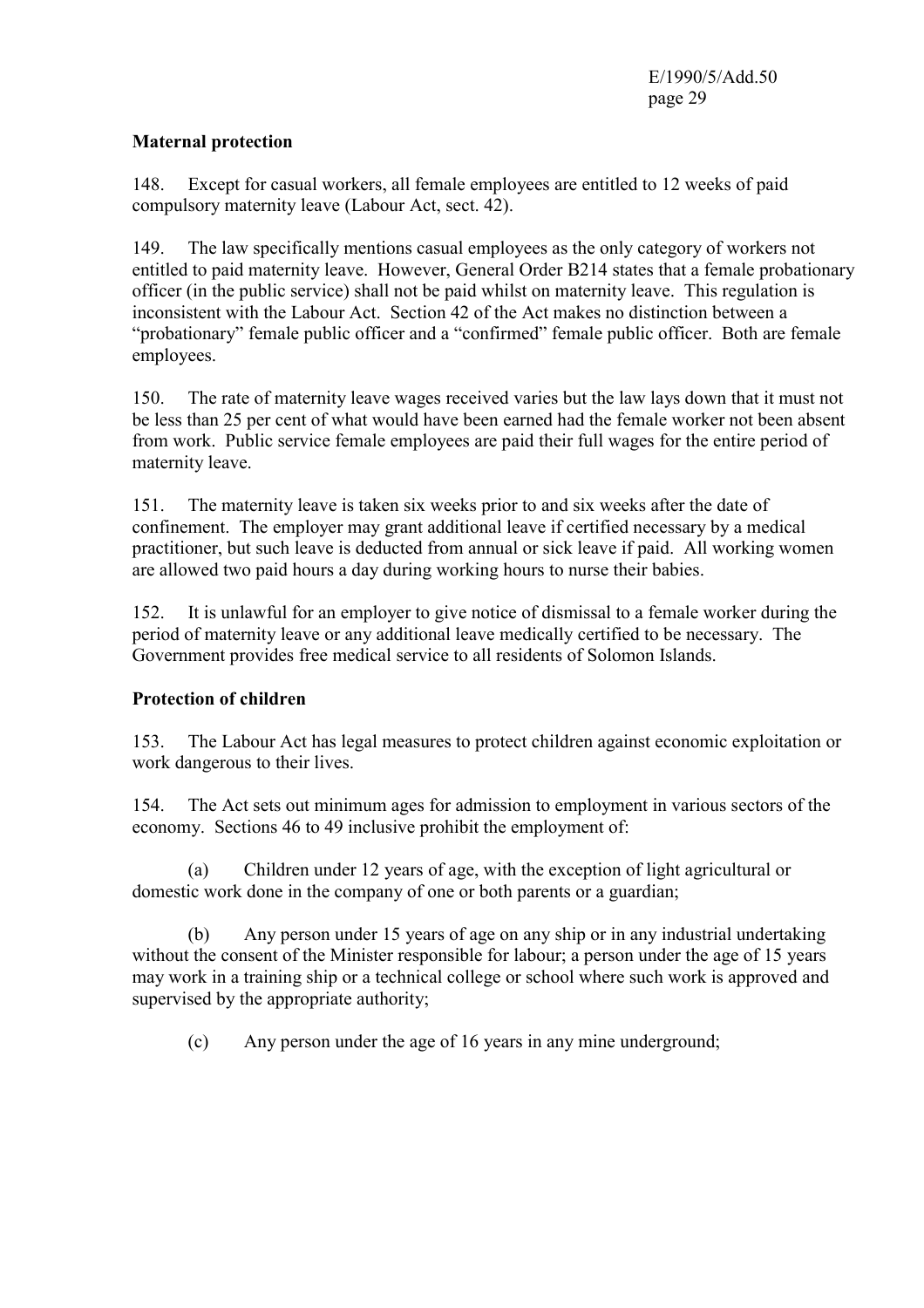- (d) Any person under 18 years of age:
	- (i) In a mine underground, except for a male who has attained the age of 16 years and has been medically certified fit for the job;
	- (ii) On any ship; a person aged between 16 and 18 years may work on a ship exclusively engaged in coastal trade;
	- (iii) During the night in any industrial undertaking; a male above 16 years of age may be employed with the written consent of the Commissioner of Labour.

155. The Act affords protection to children aged 12 and above from employment in certain industrial undertakings. There is no apparent protection for children of the same age range from being employed in the commercial sector. This limitation in the Act could leave children open to exploitation.

156. The actual number of children engaged in paid employment is not known. The Solomon Islands Employment Survey 1998 showed that of the 34,041 persons in paid employment 557 (1.6 per cent) were in the 15-19 age category. Of this age group approximately 52 per cent were females. In a country where the Birth and Death Registration Act is not strictly adhered to and where there is no mandatory requirement for a job applicant to produce evidence of the date of birth, some workers may be employed in jobs for which, under the Labour Act, they do not meet the minimum legal age requirement.

157. Children in Solomon Islands assist their parents, guardians, or persons with whom they live. In the rural areas they work in the home and on the land. In the urban areas they assist in the household as well as in any family business.

158. The Solomon Islands initial report on the implementation of the Convention on the Rights of the Child provides comprehensive coverage of the types of protection provided to children under the various laws of the country.

159. The Department of Commerce, Employment and Labour, the Department of Youth, Women and Sports and the Family Crisis Centre disseminate information on matters relating to the maintenance, strengthening and protection of the family. This is done through the broadcast and print media.

# **Article 11. Right to an adequate standard of living**

160. The economy of Solomon Islands is largely subsistence. About 80 per cent of the rural population rely on subsistence production and supplementary activities to earn cash.

161. A series of surveys**<sup>10</sup>** of household income and expenditure which the Statistics Office conducted in the early 1990s revealed the different income levels in rural areas, provincial centres and Honiara.All surveys refer to wage employment only.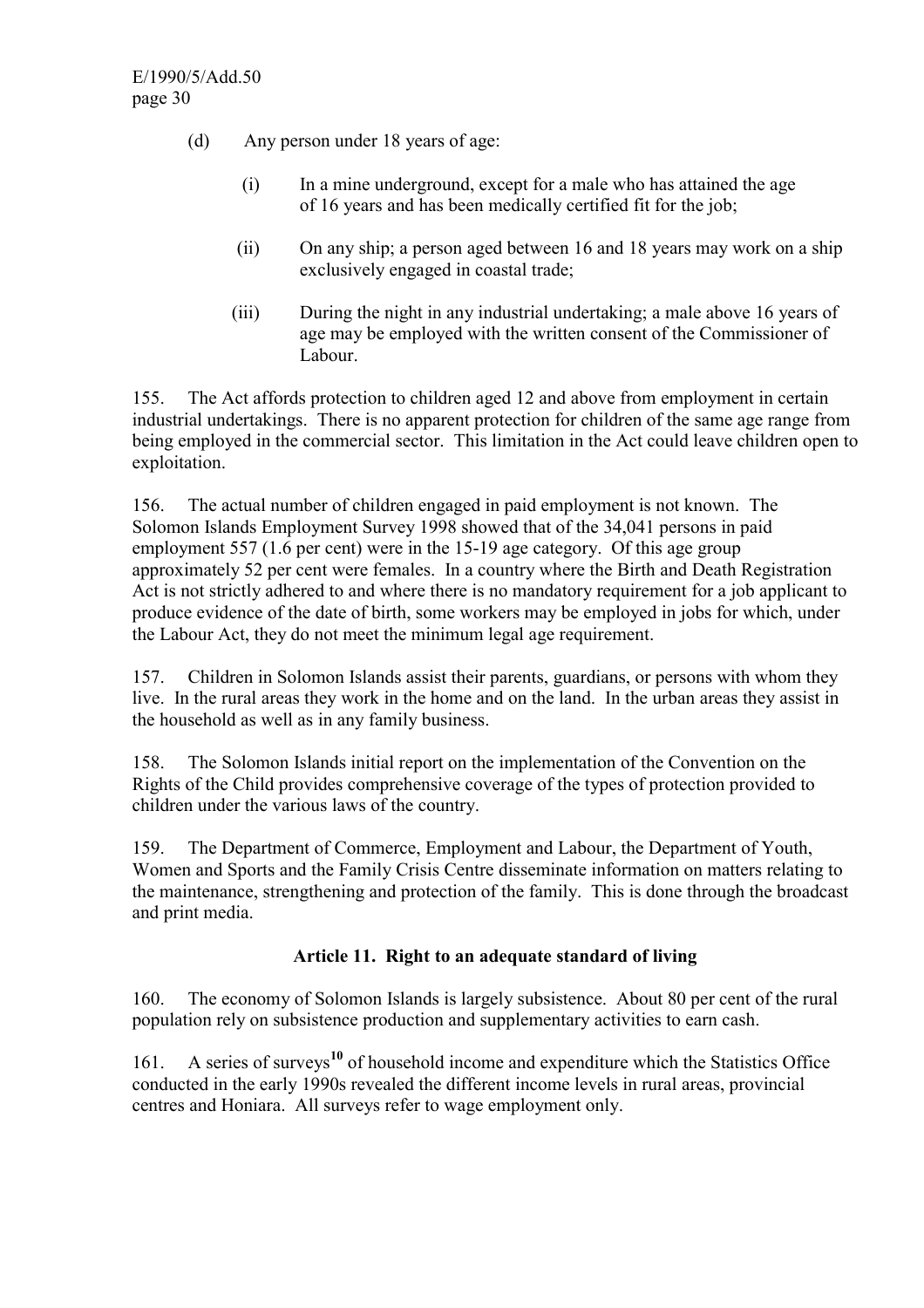162. The survey in 1991 showed that 45 per cent of Honiara households received less than SI\$ 750 per month. The average Honiara household income was SI\$ 2,387 and per capita income was SI\$ 358. Approximately 90 per cent of the households in Honiara received less than the average amount. About 45 per cent of the Honiara households received 8 per cent of total incomes. The top 1 per cent (which includes expatriate households) received above 50 per cent of total incomes. Expatriate households' income was seven times higher than the income of Solomon Islander households. There was a disparity in the incomes of Solomon Islander households. The survey found that the top 10 per cent received more than half of the total incomes earned by Solomon Islander households.

163. The income and expenditure survey for provincial centres showed that 72 per cent of households earned less than SI\$ 750 per month and 14 per cent earned less than SI\$ 250 monthly. The average income in provincial centres was computed to be SI\$ 610. More than 60 per cent of the households received less than the monthly average income. The top 50 per cent of the provincial centre households earned more than three quarters of the total income.

164. The income and expenditure survey in rural areas in 1993 showed that 84 per cent of households earned less than SI\$ 50 per month.The average household income in rural areas was \$66. The per capita income was SI\$ 11. The bottom 84 per cent of households earned less than 0.5 per cent of total household incomes in rural areas.

165. The minimum wage up to 1996 was SI\$ 0.74 per hour**.** Since March 1996 the hourly minimum wage has increased to SI\$ 1.20 for workers in the fishing industry and agricultural plantations and SI\$ 1.50 for other employees**.** In 1997, the actual hourly rate for people in skilled trades and finance sector employees in Honiara was SI\$ 5.00 and SI\$ 7.70, respectively.**<sup>11</sup>**

166. There is no "poverty line" established in Solomon Islands and no information is available on the per capita GNP for the 40 per cent of the population considered to be the poorest.

167. The Physical Quality of Life Index for Solomon Islands is not known.

#### **Right to adequate food**

168. The majority of the population live in the rural areas and depend on the land or land and sea for their livelihood. As far as is known there is no hunger in Solomon Islands, but there are signs of malnutrition, especially amongst young children.

169. The Solomon Islands National Nutrition Survey conducted in 1989 revealed a high prevalence of moderate malnutrition among children under 5 years of age**.** There were considerable provincial variations. Children in Honiara, Polynesian outliers and Temotu Province had fewer problems of malnutrition. Children in Western and Isabel Provinces had the most.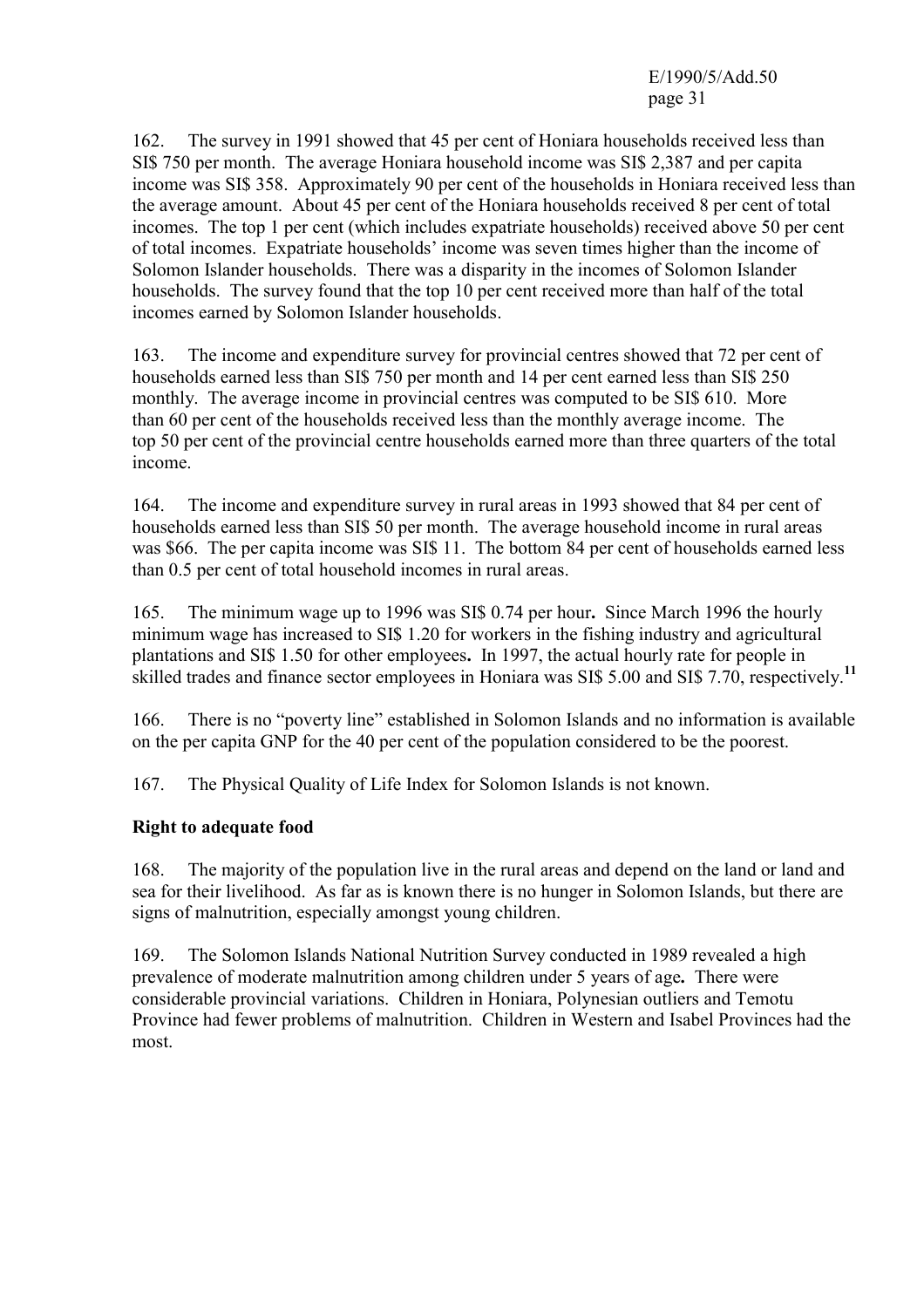170. No survey has been conducted to determine the nutritional situation of any other groups, such as the urban unemployed and elderly people. Such a survey would be desirable if resources were available.

171. The Ministry of Health and Medical Services uses the broadcast and print media to disseminate information on nutrition and other health matters.

# **Right to adequate housing**

172. Everyone in Solomon Islands has adequate access to shelter. Traditional Solomon Islands houses are built of local timbers and sago palm leaves in the rural areas. In some parts of the country building materials for traditional houses are becoming difficult to obtain in adequate quantities. In the urban centres and, increasingly, in many rural areas European-style houses of wooden and concrete block construction with iron roofs are built. These non-traditional houses are financed either from personal resources or through loans from the commercial banks, the National Provident Fund and the Home Finance Corporation. Some employers also provide residential accommodation for some of their workers.

173. The number of homeless individuals and families, if such exist, is not known. If an individual or family is homeless then that disadvantage is made by choice. Everyone in Solomon Islands now has a home in their village of origin.

174. There are a number of squatter settlements in and around Honiara, the capital, but even the national Government and the Honiara City Council do not know how many are legal or illegal. The exact number of persons occupying such settlements is not known. The settlements are on Government-owned land. The Government had no choice but to confer the title to the land on the squatters. The Government is not receiving all the rentals for its land and the Honiara City Council is not getting all the property rates due it. Their compliance regulations are not effectively administered.

175. All permanent houses constructed in the urban centres have to comply with the requirements of the Town and Country Planning Act, but there is no effective enforcement of the planning controls due to the influence of money and the wantok system.

176. The Town and Country Planning Act 1980 stipulates the building codes, regulations and standards as well as the provision of infrastructure. Section 6 (1) (a) of the Act provides for the orderly development of land in the interests of the health, amenities, convenience and general welfare of the community. The abolition of the Site Development Budget of the Department of Lands coupled with the Temporary Occupation Licence system resulted in the formation of squatter settlements on Crown land. Successive Governments have not been able to enforce the law.

177. There is no social housing. The exact number of urban persons renting houses is not known. Data provided by the Department of Lands and Housing and the Inland Revenue of the Department of Finance showed that in 1999 1,895 public officers lived in government quarters or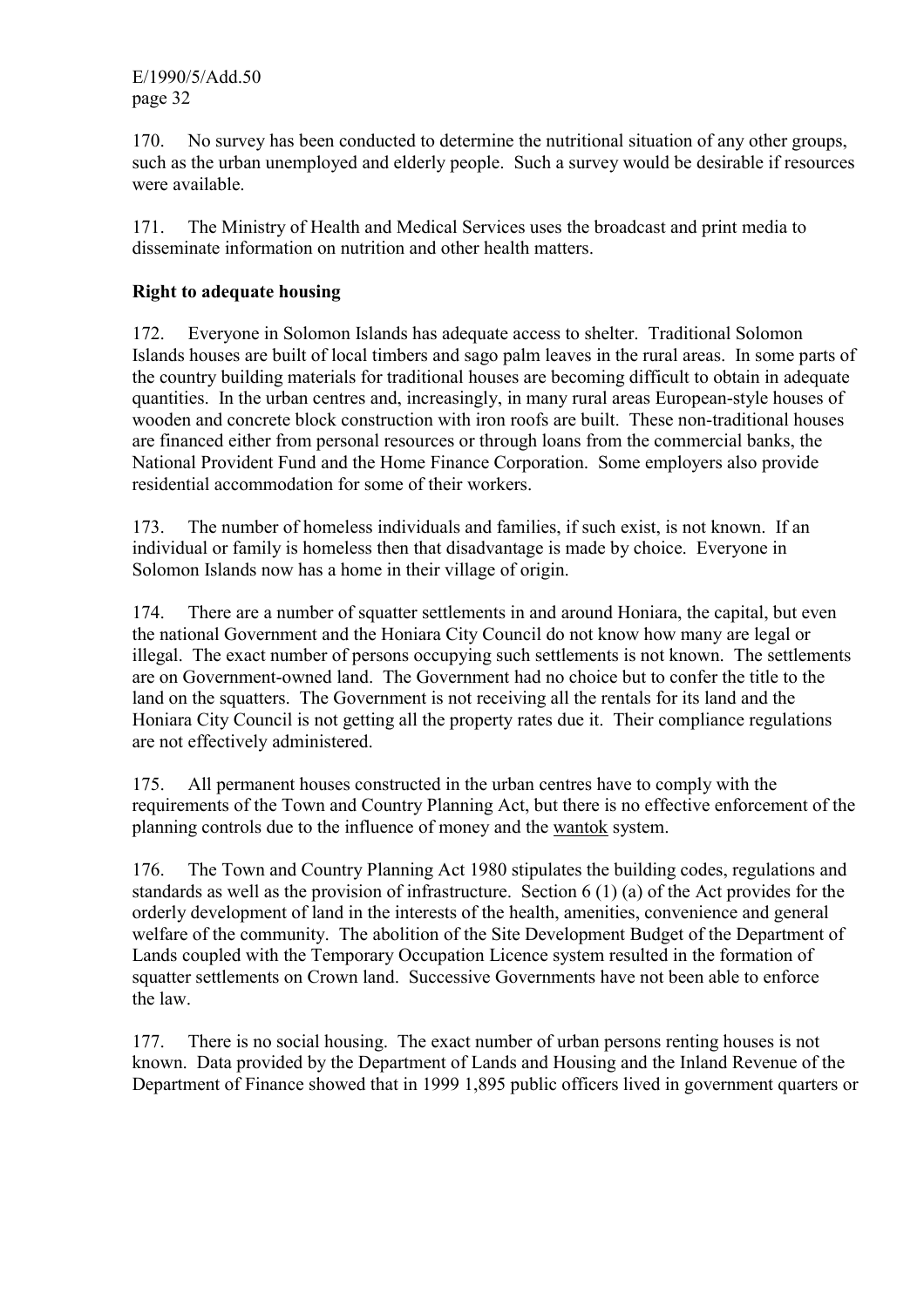houses rented by the Government on the open market. The officers pay only nominal rents. The number of private sector employees living in employer residential accommodation or employer-rented houses is unknown.

178. Information on the number of persons occupying their own houses is not available. There are no official data on persons who rent houses by private arrangement. Not all landlords pay taxes to the Government. The income tax law requires landlords to pay the Government withholding tax, but there is no mechanism in place to ensure compliance. Illegal occupation of houses is uncommon in Solomon Islands.

179. There is a desperate need to establish a system to obtain data on persons living in their own houses, persons renting housing by private arrangement and workers living in employer-provided accommodation.

180. The need for residential accommodation in Honiara is growing with the increase in urban drift. This is manifested by the construction of "shacks accommodation" and overcrowding in certain areas of the capital. The exact number of persons in urban areas needing residential accommodation is not known. At the end of 1999, 2,290 government employees were on the waiting list for housing. Most of these were in Honiara. The employees lived with relatives while awaiting government accommodation.

181. Solomon Islands has no legislation to protect tenants from eviction, or to control the rents and prices of houses. The eviction of a tenant is dependent on the landlord. The rent charges and prices of houses are dependent on market forces. There is no law to control speculation on housing or land.

182. The Government always encourages employers to build houses to accommodate their workers. In the last 10 years, however, it changed its policy administratively by providing urban land to three private companies to build houses for sale and rent to the public. These have not been very successful because two of the companies did not have the financial means to fulfil their mandates. One company in particular operated more as a land speculator than a builder of houses. None of these companies received financial assistance from the Government.

183. The policy of providing urban land to the private sector to construct houses for the public to purchase or rent will be continued. Under the proposed amendment to the Land and Titles Act land may be allocated directly to a company intending to construct low-cost housing. All other land allocations will be by tender. This change will provide transparency and accountability.

184. It has never been and it is not the policy of the Solomon Islands Government to build houses to sell or rent to the public at whatever price or charge. This policy is unlikely to change. The Government has been selling its houses to its own workers since the late 1970s.

185. Solomon Islands has no right to housing legislation.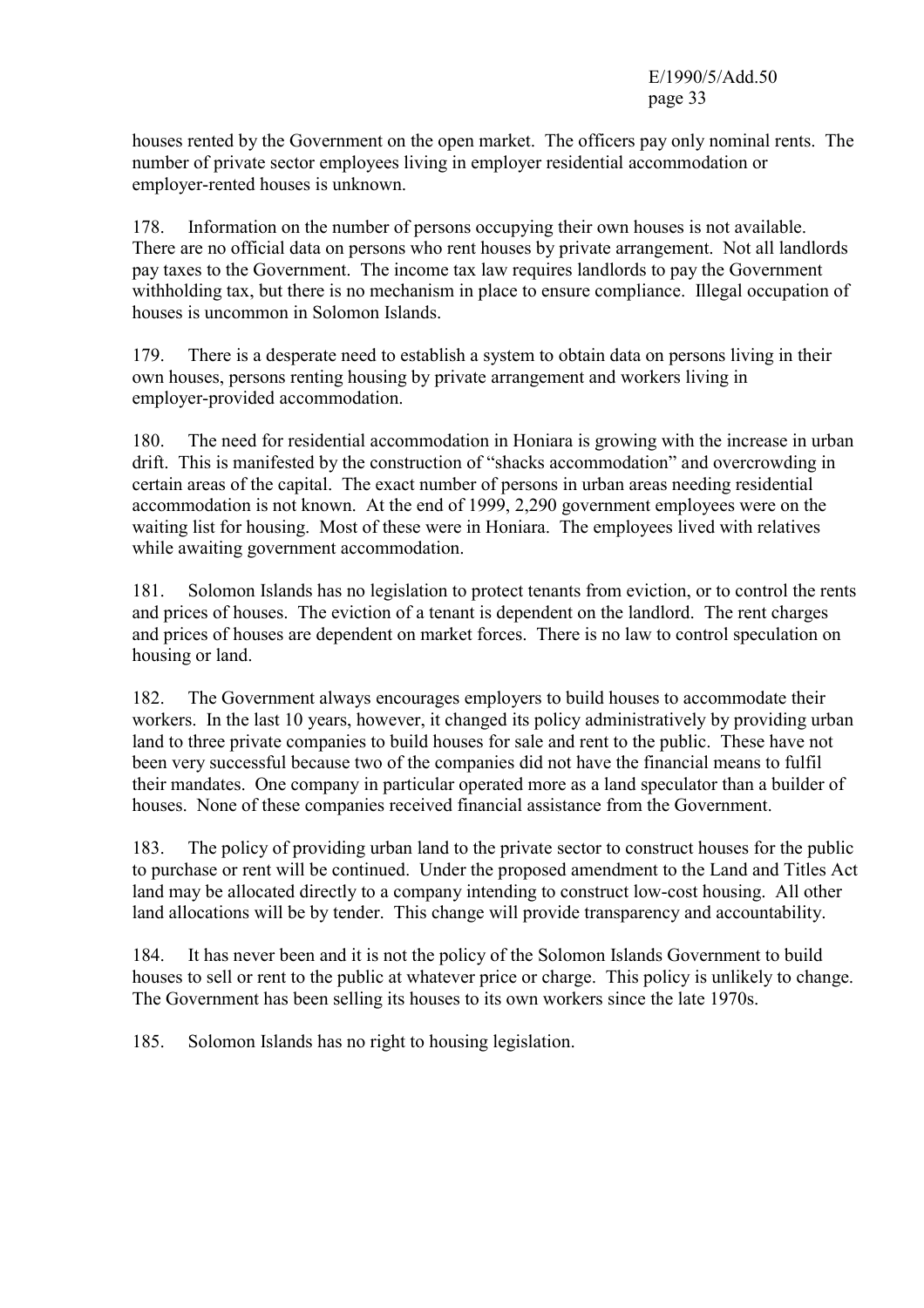186. Whatever development has occurred in Solomon Islands has been concentrated only in some parts of the country, especially on the Island of Guadalcanal. The Government sees the significance of devolving or spreading development to other parts of the country. If this is realized, small urban areas will be developed.

# **Water and sanitation**

187. Most of the urban and peri-urban households have access to chlorinated water supply and many have tank water. The number of households without any access to safe water is not known. According to the 1999 Population and Household Census 52 per cent of the 65,000 households had access to piped drinking water. Piped drinking water is not necessarily safe drinking water.

188. The supply of water in urban areas is the responsibility of the Solomon Islands Water Authority (SIWA), the former water unit of the Ministry of Transport, Works and Utilities. The demand for water in all urban centres had exceeded existing capacities.

189. In the rural areas about 64 per cent of the population have access to clean but unchlorinated water. In the atolls the main source of water is from wells and rainwater tanks.

190. As for sanitation, most urban households have access to toilet facilities - either septic systems or pour flush. In the peri-urban areas septic systems, pour-flush or squatting toilets or ventilated improved pit latrines (VIP) are available but not installed or used. Many people use the "bush" or beach/sea or the river. The 1999 Population and Household Census showed that only 23 per cent of households have modern toilet facilities.

191. In the rural areas only about 19 percent of the population have access to proper toilet facilities. There are very few septic systems.

192. The Government recognizes the importance of water and sanitation. It has requested and obtained external aid for the development of the supply of water. The Australian-funded Rural Water Supply and Sanitation Project is mandated to improve the supply of water and disposal of excreta by sanitary means. Japan, Australia and the European Union provided funds for the improvement of the capacity of the Honiara water supply.

# **Electricity**

193. The provision of electricity in Honiara, the provincial capitals, Noro and Munda in the Western Province and Malu'u in Malaita Province is the responsibility of the Solomon Islands Electricity Authority. The supply of power is inadequate to meet the domestic and industrial needs of these areas. In 1999 only 16 per cent of households had electricity.

194. The Government wants to promote rural electrification, which has not received much attention to date. It has signed an agreement with Japan for the Japan International Cooperation Agency to conduct a comprehensive study with a view to examining alternative sources of energy and assessing the urban and rural demand for electricity.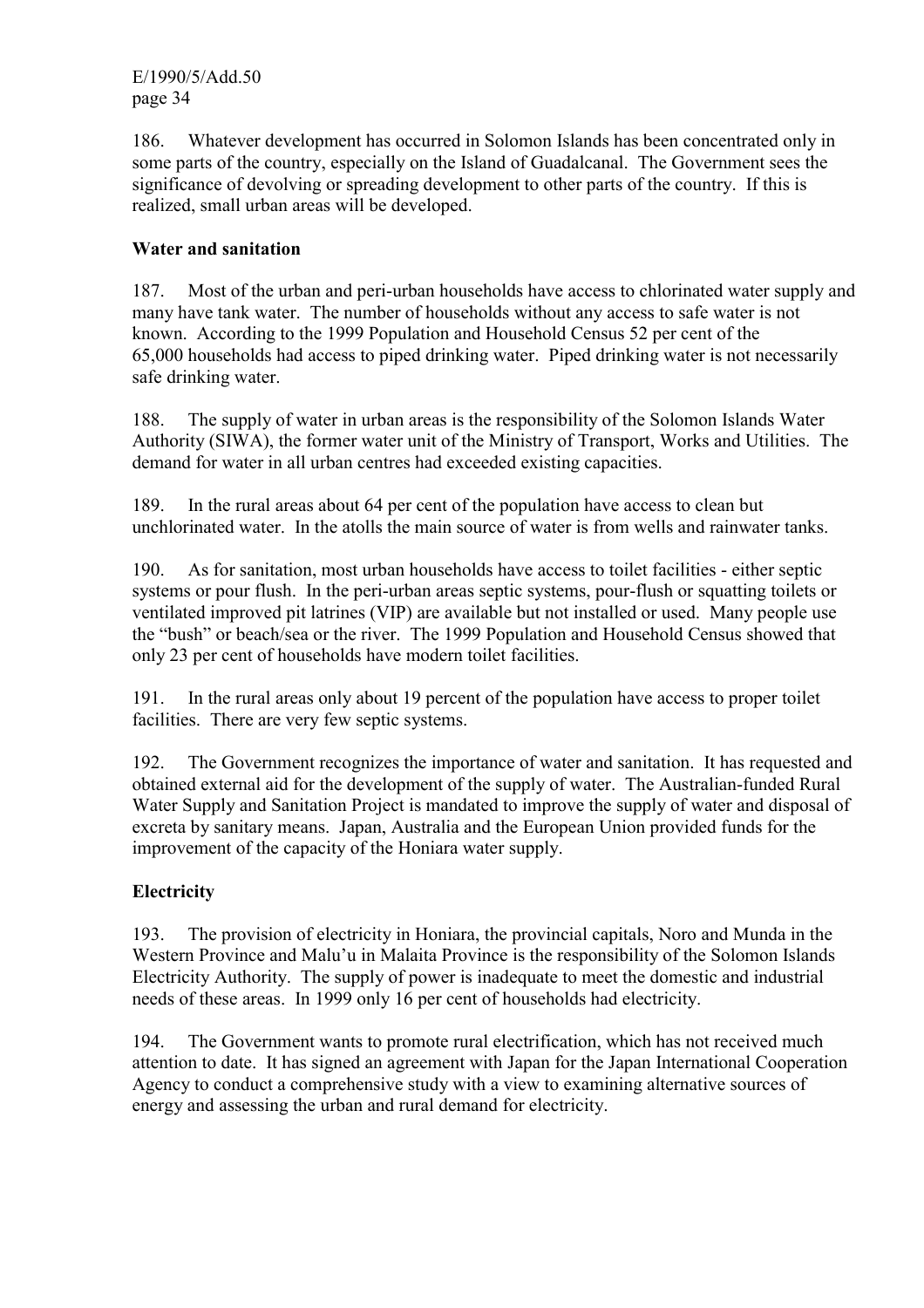195. A non-governmental organization, APACE, of Australia, is assisting in the rural electrification of selected areas. To date it has funded three rural hydro schemes in the provinces.

#### **Postal services**

196. The postal service in Solomon Islands is extremely underdeveloped. The country has 8 post offices and 92 postal agencies. All the provinces, except Guadalcanal and Rennell/Bellona, have post offices. In the villages postal services are not considered important.

#### **Article 12. Right to physical and mental health**

197. All Solomon Islands residents have the right to health services. The country's National Health Policies and Development Plan 1999-2003 aims to continue to promote, protect, maintain, restore and improve the health and well-being of the people. This is being fostered through primary health care, health promotion, health protection and disease prevention and control programmes in the country.

198. Health care and health improvement services are provided through the 8 hospitals, 14 area health centres, 123 health clinics, 61 nurse aide posts and 128 village health worker posts in the country.

199. Besides Government, churches, non-governmental organizations (NGOs) and the private sector provide health care services. The private health care service is available only in Honiara. Health services not provided by the Government are governed by policies and guidelines of the Ministry of Health and Medical Services (MHMS). The Government subsidizes the operations. As part of its efforts to achieve its goals the Government is planning to expand its community education and awareness programmes through the network of NGOs such as church and women's groups.

200. Solomon Islands has achieved considerable health improvements since 1978 as reflected in the decline of infant and maternal mortality rates and the increase in life expectancy. The infant mortality rate has declined from 46 per 1,000 live births in 1976 to 38 per 1,000 live births in 1986. The estimated maternal mortality rate declined from 549 in 1992 to 209 per 1,000 live births. The crude birth rate decreased from 42 in 1986 to 38 per 1,000 while the crude death rate declined from 10 to 7 per 1,000. Life expectancy increased to 65 years, from 54 in 1976. While the rates reflect an enormous improvement in the health status of Solomon Islanders, health standards in the Solomon Islands remain low by world standards. Data for 1999 are not yet available.

#### **Access to trained health personnel**

201. Access to trained health personnel has increased with the upgrading of existing facilities and the establishment of new ones. The MHMS estimates that approximately 70 per cent of the rural population live within 3 kilometres of a health facility and 20 per cent live 5 kilometres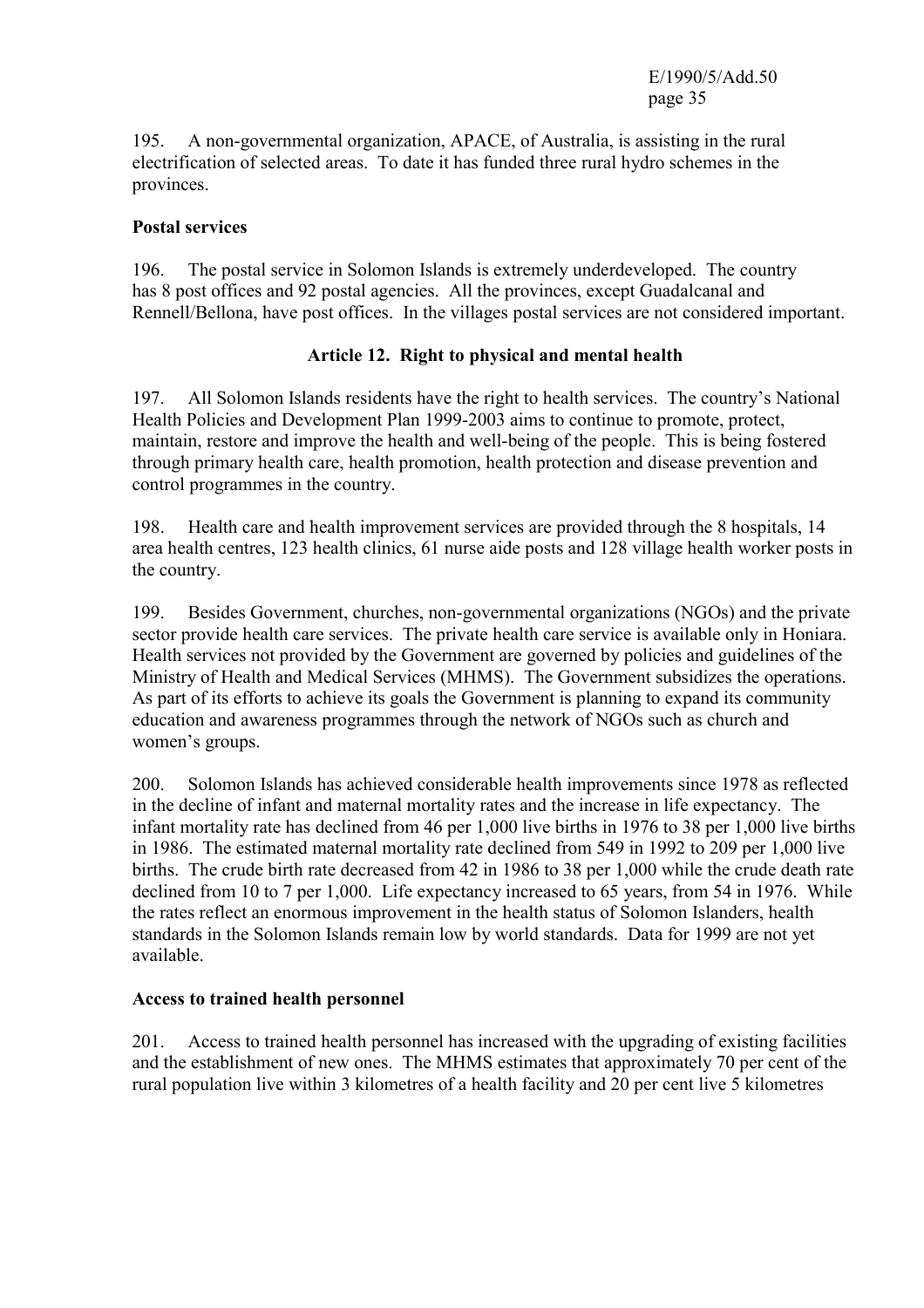away. About 58 per cent of the rural population walk to health facilities. It is estimated that at least 70 per cent of deliveries take place in health facilities staffed by trained health workers. In 1996 and 1997 antenatal coverage was 74 and 68 per cent respectively. Postnatal attendance was low in 1996 (37 per cent) and 1997 (40 per cent). Immunization rates for 1993 and 1998 are shown in table 5 below:

|                  | 1993      | 1998      |
|------------------|-----------|-----------|
| <b>BCG</b>       | 47%       | 62%       |
| Measles          | 61        | 64        |
| DPT <sub>3</sub> | 68        | 83        |
| Neonatal tetanus | 56 (1996) | 55 (1997) |
| Polio            | 62        | 67        |
| Hepatitis B      | 50        | 70        |

# **Table 5. Immunization rates**

Source: MHMS National Health Plan 1999-2003.

# **Mental health**

202. The first Mental Health Unit was established in Honiara in the 1950s. It was supervised by a general medical practitioner with the assistance of untrained hospital warders.

203. In 1977 the Government constructed a 16-bed Mental Health Unit at the Kiluufi Hospital in Auki, Malaita Province. The administration of the Unit has been recentralized. It is now under the Ministry of Health and Medical Services and has its own budget.

204. The psychiatric health service is not a priority area in the health services in Solomon Islands. It suffers from lack of sufficiently qualified psychiatric staff, inadequate funding and apparent lack of moral support from the medical and nursing services. The operation of the National Psychiatric Unit is dependent on hospital physicians and nurses. The nurses have general nursing skills and have done at the most a year's nursing psychiatry training in Papua New Guinea.

205. In 1998 there were 606 recorded psychiatric cases. Sixty-seven per cent of these were male patients. The most common mental illness for both sex groups was schizophrenia with 284 of the 606 recorded cases, representing nearly 47 per cent. Of the 284 cases of schizophrenia 203 were men, representing approximately 34 per cent of the patients suffering from this illness. Of the 16 cases of attempted suicide, 75 per cent were women. The breakdown is shown in table 6.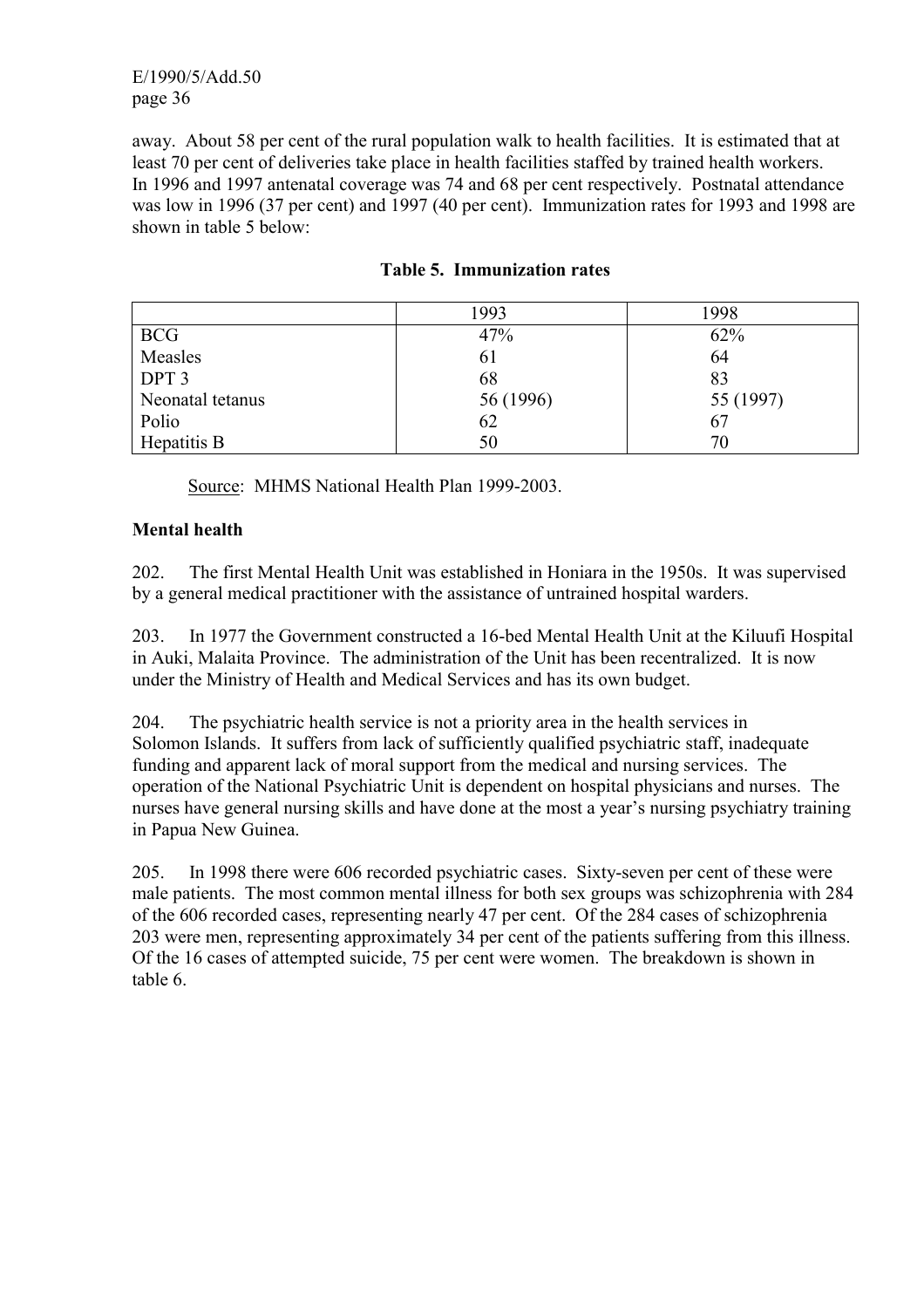|                            | Male | Female | Total |
|----------------------------|------|--------|-------|
| Schizophrenia              | 203  | 81     | 284   |
| Manic depressive psychosis | 48   | 33     | 81    |
| Organic psychosis          | 70   | 23     | 93    |
| <b>Neurosis</b>            | 45   | 39     | 84    |
| Depression                 |      |        |       |
| Psychosomatic illness      |      |        |       |
| Substance abuse            | 26   |        | 27    |
| Attempted suicide          | 4    | 12     | 16    |
| Post-partum psychosis      |      |        |       |
| Personality disorder       |      |        |       |
| Total                      | 408  | 198    | 606   |

# **Table 6. Mental health cases 1998**

Source: Ministry of Health and Medical Services, Honiara.

206. The number of psychiatric cases may be higher. Solomon Islanders are not fully aware of the existence of the psychiatric service. Many psychiatric patients regard their conditions as physical illnesses.

#### **New health policy directions**

207. In its National Health Policies and Health Development Plan 1999–2003 the Government sets out health targets. Some of these are:

 (a) To improve the capacity of the Ministry of Health and Medical Services to plan, implement and evaluate health services;

 (b) To improve reasonable, minimal, essential health care which is cost-effective and affordable;

 (c) To provide an adequate supply of essential drugs and to ensure their availability in the rural health facilities throughout the year;

 (d) To continue the programme for the prevention and control of communicable and endemic diseases such as malaria, acute respiratory infections, malnutrition, diarrhoeal diseases, tuberculosis, sexually transmitted diseases, leprosy and skin diseases;

- (e) To promote primary health-care services at community level;
- (f) To develop a professional, effective and efficient workforce;
- (g) To improve accessibility to basic mental health services;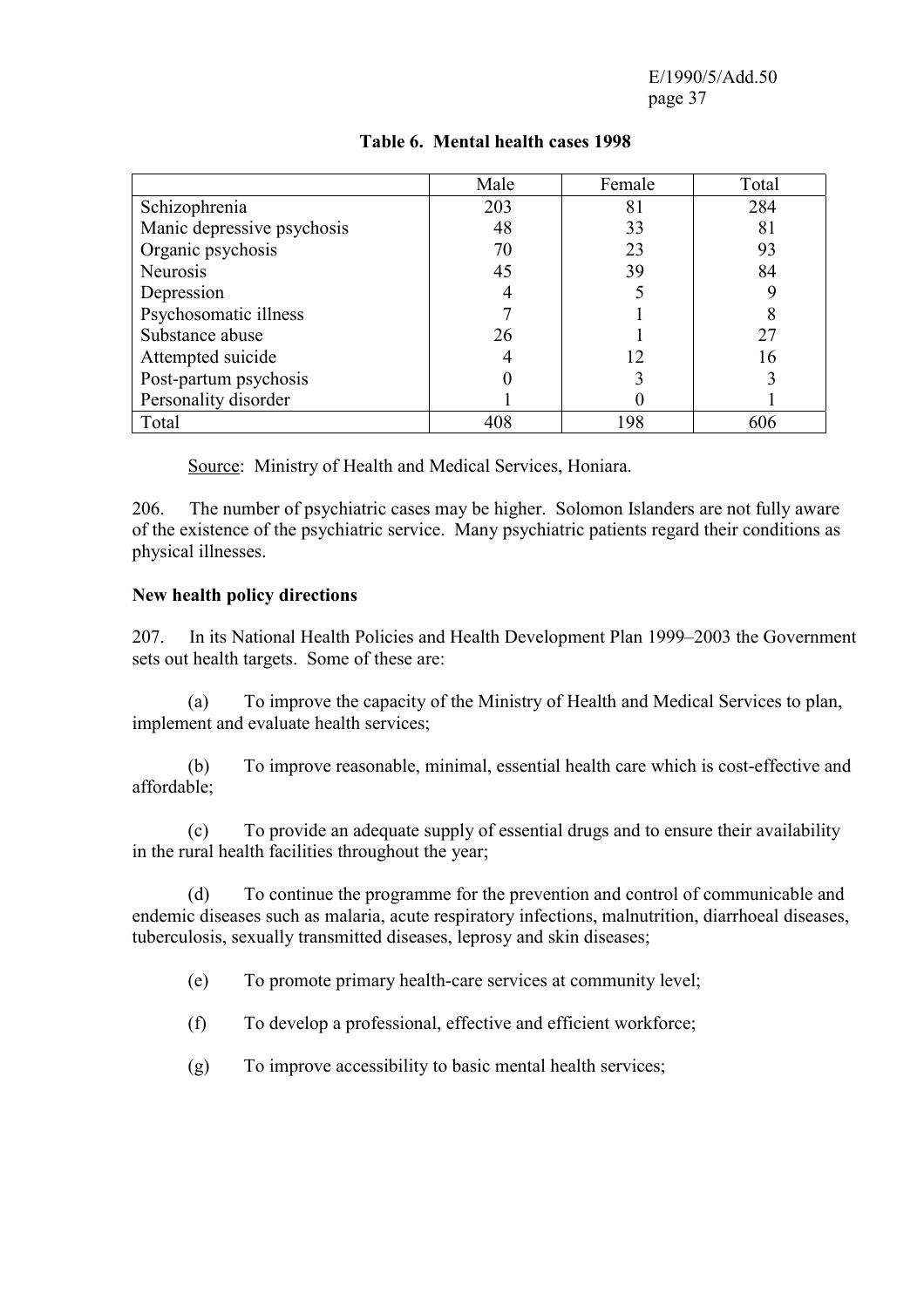(h) To further strengthen the Environmental Health Service, in particular the promotion of clean water, sanitation, food hygiene, inspections and quarantine, occupational health and safety at work and home;

 (i) To enhance behavioural changes that promote healthy lifestyles and family health, especially family planning, maternal care, population education, and nutrition;

(j) To reduce maternal, perinatal and neonatal mortality rates;

 (k) To train all health workers in modern contraceptive technology and adolescent reproductive health;

(l) To increase the rate of supervised deliveries and antenatal attendance at clinics;

(m) To increase the use of contraception;

(n) To reduce teenage pregnancies;

 (o) To enhance collaboration with NGOs and development partners with regard to health financing and delivery of health services to the rural population.

#### **Financing of health services**

208. Health improvement has been and will continue to be a priority social policy of the Government. The share of the national budget allocated to the MHMS reflects this priority. On average, approximately 16 per cent of the recurrent budget and 7 per cent of the development budget are allocated to the health sector. The allocation of the recurrent budget for 1997, 1998 and 1999 was approximately 16, 14 and 16 per cent respectively.

209. While the share of the national recurrent budget allocated to the health sector has been maintained, on average, at the same level, a lower proportion of the health budget is spent on provincial health services where the majority of the population live. In 1989, 1991, 1993 and 1995 provincial health services received only about 43, 35, 33 and 39 per cent, respectively, of the health budget.**<sup>12</sup>** The bulk of the budget was spent at the National Referral Hospital on curative care. Under the Government Policy and Structural Reform Programme a larger proportion of the health budget was to be allocated to community and public health programmes. It is anticipated that the Government of National Unity, Reconciliation and Peace will at least maintain the level of funding for community and public health programmes.

#### **International assistance**

210. For the period 1990-1998 international assistance to the health sector was 36-48 per cent of total resources provided to the Government.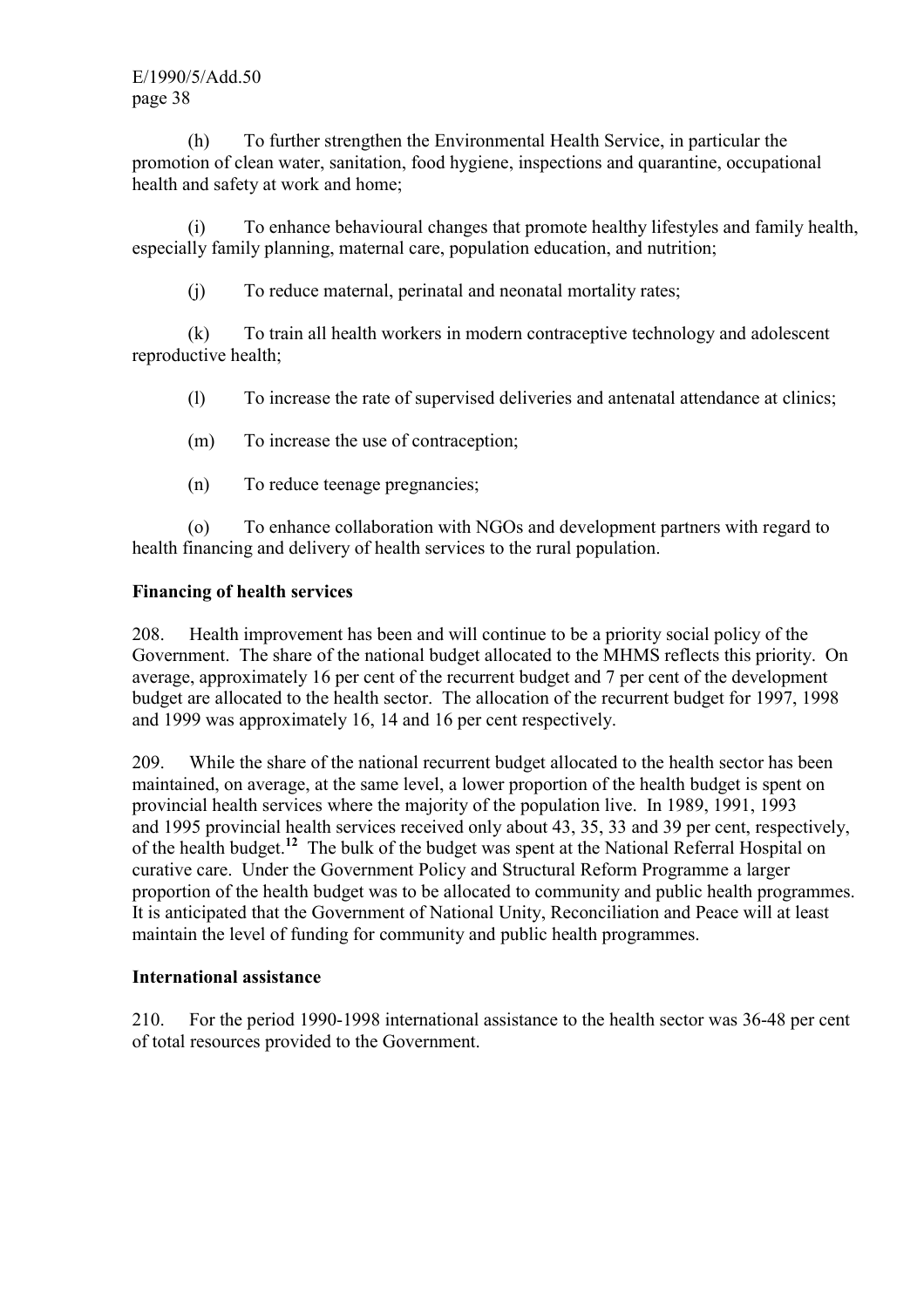211. For the eight-year period 1990-1998, donor assistance for the health sector totalled approximately SI\$ 125 million. The largest donor was the United Kingdom (SI\$ 29 million) followed by the Republic of China (SI\$ 26 million) and the World Health Organization (SI\$ 19 million).

212. Thirty-five per cent of donor assistance was used for hospitals and clinics, 31 per cent for primary health care, 15 per cent for immunization and disease control, 11 per cent for family planning and 8 per cent for sectoral policy and planning.

213. All donors (1990-1998) are shown in table 7 below:

|                                      | <b>SIS</b>    | Percentage |
|--------------------------------------|---------------|------------|
| Australia                            | 6 0 24 7 58   | 4.8        |
| Canada                               | 725 631       | 0.6        |
| New Zealand                          | 2 0 7 2 1 5 4 | 1.6        |
| United Kingdom                       | 29 598 877    | 23.5       |
| Republic of China                    | 26 838 100    | 21.3       |
| <b>Asian Development Bank</b>        | 1 1 5 1 5 0 0 | 0.9        |
| European Union                       | 8 9 5 6 0 5 2 | 7.1        |
| World Health Organization            | 19 176 386    | 15.2       |
| United Nations Development Programme | 4 4 28 1 71   | 3.5        |
| <b>UNICEF</b>                        | 899 124       | 0.7        |
| United Nations Population Fund       | 10 661 914    | 8.5        |
| Other United Nations agencies        | 15 411 727    | 12.2       |
| Total                                | 125 944 394   | 100.00     |

# **Table 7. Donor assistance to the Health Service**

Source: Solomon Islands Development Assistance 1990–2001 Report.

# **Article 13. Right to education**

#### **The education system**

214. The policy and administrative structure of the education system is defined in the Education Act 1978. It is based on the principle of partnership amongst the central Government, provincial governments, churches and communities and other organizations.

215. The central Government, through the Ministry of Education, controls the approval or withdrawal of approval of education, authorities, approval of curriculum, level of grants to school, school fees, schooling schedules, and registration or deregistration of schools and teachers.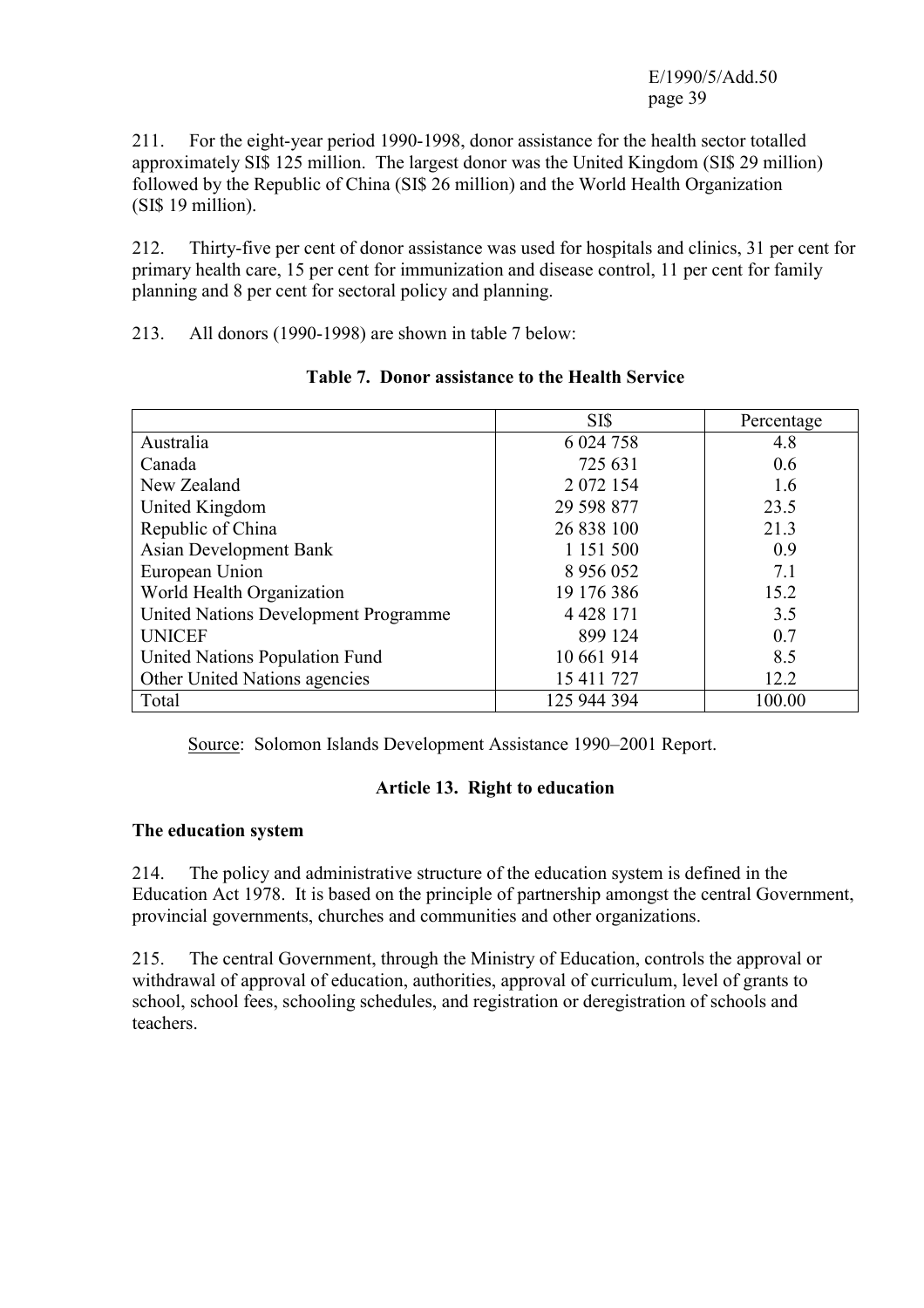216. Provincial governments, churches and communities are education authorities established under the Education Act 1978. To be considered for registration as an education authority the Ministry of Education must be satisfied that the applicant has sufficient resources and facilities to satisfactorily operate the schools and can competently administer the schools, and that there is a genuine need to operate the schools.

217. An education authority is responsible for the maintenance of the schools under its control and must ensure that the requirements of the central Government, as per the Education Act, are complied with. There exists within the administrative structure of the education system provision for school committees and boards of management. These voluntary bodies are appointed either by the education authority and/or the parent teacher association. They provide advice and support, raise funds, and carry out capital works for many schools.

218. The advisory body to the Government on the operation, development and financing of education is the National Education Board. Members of the Board, appointed by the Minister of Education, are drawn from all education authorities and others involved in the provision of education. The Board has not been active for the last 20 years.

219. Another very important part of the administrative structure is the Teaching Service Commission. This body confirms appointments, promotions and the discipline of teachers.

#### **School structure**

220. The structure of the school system in Solomon Islands consists of early childhood, primary, secondary and higher education.

#### **Early childhood education**

221. Early childhood education has three basic components - early childhood, pre-school and preparatory classes. Only the last is recognized as part of the formal system in that the teachers are paid by the Government. Early childhood classes are still largely supported by the respective school communities. Early childhood education is provided mainly in the urban areas. The fees charged for early childhood classes are beyond the financial means of many parents, especially the urban disadvantaged. Early childhood education is not a prerequisite for enrolment in primary school. The preparatory class enrolments for 1995-1997 are shown in table 8 below:

| Year | Males   | Females | Total  |
|------|---------|---------|--------|
| 1995 | 7 0 4 5 | 6 3 0 3 | 13 348 |
| 1996 | 7 5 0 2 | 6 635   | 14 137 |
| 1997 | 7 2 6 9 | 6 5 9 4 | 13 863 |

|  |  | Table 8. Preparatory enrolment 1995-1997 |  |
|--|--|------------------------------------------|--|
|--|--|------------------------------------------|--|

Source: Statistics Division, Ministry of Finance.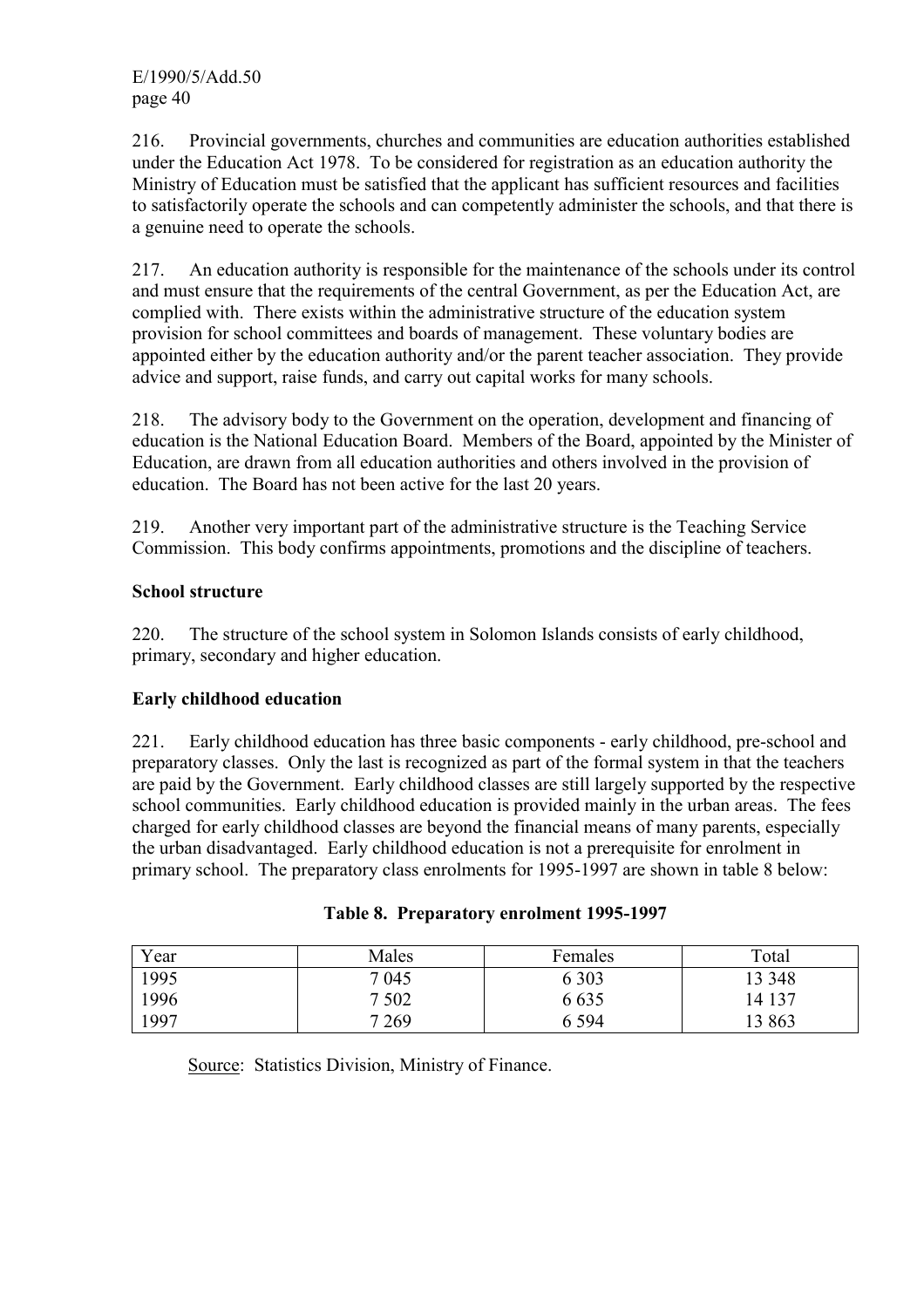#### **Primary education**

222. Primary education is free to all but not compulsory. The Government discharges its obligation to primary education by paying teachers' salaries and grants to schools as well as paying board and tuition for all trainee teachers.

223. Primary education begins in standard 1 and ends in standard 6. The legal age range of entry is 6 to 9 years. All primary schools are registered under particular education authorities, which maintain and operate them. At the end of standard 6 all pupils sit the secondary school entrance examination. They all apply for places in secondary schools of their choice but, due to the shortage of places, selectors make the final decision.

224. Primary school enrolment is estimated at 75 per cent with a gross enrolment rate of 90 per cent.<sup>13</sup> Enrolment increased by about 5 per cent annually in the 1990s. The enrolment increased from 57,720 in 1990 to 70,103 in 1993 and to 80,703 in 1997. The mean increase in enrolment for the period 1994-1997 was 3 per cent lower than for 1990-1993.

225. About 45 per cent of all primary school pupils are females. The proportion of females has continued to increase. The annual enrolment rate was 5 per cent for 1990-1997. The growth rate for males was under 5 per cent. Primary school enrolments for 1990-1998 are shown in table 9.

226. There were 539 primary schools in 1998 - 471 (87 per cent) were assisted by the central Government. The rest were privately administered.**<sup>14</sup>**

| Year  | Males    | Females  | Total  |
|-------|----------|----------|--------|
| 1990  | 31 902   | 25 818   | 57 720 |
| 1991  | 33 198   | 27 061   | 60 259 |
| 1992  | 36 544   | 29 4 8 1 | 66 025 |
| 1993  | 38 641   | 31 4 62  | 70 103 |
| 1994  | 40 081   | 33 039   | 73 120 |
| 1995  | 42 30 6  | 35 1 26  | 77432  |
| 1996  | 43 3 16  | 36 354   | 79 670 |
| 1997  | 43 7 35  | 36 968   | 80 703 |
| 1998* | 41 3 3 7 | 36 074   | 77411  |

**Table 9. Primary school enrolments by gender, 1990-1998** 

 Source: Department of Development Planning, March 2000, The Availability of Economic and Social Statistics for Sustainable Human Development in Solomon Islands.

\* 1998 figure is provisional.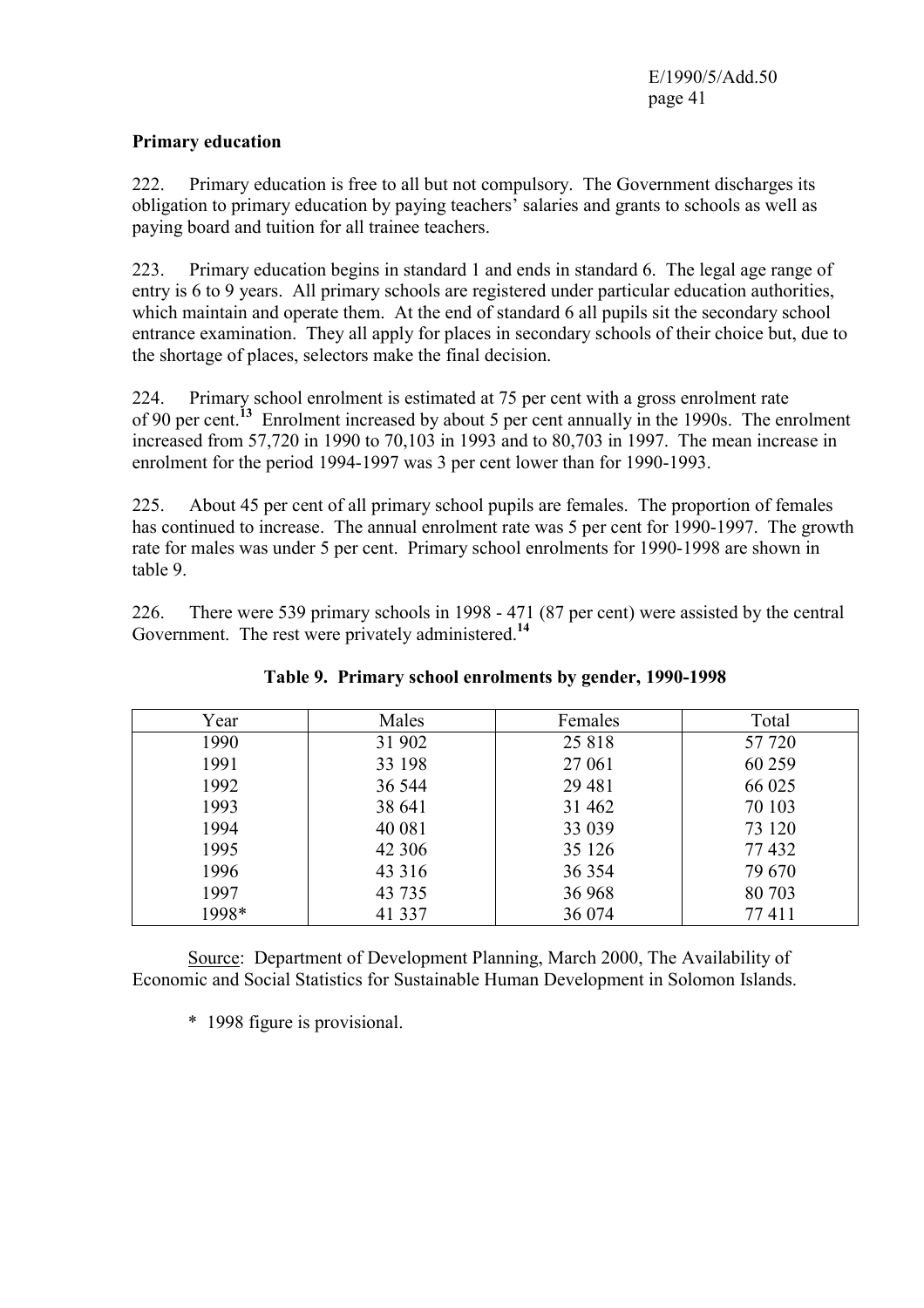#### **Secondary education**

227. Secondary education is available but not accessible to all. Secondary schools charge fees but these are heavily subsidized by the State. The non-availability and inaccessibility of secondary education are dictated by resources.

228. In 2000 there are 95 secondary schools. Of these, 2 are owned by the central Government, 16 are run by provinces, 77 by communities and 6 belong to churches. All secondary schools receive financial assistance from the Government.**<sup>15</sup>**

229. Schools providing secondary education are classified into national, provincial and community high schools. National secondary schools are run by the central Government and churches, provincial secondary schools by provincial governments, community high schools by communities. Community high schools do not normally have boarding facilities.**<sup>16</sup>**

230. Of the 95 secondary schools, 79 per cent offer only three years of schooling, 15 per cent offer five years, 5 per cent offer six years and only 1 per cent offers seven years of schooling. National secondary schools follow an academically oriented programme, while provincial secondary and community high schools are, in theory, vocationally oriented.

231. Secondary school enrolment has increased by about 13 per cent annually since 1990. In that year the total enrolment was 5,600. In 1997 the number increased to more than 13,000. It is estimated that well over 15,000 enrolled in 1998. The rapid increase in enrolment was due to the establishment of community high schools since the mid-1990s.

232. The enrolment of females has increased at a faster rate than of males. The annual enrolment increase was about 14 per cent during 1990-1997. The enrolment rate for males for the same period was 2 per cent less. Females averaged about 37 per cent of the total secondary school enrolment. Secondary school enrolments for 1990-1998 are shown in table 10 below:

| Year  | Males   | Females | Total   |
|-------|---------|---------|---------|
| 1990  | 3 5 6 8 | 2 0 6 8 | 5 6 3 6 |
| 1991  | 4 0 9 4 | 2469    | 6 5 6 3 |
| 1992  | 4 3 0 5 | 2450    | 6 7 5 5 |
| 1993  | 4 6 9 3 | 2658    | 7 3 5 1 |
| 1994  | 4 8 7 1 | 2 9 4 0 | 7811    |
| 1995  | 5 2 6 5 | 3 2 4 5 | 8 5 1 0 |
| 1996  | 6 3 8 9 | 4 0 4 9 | 10438   |
| 1997* | 7955    | 5 1 5 4 | 13 109  |
| 1998* | 9 2 6 1 | 5911    | 15 172  |

|  |  |  | Table 10. Secondary school enrolments by gender 1990-1998 |  |  |  |
|--|--|--|-----------------------------------------------------------|--|--|--|
|--|--|--|-----------------------------------------------------------|--|--|--|

 Source: Department of Development Planning, March 2000, The Availability of Economic and Social Statistics for Sustainable Human Development in Solomon Islands.

\*1997 and 1998 figures are provisional.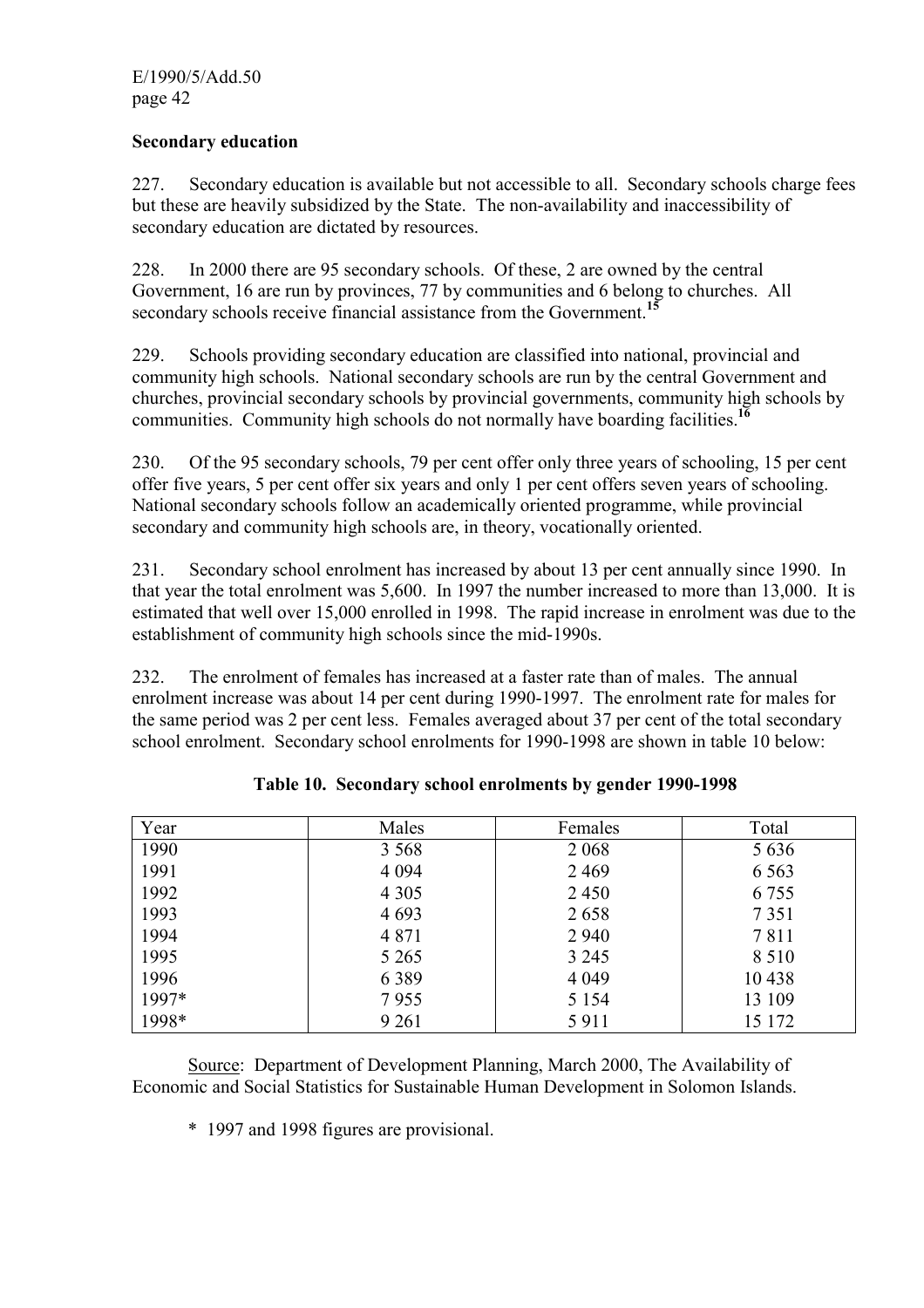#### **Higher education**

233. Higher education is available but not accessible to all. This is dictated by resources and the fact that not all persons are endowed to cope with higher education. It is provided in-country and overseas.

# **In-country**

234. Since its establishment in 1985 the Solomon Islands College of Higher Education (SICHE) has become the main provider of post-secondary education in Solomon Islands. SICHE has six schools: Education, Finance and Administration, Industrial Development, Marine and Fisheries, Natural Resources, Nursing and Health Studies. They offer proficiency award, certificate and diploma courses. Two degree courses were begun in 1999.

235. The Distance Education Centre at SICHE offers courses in mathematics, English, development/change, education studies, health studies and start your business. In 1998 the Centre had a total enrolment of 744 students.

236. The Small Engines Programme of the School of Industrial Development trains villagers how to operate and maintain small engines such as outboard motors, chainsaws, portable generators and portable sawmills. The courses vary in length from one to three weeks. The annual intake is between 500 and 600.

237. Besides full-time courses, since the 1980s, the School of Finance and Administration has been offering short courses and evening classes. The short courses cover general management, computing, accounting and finance, office administration and marketing. Evening classes cover typewriting and bookkeeping. The total enrolment for evening classes and short courses was 589 in 1997.

238. The University of the South Pacific (USP) Centre in Honiara offers both credit and non-credit courses through the distance education mode to part-time students. The Centre offers preliminary, foundation, vocational and degree courses. USP Centre enrolments for 1998 and 1999 are shown in table 11.

|                        | 1998 | 1999 |
|------------------------|------|------|
| Preliminary            | 138  | 137  |
| Foundation             | 308  | 563  |
| Vocational             | 26   | 40   |
| Degree                 | 73   | 205  |
| $\tau$ <sub>otal</sub> | 645  | 945  |

| Table 11. USP Centre enrolments 1998 and 1999 |  |
|-----------------------------------------------|--|
|-----------------------------------------------|--|

Source: USP Centre, Honiara, October 2000.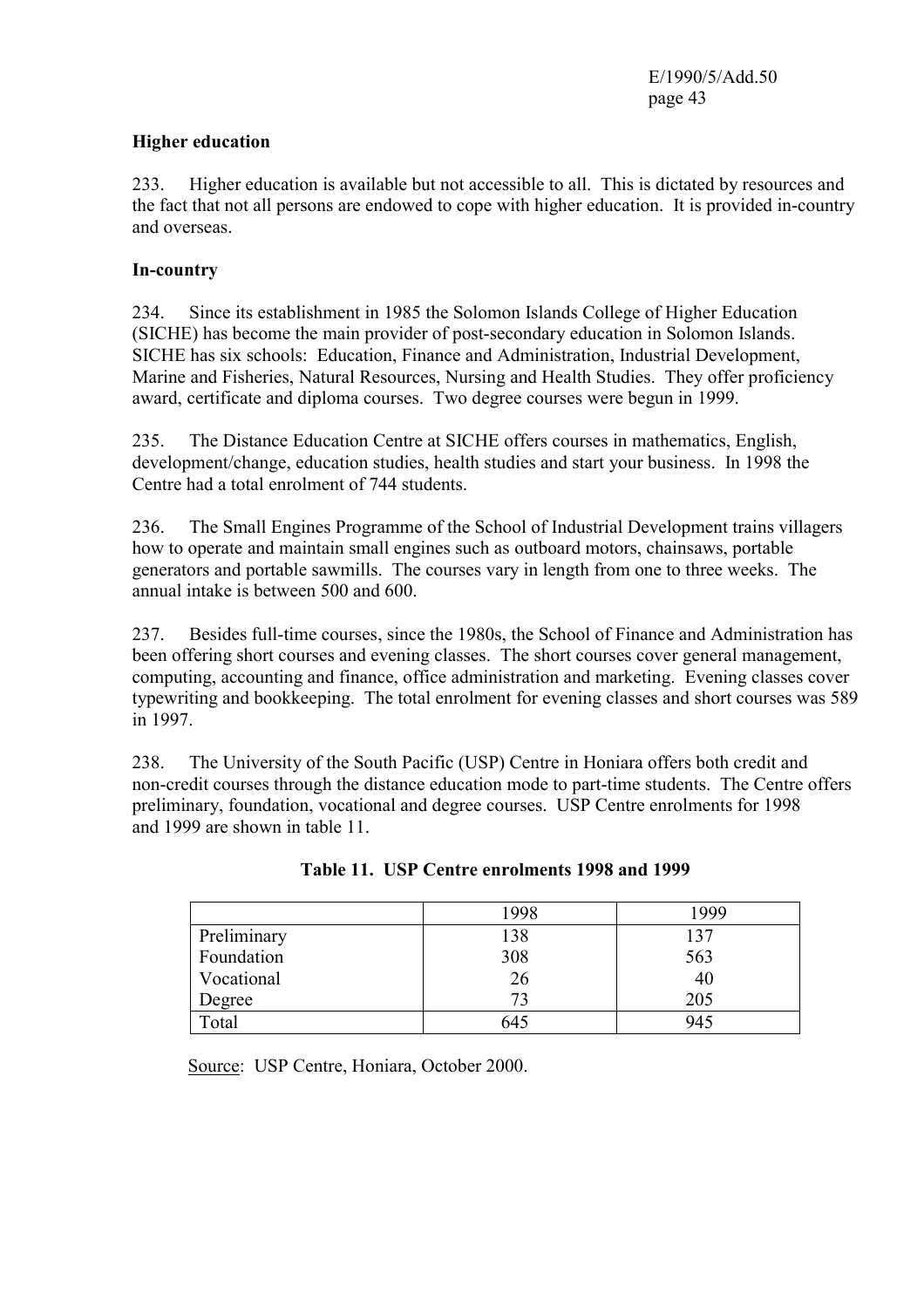#### **Overseas training**

239. Higher education can be obtained at various overseas universities but primarily at the University of the South Pacific in Fiji, the University of Papua New Guinea and the University of Technology in Papau New Guinea, as well as universities in Australia and New Zealand.

240. In 1998 there were 644 students in training overseas. Approximately 20 per cent were female. The funding is made available through scholarships provided by the Solomon Islands Government and development partners. This year 179 students (92 per cent) could not resume their studies at the University of the South Pacific in Fiji due to lack of funding from the Government. Government finance which would normally be earmarked for social services is being spent on the Guadalcanal ethnic crisis.

#### **Non-formal education**

241. The Ministry of Education through its Non-Formal Education Division, provides opportunities to individuals and communities and out-of-school youths to obtain education and training appropriate for their needs.

242. The Government does not initiate or determine the non-formal courses but collaborates with the rural training centres (RTCs) established, organized and maintained by churches and non-governmental organizations. The RTCs were initially established to provide training for persons who have either completed or not completed primary education. However, with the ever-increasing number of secondary school drop-outs, preference is now given to persons who have had some secondary education.

243. Solomon Islands has 41 vocational training centres (VTCs) consisting of 24 rural training centres (RTCs), 15 village-based centres (VBCs) and 2 village-based education programmes (VBEPs). The RTCs and VBCs/VBEPs are operated by churches and communities respectively.

244. The ethnic tension on Guadalcanal, internal conflicts and land disputes have led to the closure of 25 per cent of the RTCs and 20 per cent of the VBCs. The total student enrolment in the RTCs is 703.**<sup>17</sup>** This represents only about 45 per cent of the capacity of the RTCs. Enrolment numbers for the VBCs and VBEPs are not available.

245. The RTCs offer residential courses varying in length from one to three years. The VBCs and VBEPs run non-residential courses lasting not more than two weeks. The types of courses offered at the VTCs are given in table 3 under article 7 above.

246. All RTCs charge fees ranging from \$100 to \$1,455 per student annually. VBCs and VBEPs charge at the most \$50 in fees.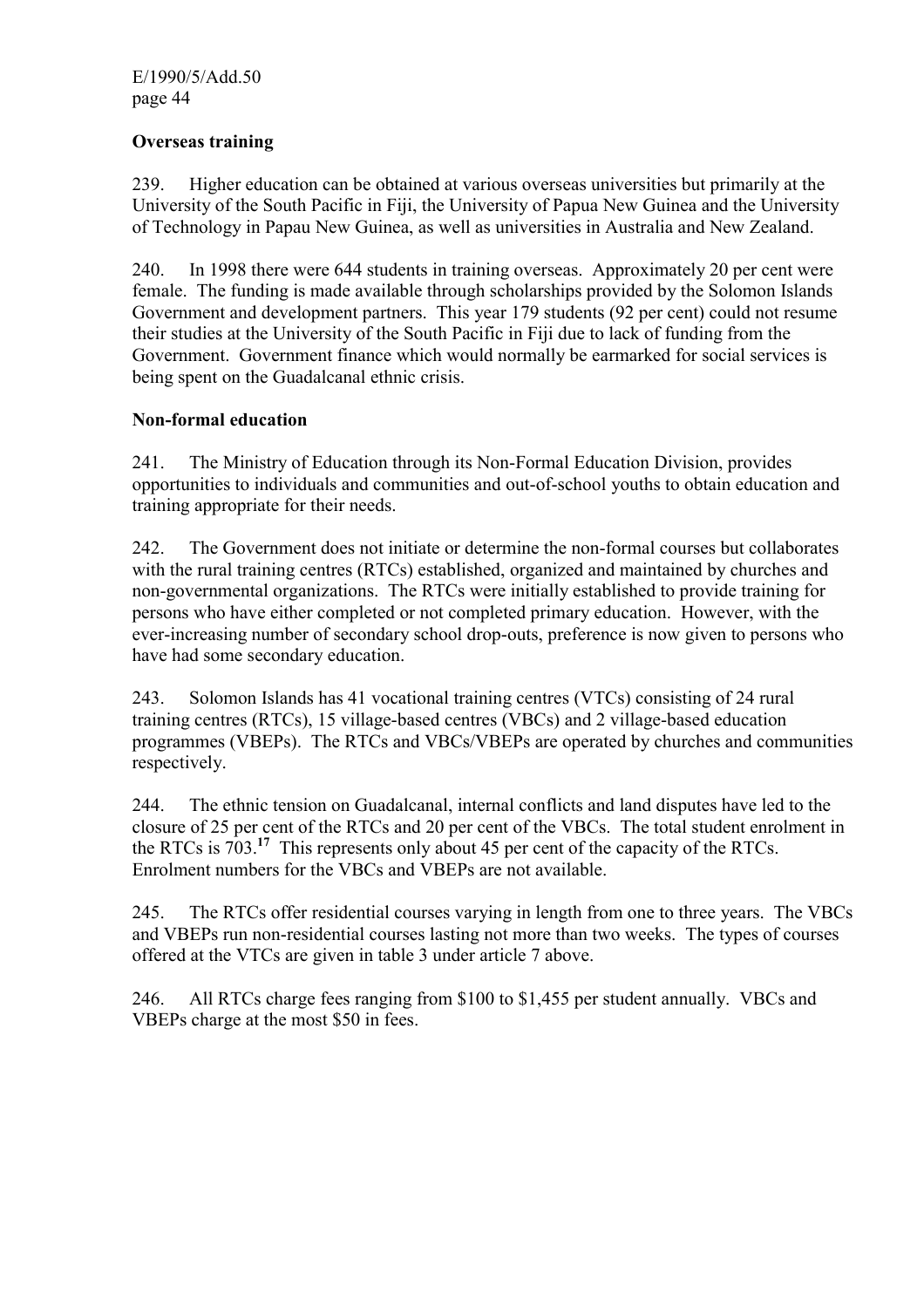#### **Transition rates**

247. Students progressing through the whole education system are required to sit the Solomon Islands secondary entrance examination in standard 6, the form 3 examination in form 3, the Solomon Islands school certificate in form 5 and the Pacific senior secondary certificate at the end of form 6. Progression through the system depends on each student's performance in these examinations and available places at the next level.

248. In 1998, 5,111 (52 per cent) of the 1997 standard 6 population of 9,752 entered form 1 of secondary school. In 1998 the transition rate from form 3 to form 4 was 60 per cent, a decrease of 7 per cent from 1997. The decrease in the 1998 form 4 intake was due to the large increase in the form 3 population. The attrition rate from the rural training centres is not known.

249. In 1999, 8,662**<sup>18</sup>** standard 6 pupils sat the Solomon Islands secondary examination and 5,611 (65 per cent) were accepted to enrol in form 1 in 2000. Of these, 2,525 (45 per cent) were females. The number of students who sat the form 4 examination was 3,579 out of whom 1,865 (52 per cent) progressed to form 4. Forty-one per cent were females. In form 5, 1,273 pupils took the Solomon Islands school certificate but only 339 (27 per cent) were offered form 6 places. Sixty-three per cent were males.

250. The principal difficulties encountered in the realization of the right to education are financial resources and staffing of schools. The Government plans to have full primary enrolment by the year 2015.

#### **Literacy**

251. According to the 1999 Population and Household Census the overall literacy in the population of 15 years and over was 76 per cent. Eighty-three per cent of males aged 15 years and above reported being able to read and write. The figure for females was 68 per cent.

252. The Highest literacy was found in the Western Province (93 per cent), Choiseul Province (92 per cent) and Honiara (90 per cent). The lowest was encountered in Temotu and Malaita Provinces (60 per cent and 61 per cent respectively). In the provinces the difference between males and females was also pronounced. Temotu has a literacy rate of 73 per cent for males and 49 per cent for females of 15 years and over. The corresponding figures for Malaita were 72 per cent and 51 per cent.

253. Promotion of adult literacy is not a priority of the Government which has done very little in this area of education. Some women's organizations have been involved in literacy work under an internationally funded literacy project. The work could not be sustained due to financial constraints. Data on financing and enrolment are not available.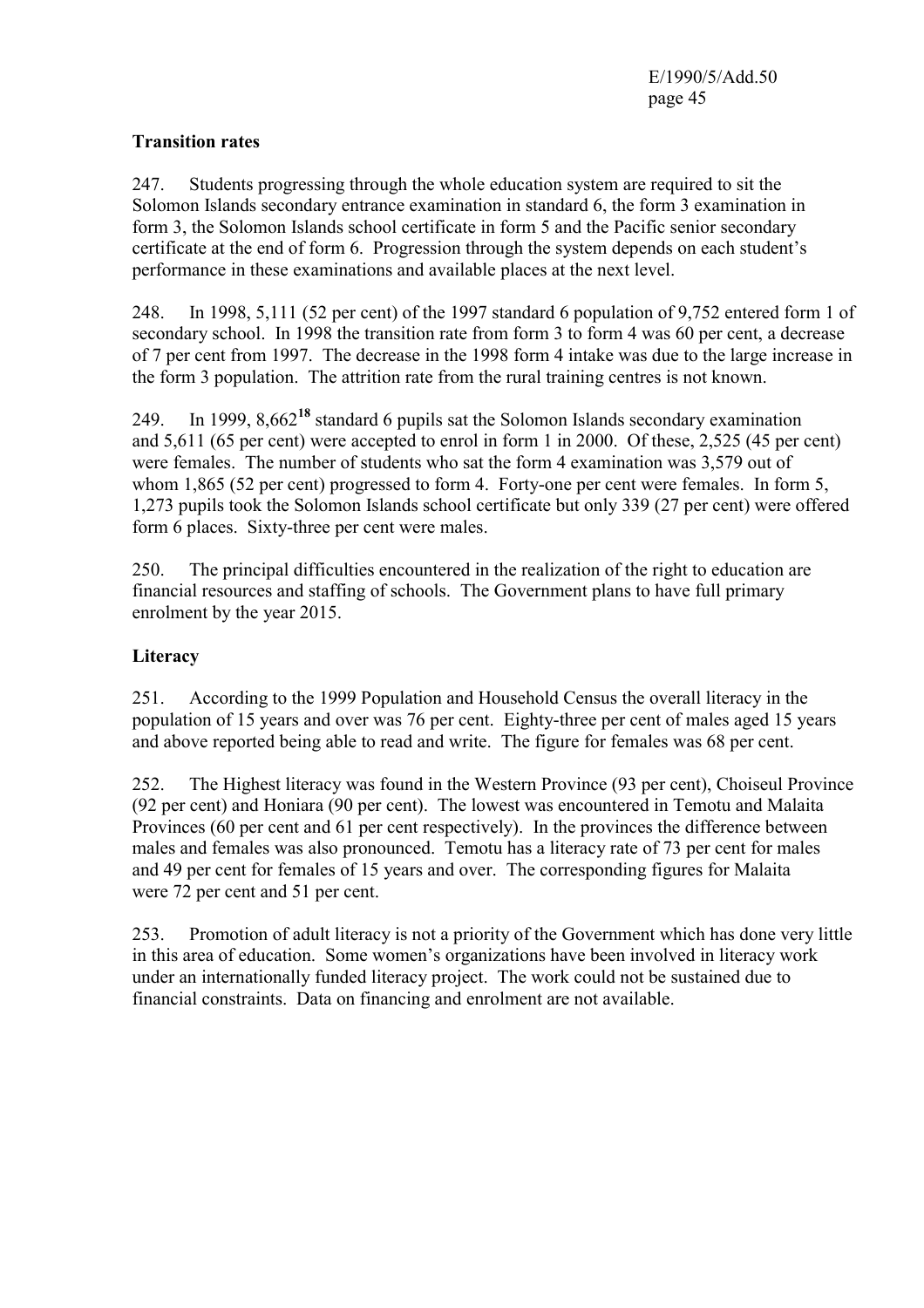#### **Language facilities**

254. The language of instruction in secondary and upper primary schools is English. English and Pidgin are used in kindergarten and junior primary schools. The use of local languages in schools is not discouraged. Pidgin is spoken but not written. No education materials are written in the local languages.

255. The Education Act (sect. 24) empowers the Minister for Education to prescribe the language or languages to be used as the medium of instruction in the schools.

#### **Teaching staff conditions**

256. The working conditions of teachers in the Teaching Service Commission are not as good as those of public service teachers. Public service teachers are government employees. The worst conditions are found in the rural areas. As from 2000 the Government hopes to improve the salaries of non-government teachers. This measure is necessary to discourage qualified teachers leaving the teaching profession.

#### **Schooling schedules**

257. The Schooling schedules are:

| 08.00-11.45 hours |
|-------------------|
| 08.00-12.30 hours |
| 08.00-14.00 hours |
| 08.00-14.00 hours |
|                   |

258. Primary schools have four terms of 10 weeks each. Secondary schools have two terms. The school year begins in January/February and ends in November/December. Vacations are four to five weeks during Christmas and three to four weeks in mid-year.

#### **Financing of education**

259. Under the Education Act 1978, the central Government is committed to providing financial assistance in the form of grants for recurrent costs to the education authorities. The education authorities make financial contributions from their own resources. Pupils in private primary schools and all secondary schools pay fees. The grants from the central Government and the monetary contributions from education authorities and pupils assist in the operations of schools. Parents of pupils in primary and community high schools are still expected to build classrooms and teachers' houses as well as maintain the schools.

260. Education has always been a priority sector for budgetary allocation. About 18 per cent of the budget has been allocated to educational services. In 1998 the Government reduced its education budget by 5 per cent. It made no financial allocation for the provision of materials and other services because it wanted development partners to meet some of the recurrent costs of education. The Republic of China (Taiwan) financed the provision of the materials.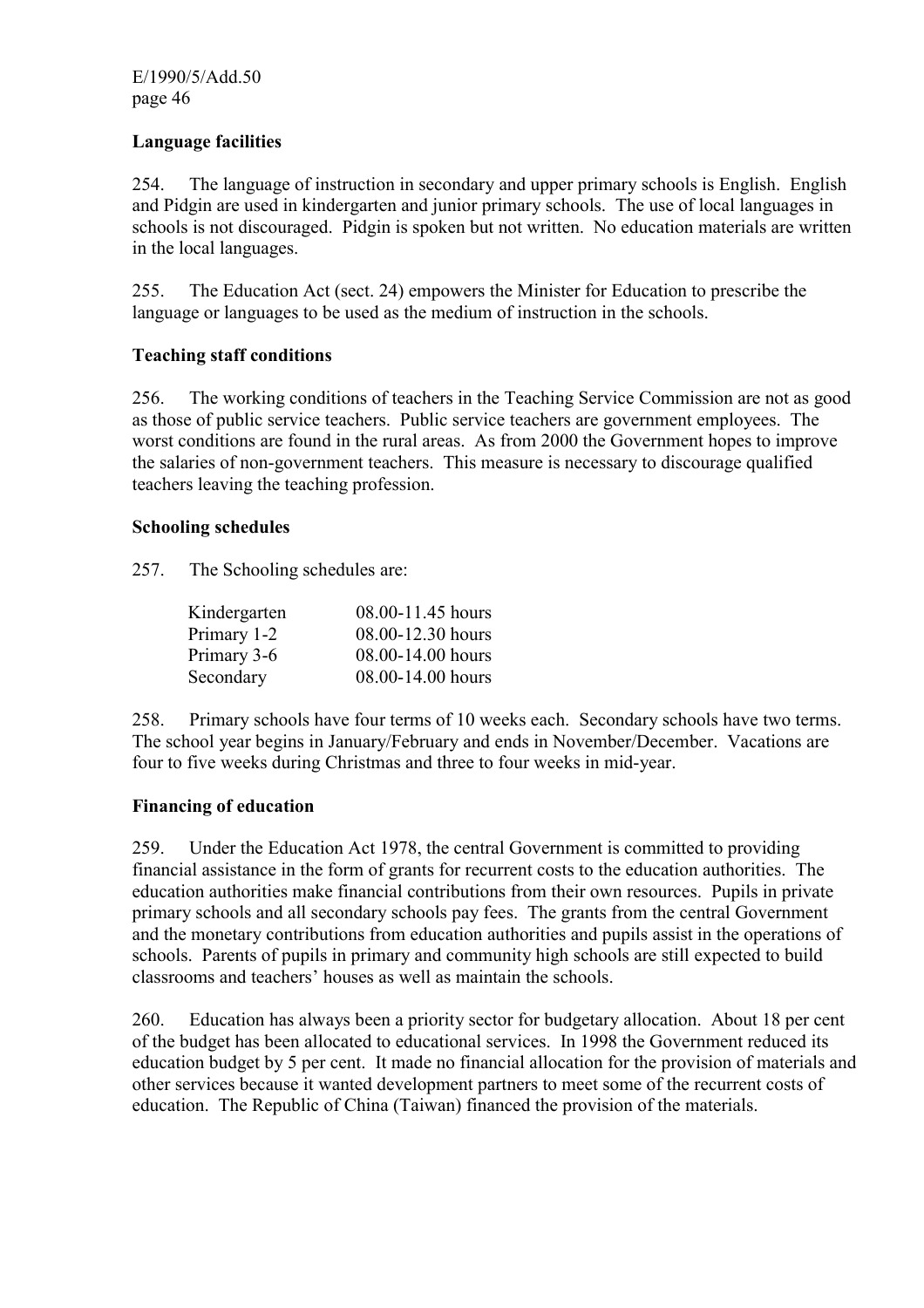261. Sixty per cent of the education budget is allocated to education services, which include teachers' salaries and grants to non-government schools, 6 per cent to provincial government schools for the recurrent costs of primary schools, and 5 per cent to the government secondary schools. SICHE receives about 17 per cent of the total education budget.

#### **International assistance**

262. The Education Act 1978 assumes that education authorities will provide the capital costs to expand existing facilities and build new schools. They do not have the resources to do so. To address this problem the Government seeks international assistance.

263. The first major education project, the Primary School Project, funded by the World Bank in the 1980s, financed classroom-building materials for the purpose of enhancing enrolment rates. The second World Bank-funded project was the Secondary School Expansion Project. Australia and New Zealand provided specific assistance. The project covered the construction of buildings, equipment and materials for two new secondary schools. The Secondary Teacher Training component at SICHE was co-financed by Australia and New Zealand.

264. The Third Education Project, also financed by the World Bank, focused on the rehabilitation of secondary schools (damaged by Cyclone Nina) and the upgrading of selected secondary schools.

265. For the period 1990-1998 the biggest bilateral donor was Australia (SI\$ 100 million), followed by New Zealand (SI\$ 46 million) and the United Kingdom (SI\$ 35 million). The World Bank was by far the biggest multilateral donor (SI\$ 60 million). See table 12 below.

266. Of the total donor assistance to the Education Sector in this period, 37 per cent was used for tertiary education (locally and overseas), 16 per cent for primary education, 7 per cent for non-formal education and 6 per cent for technical and education management.

267. Donor inputs into the education sector for the 1990/1998 period are shown in table 12 below.

|                        | SI\$          | Percentage |
|------------------------|---------------|------------|
| Australia              | 100 002 779   | 33.5       |
| Canada                 | 2 744 207     | 0.9        |
| Japan                  | 3 550 265     | 1.2        |
| New Zealand            | 46 711 699    | 15.6       |
| United Kingdom         | 35 237 660    | 11.8       |
| Republic of China      | 5 271 220     | 1.8        |
| European Union         | 6 2 8 3 1 1 6 | 2.1        |
| Other bilateral donors | 25 790 024    | 8.6        |
| World Bank             | 60 612 000    | 20.3       |

**Table 12. Donor inputs into the education sector 1990-1998**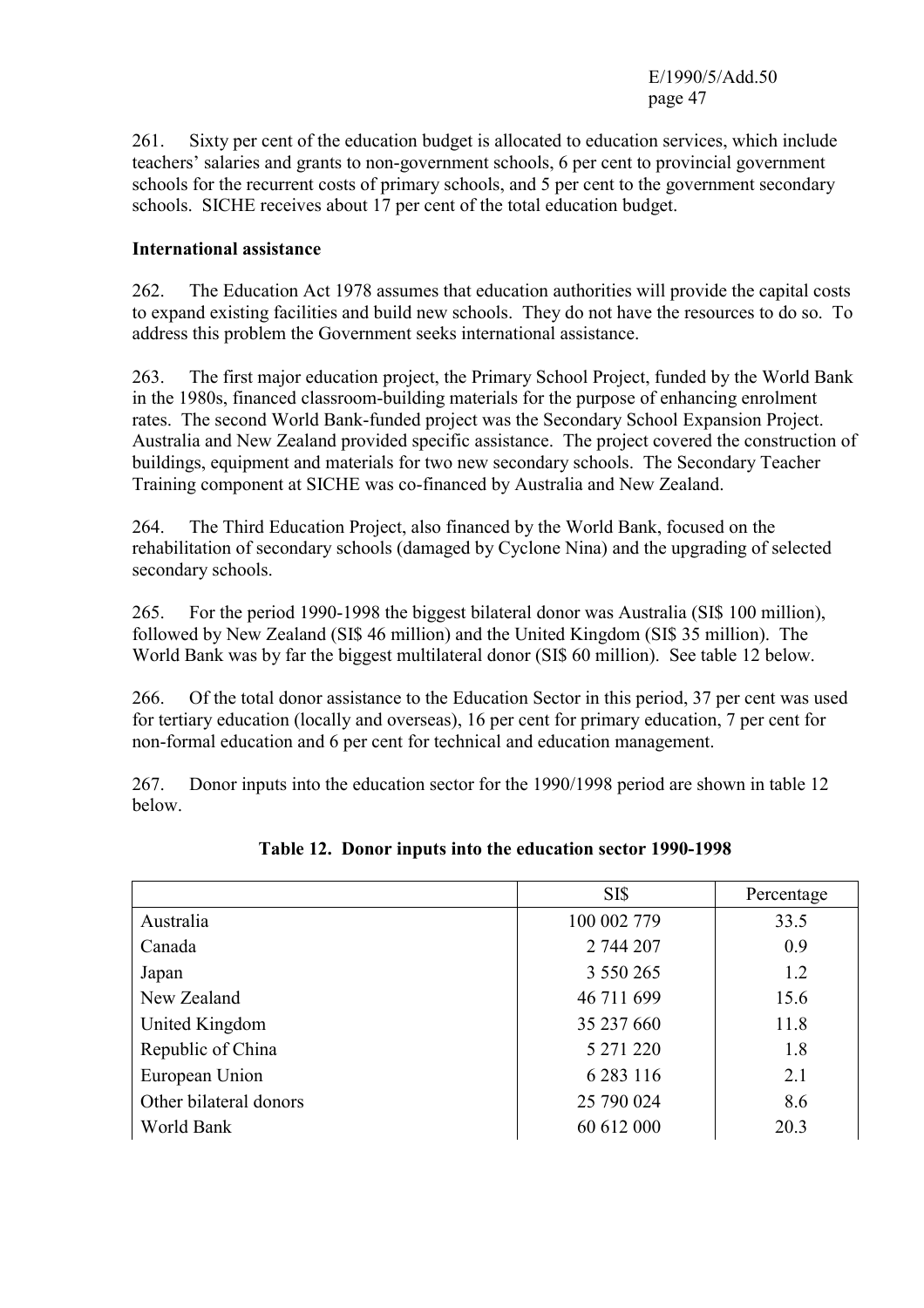|                                         | SI\$        | Percentage |
|-----------------------------------------|-------------|------------|
| World Health Organization               | 5 018 809   | 17         |
| United Nations Development Programme    | 2 474 807   | 0.8        |
| <b>UNICEF</b>                           | 1 131 963   | 0.4        |
| Other United Nations agencies           | 3 656 657   | 1.2        |
| Economic and Social Commission for Asia | 49886       | 0.02       |
| and the Pacific                         |             |            |
| Total                                   | 298 535 092 | 100.0      |

Source: Solomon Islands Development Assistance 1990-2001 Report.

# **Article 14. Right to free primary education**

268. Primary education in Solomon Islands is neither universal nor compulsory. Pupils attending private primary schools pay fees. All parents whose children attend fee-paying or non-fee-paying schools are expected to support their schools by building classrooms and teachers' houses or making financial contributions.

269. The Government accepts the principle that education is the right of every child and every citizen. It plans to provide basic education to all children by 2015. The Government set up a committee to conduct a comprehensive review of the entire education system. The committee was expected to complete its report by the end of August 2000 but had to discontinue its work due to lack of finance brought on by the ethnic tension.

# **Article 15. Right to take part in cultural life and to enjoy the benefits of scientific progress**

270. There is no specific law concerning culture, but the preamble to the Solomon Islands Constitution states that Solomon Islanders "shall cherish and promote the different cultural traditions within Solomon Islands". The Government has a department, the Department of Home and Cultural Affairs, responsible for cultural matters.

271. The preservation of cultural identity is strongly encouraged in the formal education system and in villages. Pupils in both primary and secondary schools participate in cultural activities in their schools. Villagers, including children, take part in "Kastom" dances and other cultural activities. Arts and craft is a subject in secondary schools.

272. Some cultural groups, in particular pan-pipers, tour overseas by invitation and many tour the urban areas in Solomon Islands to raise funds in the interest of culture. The Government encourages the preservation of culture, but provides no direct budgetary allocation to stimulate private initiatives in culture.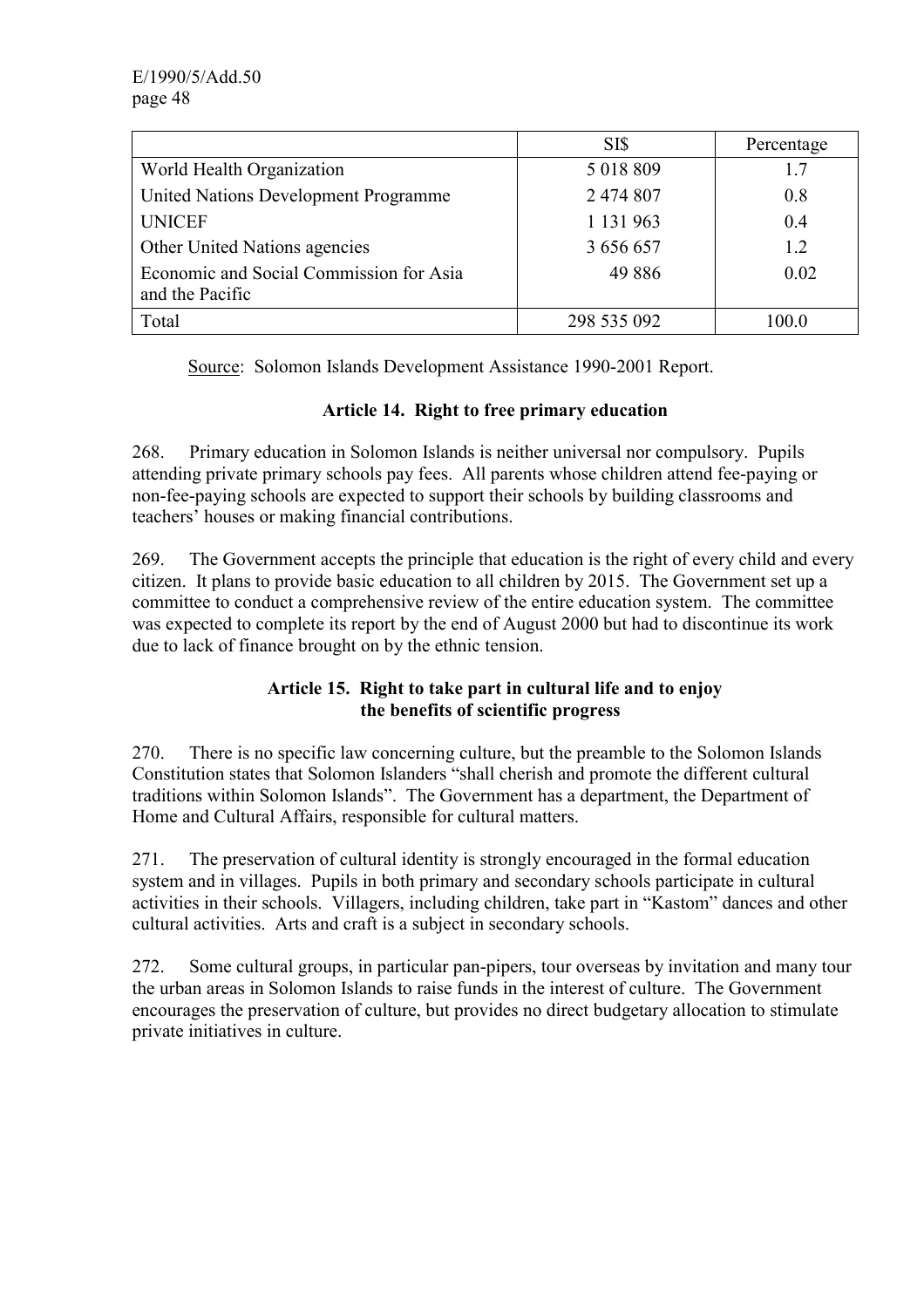273. The broadcast and print media provide enormous support for the promotion of culture. They report cultural happenings and advertise cultural group performances. There is no government interference.

274. Solomon Islands is an active member of the South Pacific Arts Festival and the Melanesian Arts Festival. The country hosted the first Melanesian Arts Festival in 1998. Solomon Islands has its own Trade and Cultural Show which is held intermittently.

275. The Department of Home and Cultural Affairs has under its jurisdiction the National Museum and the National Art Gallery. The Governments of Australia, New Zealand and Japan, as well as the European Union, financed specific National Museum and National Art Gallery projects. In 1976 and 1989 Australia, through its South Pacific Cultures Fund, paid for the construction of an open-air theatre and a traditional canoe house, as well as an archaeology storage wing of the National Museum. In 1999 the Government of Japan, under its Grass Roots Projects, funded the construction of a new separate building in the National Museum complex for exhibitions, information, research and storage.

276. The European Union, through the Tourism Council of the South Pacific, funded the construction of traditional houses in the Museum grounds in 1990. In 1998, through its office in Honiara, it funded the construction of the Melanesian Festival Village at the National Art Gallery for the first Melanesian Arts Festival.

277. The National Art Gallery, renovated with financial assistance from the Republic of Korea, is the centre for contemporary music, dance, arts and craft. New Zealand encourages arts and craft by paying prize money to the top wood carvers.

278. There are no restrictions on anyone benefiting from scientific progress or its applications.

#### **III. CONCLUSION**

279. Solomon Islands is not party to all the human rights conventions and covenants but successive Governments have made laws and regulations to safeguard the economic, social and cultural rights of the people.

280. The Government wishes to see that the obligations stipulated in the Covenant are fulfilled. It realizes, however, that the extent to which these obligations can be fulfilled is dependent on the available resources.

#### Notes

<sup>1</sup> Other countries within the Melanesian Triangle are Fiji, Vanuatu and Papua New Guinea.

<sup>2</sup> Solomon Islands 1999 Population and Housing Census, Main Results.

**3** Statistics Office, 1997, Village Resources Survey 1995/96, Honiara.